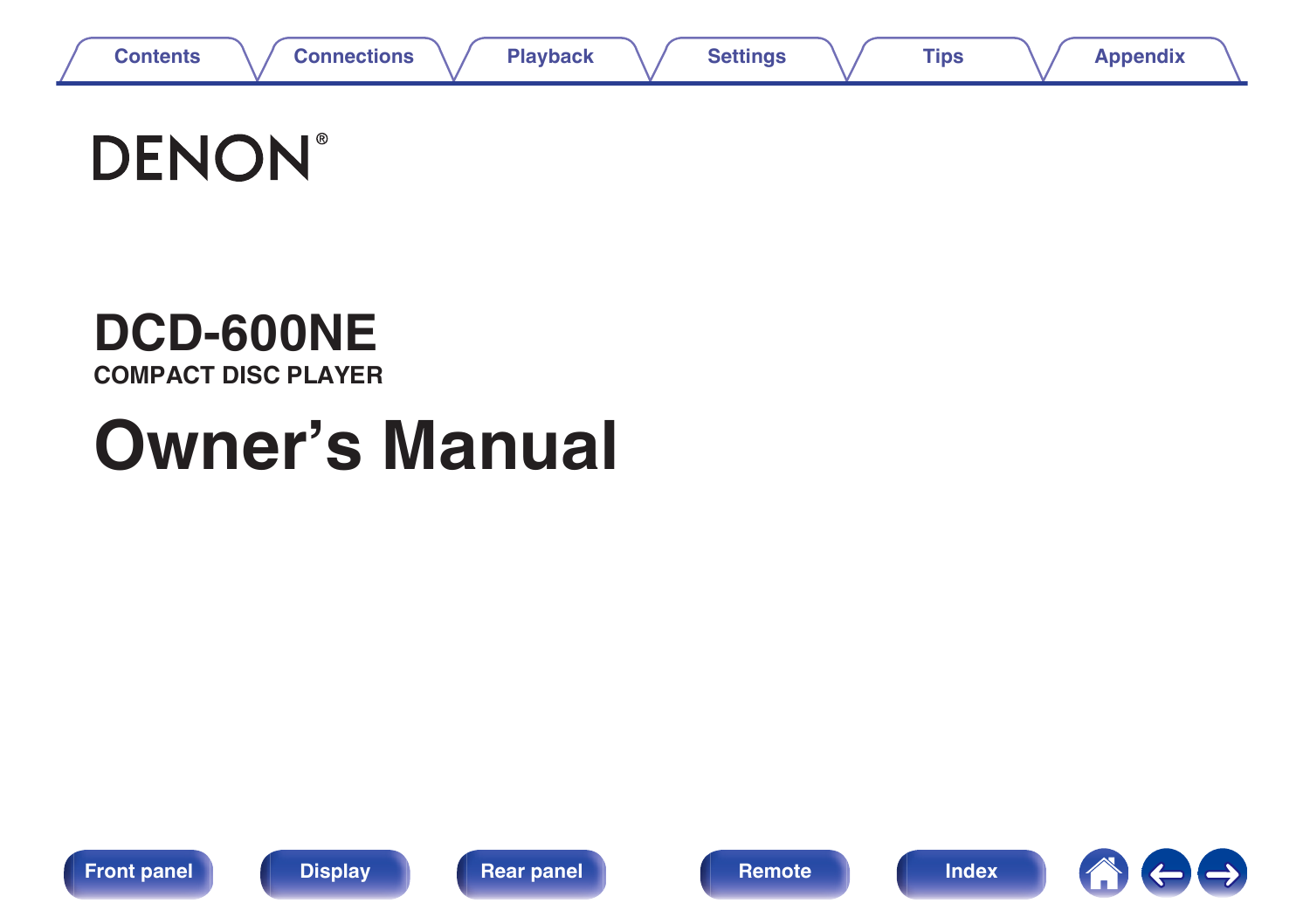<span id="page-1-0"></span>**Contents [Connections](#page-16-0)**  $\setminus$  **[Playback](#page-21-0)**  $\setminus$  **[Settings](#page-31-0)**  $\setminus$  **[Tips](#page-32-0)**  $\setminus$  **[Appendix](#page-39-0)** 

| <b>Accessories</b> |  |  |  |
|--------------------|--|--|--|
|                    |  |  |  |

| <b>Accessories</b>                         |    |
|--------------------------------------------|----|
| Inserting the batteries                    | 5  |
| Operating range of the remote control unit | 5  |
| <b>Features</b>                            | 6  |
| High quality sound                         | 6  |
| High performance                           | 6  |
| <b>Part names and functions</b>            | 7  |
| Front panel                                | 7  |
| Display                                    | 9  |
| Rear panel                                 | 10 |
| Remote control unit                        |    |

# **Connections**

| Connecting an amplifier                                    | 18 |
|------------------------------------------------------------|----|
| Connecting to a device with digital audio input connectors | 19 |
| <b>Connecting the timer device</b>                         | 20 |
| Connecting the power cord                                  | 21 |

# **Playback**

| <b>Basic operation</b>                                | 23 |
|-------------------------------------------------------|----|
| Turning the power on                                  | 23 |
| Switching the power to standby                        | 23 |
| Switching the display's brightness                    | 24 |
| Switching the Pure Direct mode                        | 24 |
| <b>Playing CDs</b>                                    | 25 |
| <b>Playing CDs</b>                                    | 25 |
| Playing tracks in a specific order (Program playback) | 27 |
| <b>Playing DATA CDs</b>                               | 28 |
| <b>Playing files</b>                                  | 29 |
| Using the timer play function                         | 31 |

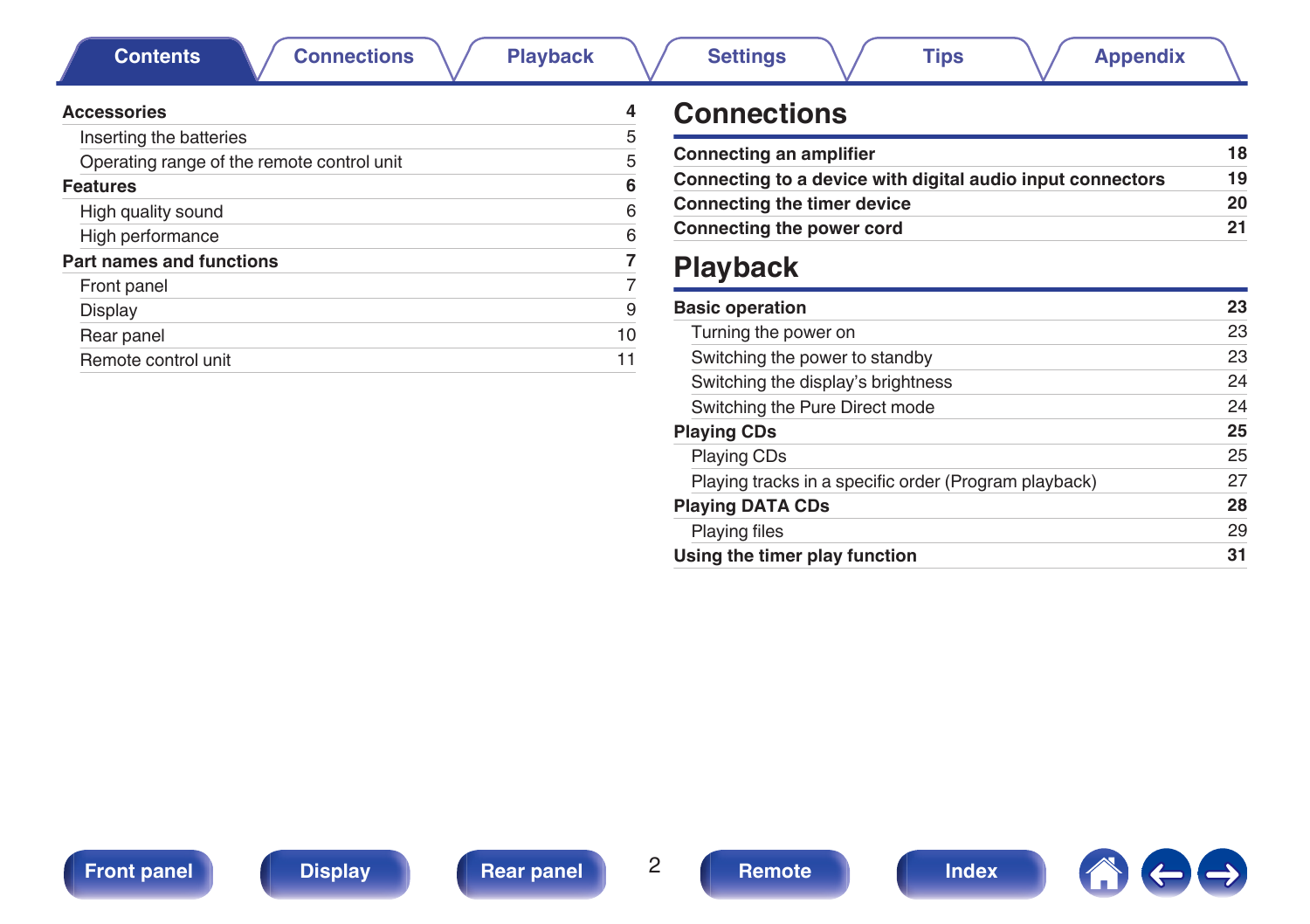| <b>Settings</b>                                                |    | <b>Appendix</b>                |    |
|----------------------------------------------------------------|----|--------------------------------|----|
| <b>Setting the Auto Standby mode</b>                           | 32 | <b>Playing back Discs</b>      | 40 |
|                                                                |    | Files                          | 40 |
| <b>Tips</b>                                                    |    | Playback order of files        | 42 |
| Tips                                                           | 34 | <b>About folders and files</b> | 42 |
| Troubleshooting                                                | 35 | Cautions on using media        | 43 |
| Power does not turn on / Power is turned off                   | 36 | Loading discs                  | 43 |
| Operations cannot be performed through the remote control unit | 37 | How to handle media            | 44 |
| Display on this unit shows nothing                             | 37 | Cleaning discs                 | 44 |
| No sound comes out                                             | 38 | <b>Explanation of terms</b>    | 45 |
| Sound is interrupted or noise occurs                           | 38 | <b>Trademark information</b>   | 46 |
| Cannot playback Discs                                          | 39 | <b>Specifications</b>          | 47 |
|                                                                |    | Index                          | 50 |



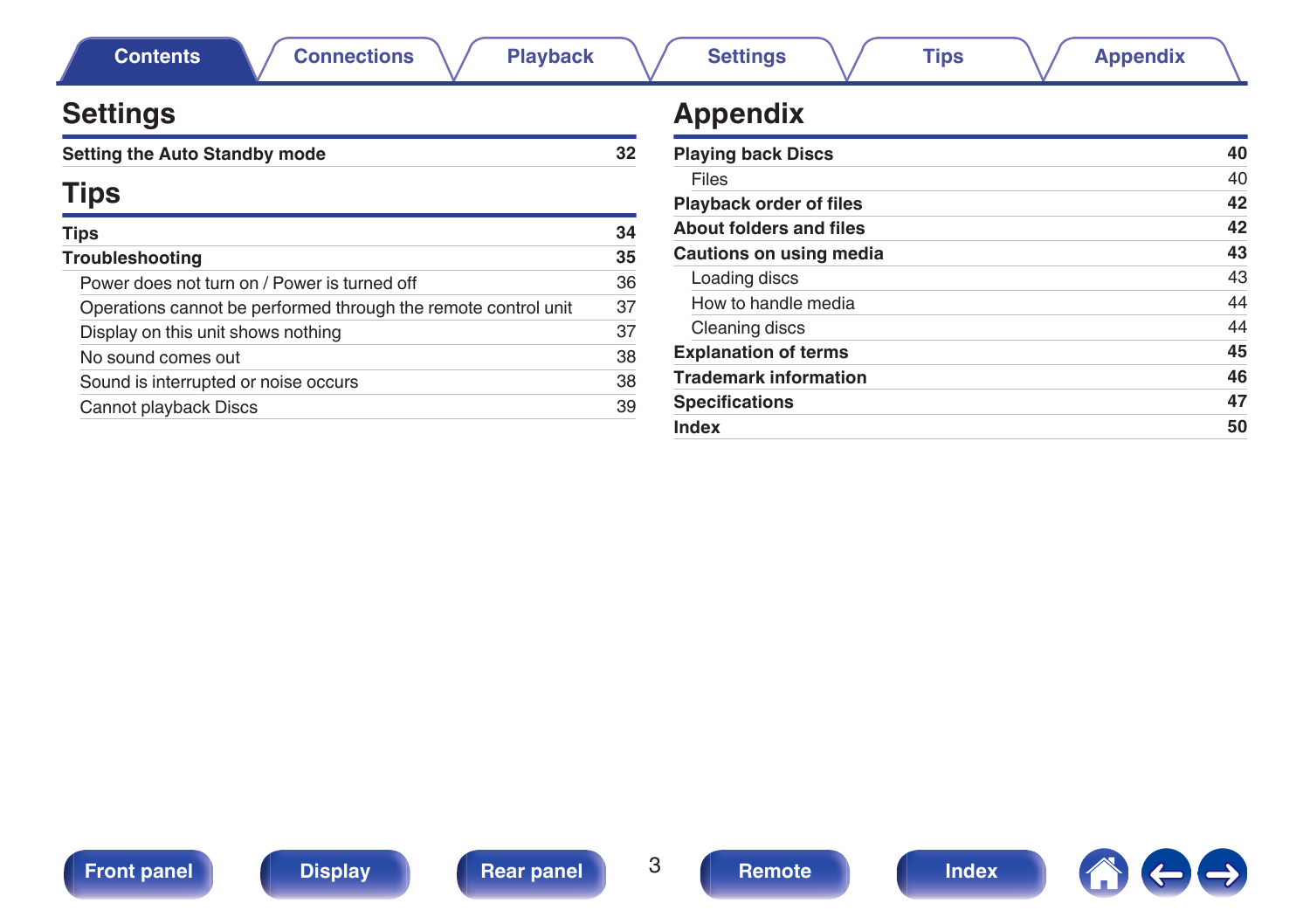<span id="page-3-0"></span>

Thank you for purchasing this Denon product. To ensure proper operation, please read this owner's manual carefully before using the product. After reading this manual, be sure to keep it for future reference.

# **Accessories**

Check that the following parts are supplied with the product.

| Quick Start Guide                  | $\circ$<br>CD-ROM<br>(Owner's Manual) | Safety Instructions | <b>Cautions on Using Batteries</b> |
|------------------------------------|---------------------------------------|---------------------|------------------------------------|
| Remote control unit<br>$(RC-1234)$ | R03/AAA batteries                     | Audio cable         |                                    |

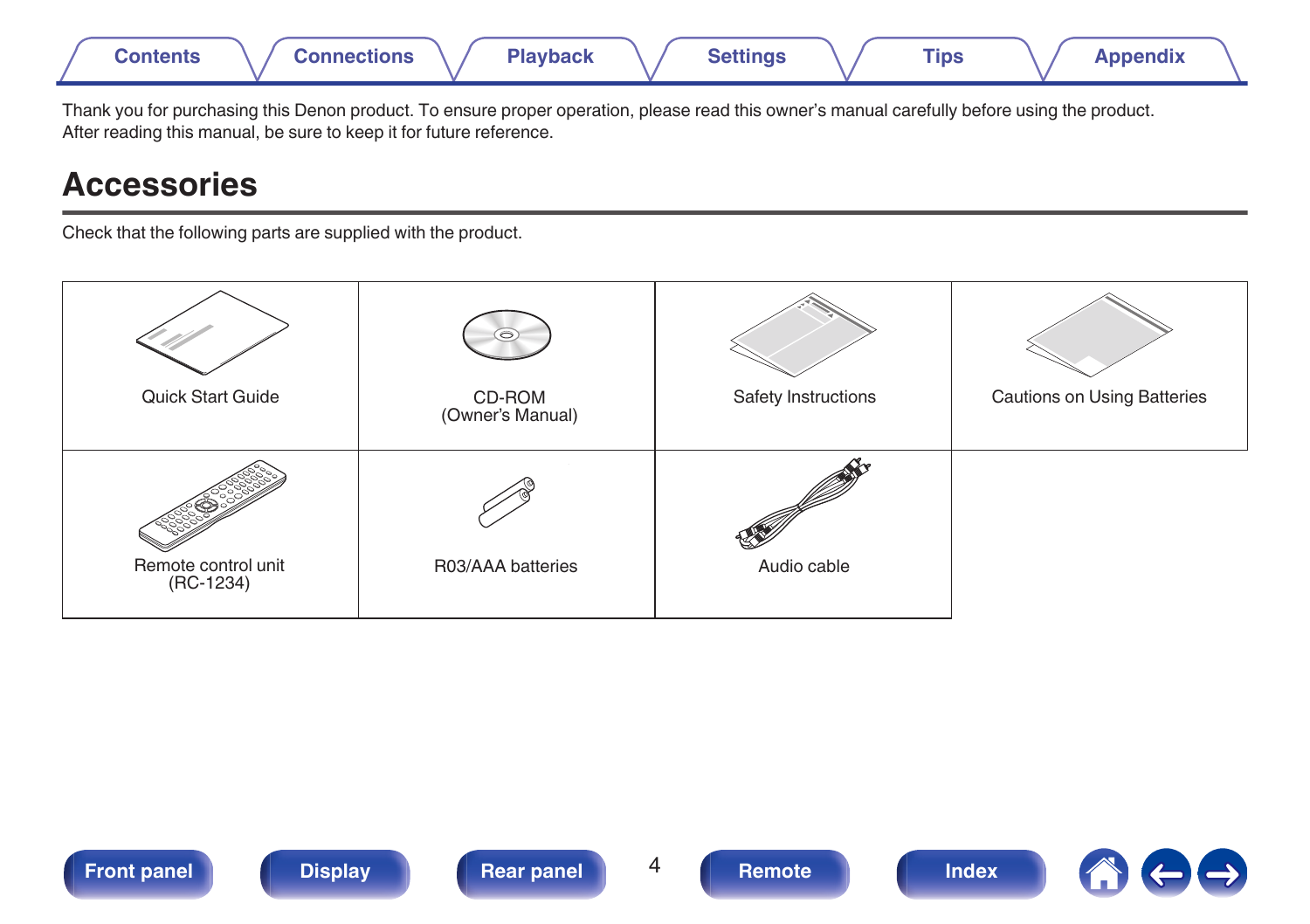# <span id="page-4-0"></span>**Inserting the batteries**

**1 Remove the rear lid in the direction of the arrow and remove it.**



**2 Insert two batteries correctly into the battery compartment as indicated.**



### **3 Put the rear cover back on.**





#### **NOTE**

- To prevent damage or leakage of battery fluid:
	- Do not use a new battery together with an old one.
	- Do not use two different types of batteries.
- Remove the batteries from the remote control unit if it will not be in use for long periods.
- 0 If the battery fluid should leak, carefully wipe the fluid off the inside of the battery compartment and insert new batteries.

# **Operating range of the remote control unit**

Point the remote control unit at the remote sensor when operating it.

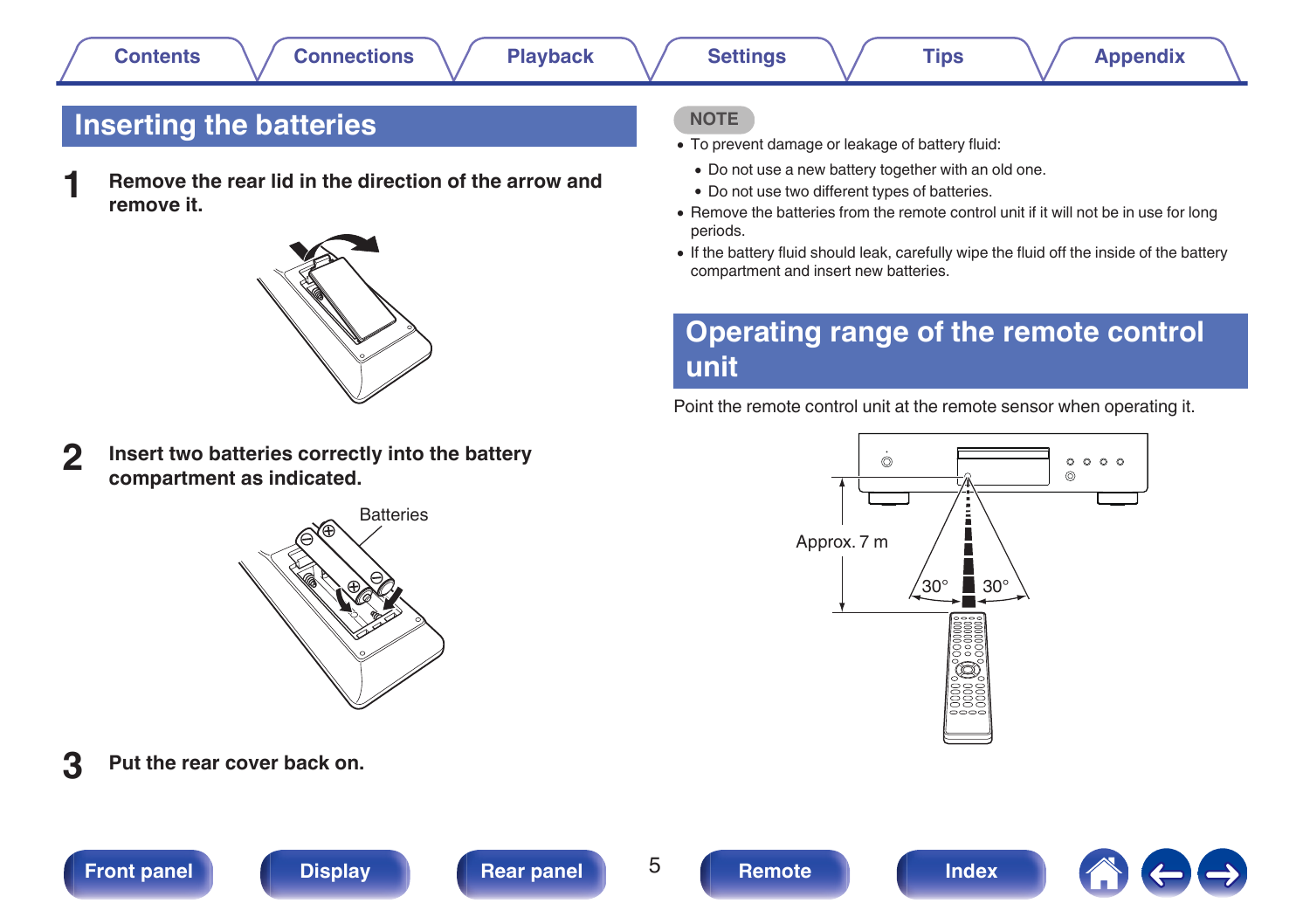# <span id="page-5-0"></span>**Features**

# **High quality sound**

0 **AL32 Processing and high precision 32 bit / 192 kHz D/A converter**

Equipped with AL32 Processing, Denon's own analog waveform reproduction technology. The reproducibility of weak signals is enhanced by expanding 16 bit digital data to 32 bit. Additionally, the unit is equipped with a 32 bit/192 kHz-bit compatible high-accuracy D/A converter for converting the digital data expanded by AL32 Processing into analog signals.

# **High performance**

- Supports MP3 and WMA file playback ( $\sqrt{p}$  [p. 28\)](#page-27-0) MP3 and WMA files that have been recorded onto CD-R or CD-RW discs can be played back on this CD player.
- 0 **Reduced power consumption during standby** The power consumption in standby mode has been reduced to below 0.3 W in consideration of the environment.

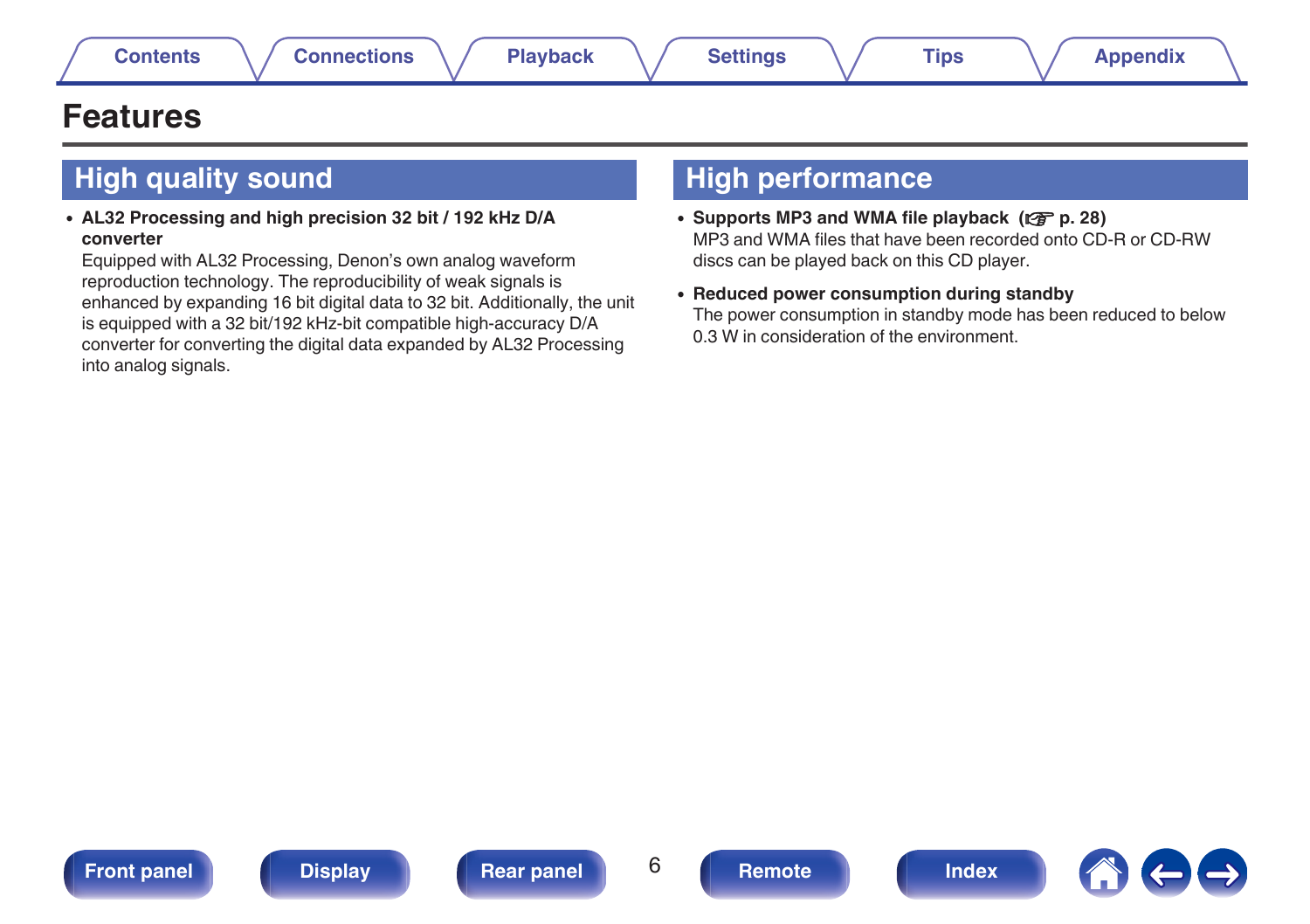<span id="page-6-0"></span>

# **Part names and functions**

**Front panel**



For details, see the next page.



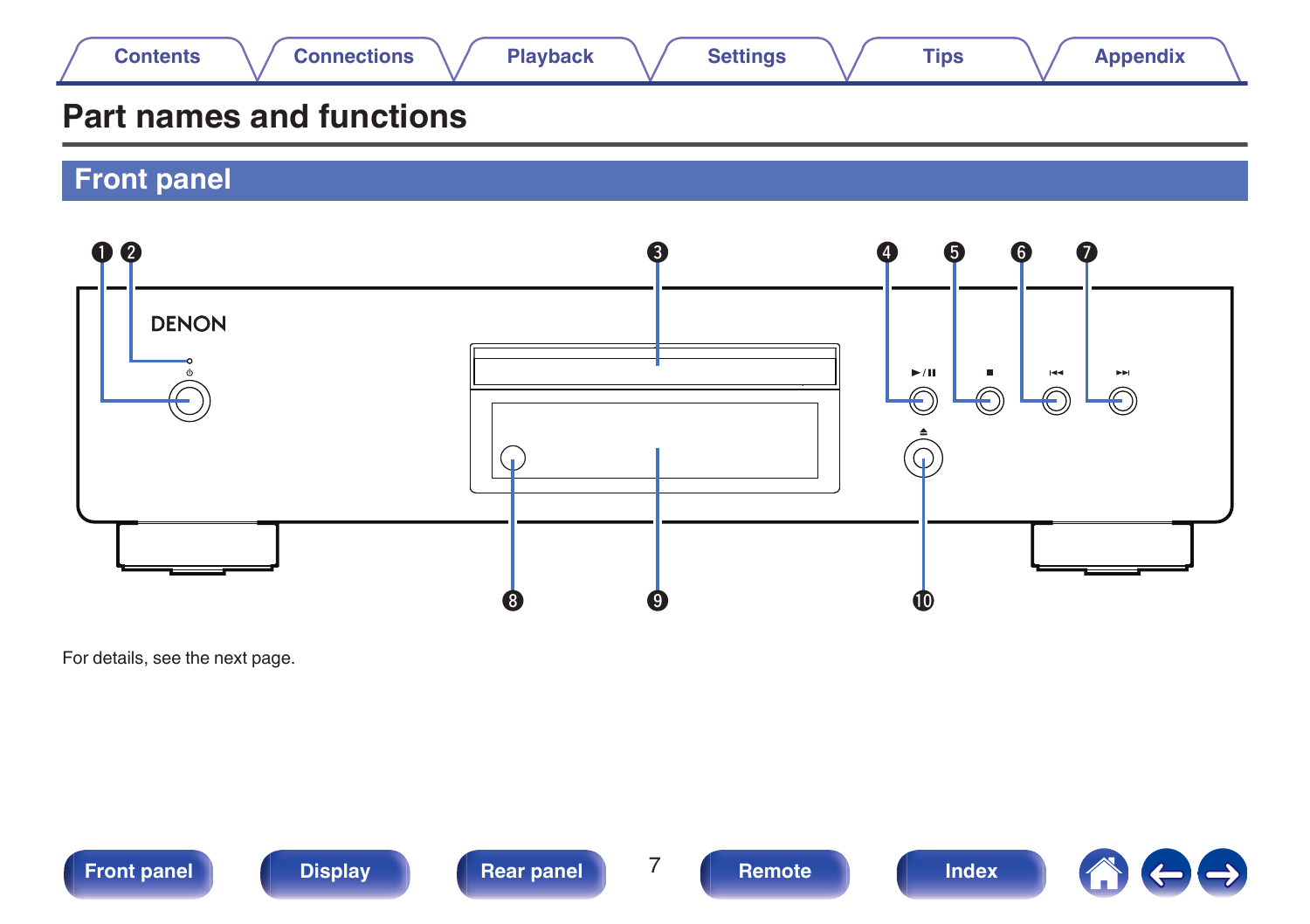| <b>Connections</b>                                                                                                                            | <b>Settings</b>                                                                                                                                                                                                                                                                                                                                                          |
|-----------------------------------------------------------------------------------------------------------------------------------------------|--------------------------------------------------------------------------------------------------------------------------------------------------------------------------------------------------------------------------------------------------------------------------------------------------------------------------------------------------------------------------|
| <b>Playback</b>                                                                                                                               | <b>Tips</b>                                                                                                                                                                                                                                                                                                                                                              |
| <b>Contents</b>                                                                                                                               | <b>Appendix</b>                                                                                                                                                                                                                                                                                                                                                          |
| ❸<br>$\bullet$ $\bullet$<br>2<br>$\bullet$<br><b>DENON</b><br>$\ddot{\bullet}$<br>لهلهان<br>⊚<br>$\bf{G}$<br>9<br>10                          | <b>6</b> Reverse-skip button (I<br>Returns to the start of the currently playing track.<br><b>O</b> Forward-skip button (<br>Plays the next track.<br><b>B</b> Remote control sensor<br>This receives signals from the remote control unit. ( $\mathbb{Q}^n$ p. 5)<br><b>O</b> Display<br>Various information is displayed here. $(\sqrt{\epsilon} \cdot \vec{r})$ p. 9) |
| Power operation button ( $\phi$ )                                                                                                             | <b><i></i> Disc tray open/close button (≜)</b>                                                                                                                                                                                                                                                                                                                           |
| This turns the power on/off. $(\sqrt{2\pi} p. 23)$                                                                                            | Used to open/close the disc tray.                                                                                                                                                                                                                                                                                                                                        |
| <b>2</b> Power indicator<br>This is lit as follows according to the power status:<br>• Power on : Green<br>• Standby: Off<br>• Power off: Off |                                                                                                                                                                                                                                                                                                                                                                          |

#### **Disc tray**

Used to insert a disc.

#### D **Play/pause button (**1**/**3**)**

Plays the track/Pauses the track.

### E **Stop button (**2**)**

Stops playback.



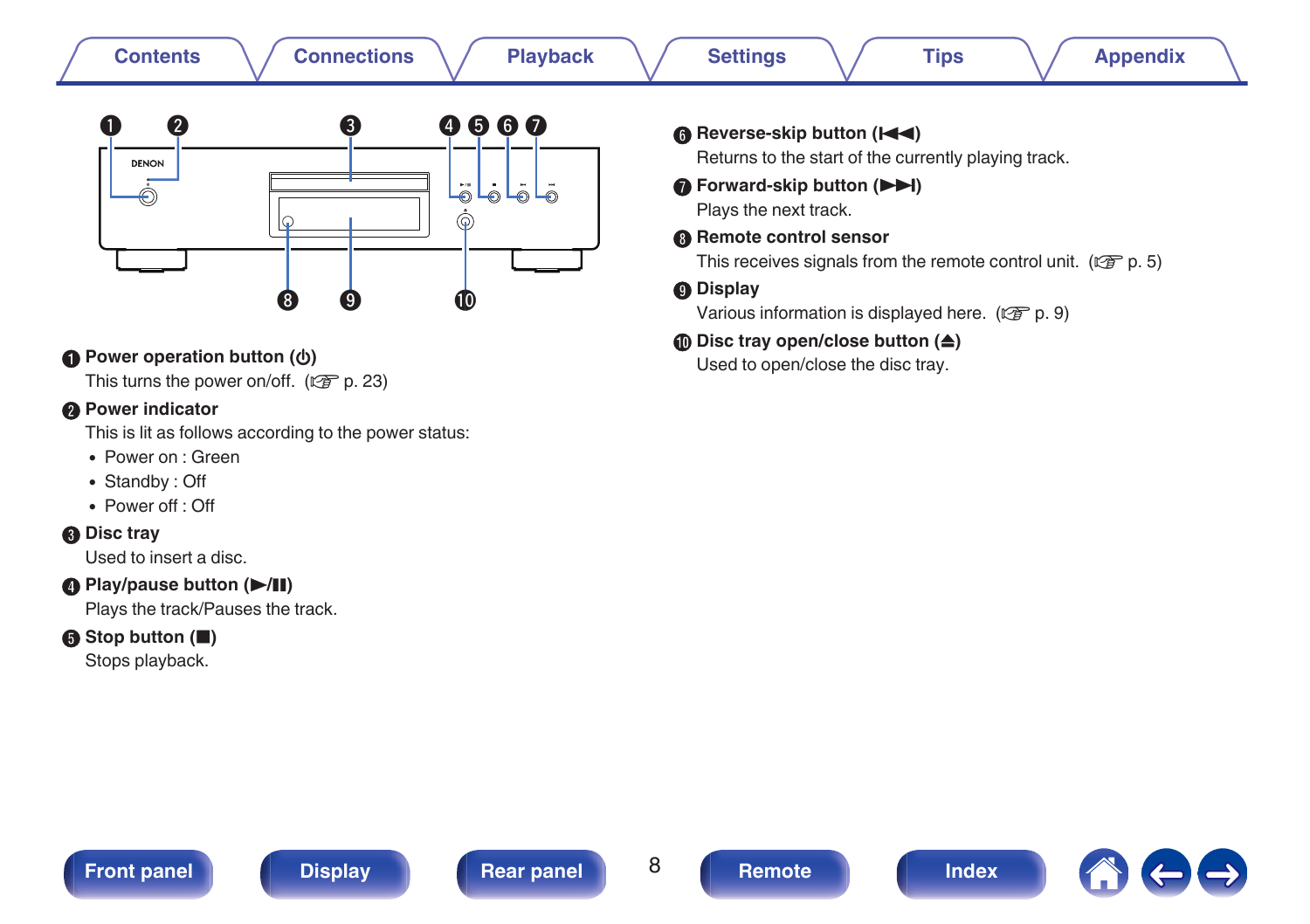# <span id="page-8-0"></span>**[Contents](#page-1-0) [Connections](#page-16-0) [Playback](#page-21-0) [Settings](#page-31-0) [Tips](#page-32-0) [Appendix](#page-39-0)**

# **Display**



#### A **Information display**

Displays various information or playback elapsed time and so on of the disc.

#### **Playback mode indicators**

- $\blacktriangleright$  : Lights up during playback.
- **II** : Lights up during pause.

#### **TOTAL indicator**

Lights when the total number of tracks and total time of the CD are displayed.

#### **D** RANDOM indicator

Lights during random playback.

#### **Repeat mode indicators**

Lights to match the repeat mode settings.

#### **Ref** Folder mode indicator

Lights up when the folder mode is set in the CD-R/CD-RW playback range.  $(\sqrt{p} \cdot 30)$ 

#### **Remote control signal reception indicator**

Lights when a signal is received from the remote control.

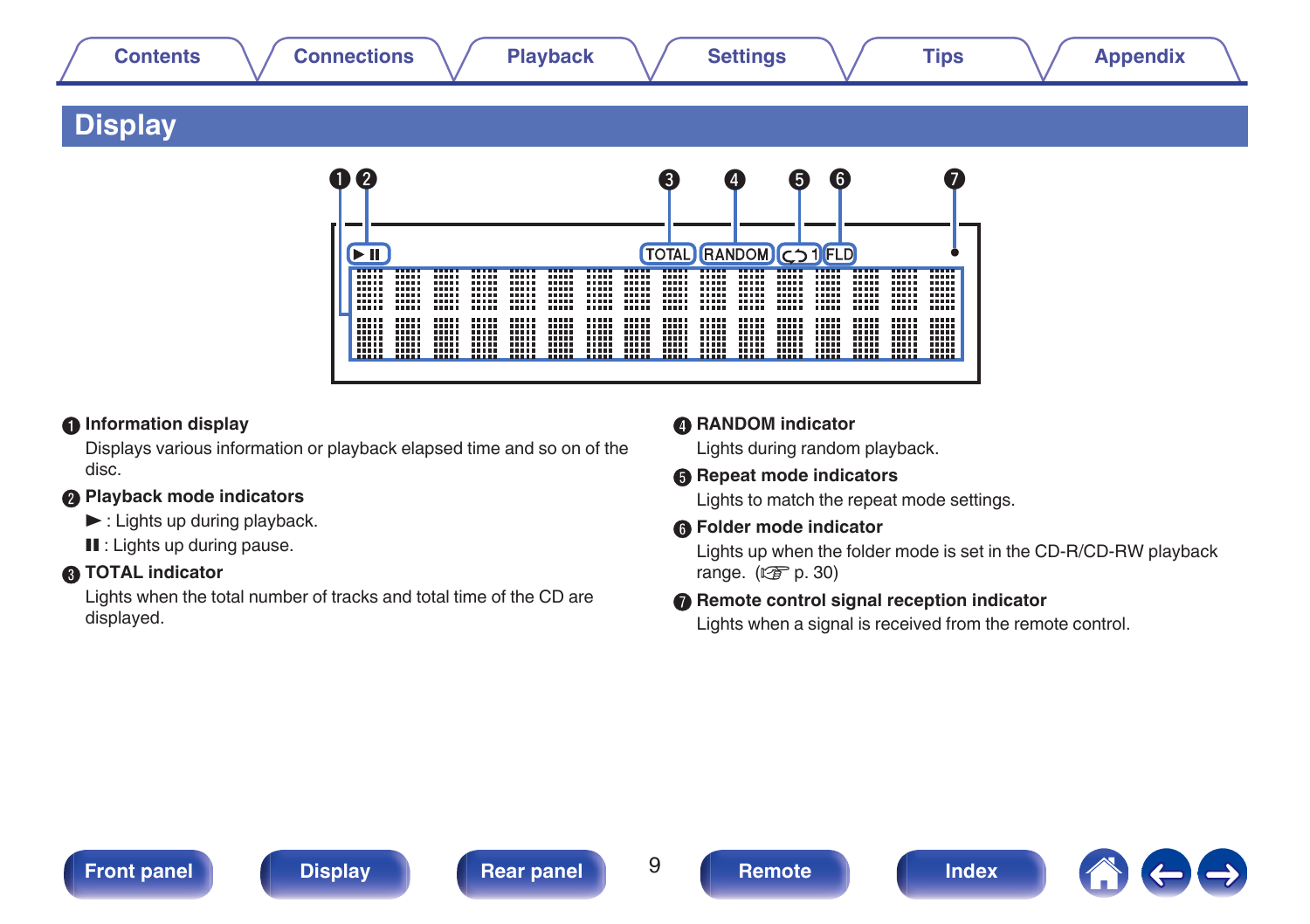<span id="page-9-0"></span>

|  |  | :ontents |  | Playback | التقطيب<br>ettings | Tips | -----<br><b>Appendix</b> |  |
|--|--|----------|--|----------|--------------------|------|--------------------------|--|
|--|--|----------|--|----------|--------------------|------|--------------------------|--|

# **Rear panel**



#### **AUDIO OUT connectors**

Used to connect devices equipped with analog audio inputs connectors or an external power amplifier.  $(\sqrt{p} R)$  [p. 18\)](#page-17-0)

#### **B DIGITAL AUDIO OUT connector**

Used to connect an AV receiver or D/A converter that has a digital input connectors.  $(\mathbb{Z} \widehat{F})$  [p. 19\)](#page-18-0)

#### **R** IR CONTROL connectors

Used to connect Denon network audio players with an IR controller.

**O** Power cord ( $\sqrt{p}$  [p. 21\)](#page-20-0)



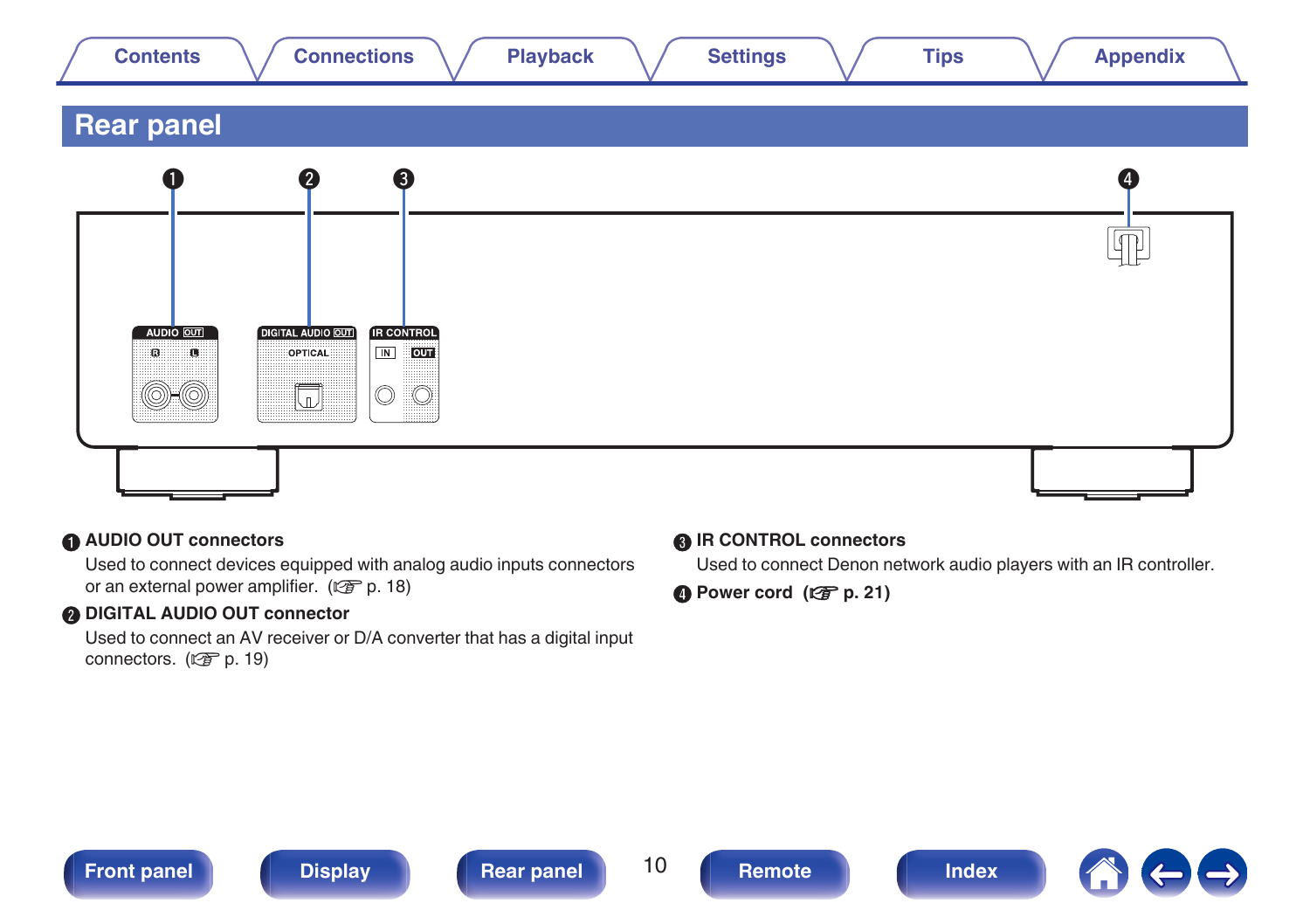# <span id="page-10-0"></span>**Remote control unit**



The remote control provided with this unit can control a network audio player in addition to a Denon amplifier.

- ["Amplifier operations" \(](#page-13-0) $\mathbb{Q}$  p. 14)
- ["Network audio player operations" \(](#page-14-0) $\mathbb{Q}_F$  p. 15)

# **Operating this unit**

To operate CD player, press REMOTE MODE CD button to switch the remote control to the CD player operation mode.

#### **Remote control signal transmitter**

This transmits signals from the remote control unit. ( $\mathbb{C}$  [p. 5\)](#page-4-0)

#### **D** Power operation button (POWER (b)

This turns the power on/off (standby).  $(\sqrt{p})$  [p. 23\)](#page-22-0)

#### **Remote mode select button (REMOTE MODE CD)**

This switches the remote control operating mode to CD player.

#### **O** System buttons

These perform playback related operations.

#### E **Information button (INFO)**

This switches the track information shown in the display during playback.



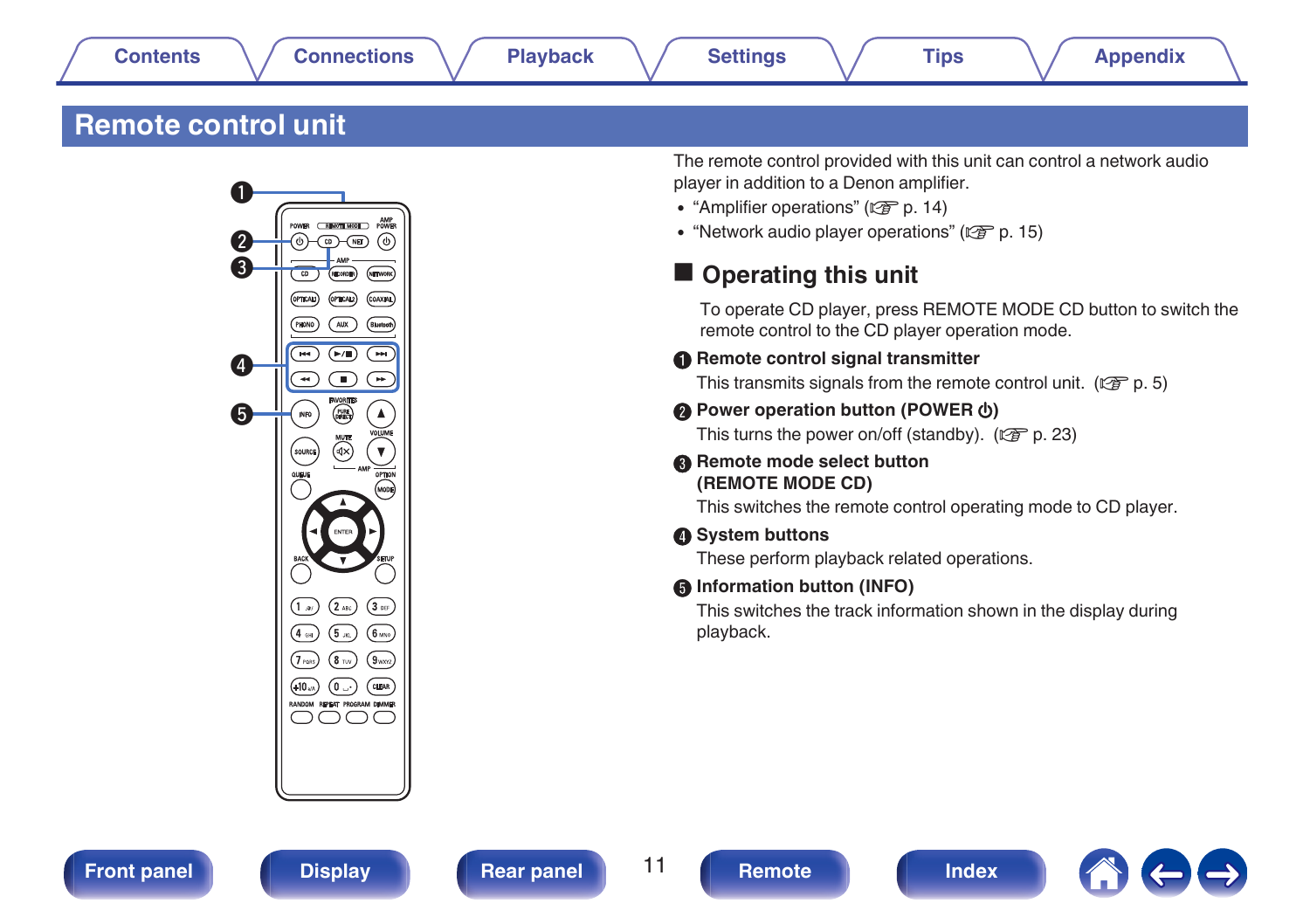

|                  | <b>AMP</b><br>POWER<br>Remote Mode<br>(ဖ<br>(b<br>NET<br>œ<br><b>AMP</b><br>CD<br>ECORDER)<br>(NETWOR<br><b>OPTICALS</b><br>(OPTICAL2)<br>COAXIAL<br>PHONO<br><b>AUX</b><br>.<br>Blu<br>(<br>(⊫/∎<br>Иđ<br>ы<br>ø<br><b>FAVORITES</b><br><b>PURE</b><br><b>INFO</b><br><b>VOLUME</b><br><b>MUTE</b> |
|------------------|-----------------------------------------------------------------------------------------------------------------------------------------------------------------------------------------------------------------------------------------------------------------------------------------------------|
| $\left[6\right]$ | <b>SOURCE</b><br>ďх<br><b>AMP</b><br>OPTION<br>QUEUE<br>(MODE)<br>Δ                                                                                                                                                                                                                                 |
| 7<br>8           | ENTER<br><b>BACK</b><br>SETUP                                                                                                                                                                                                                                                                       |
|                  | Î<br>3 <sub>0</sub><br>$2$ ABC<br>$\ddot{a}$<br>4 GH<br>5 .m<br><b>6</b> MNO                                                                                                                                                                                                                        |
| 9                | $(\mathbf{s}$ tuv<br>7 <sub>ness</sub><br>$9$ vora<br><b>CLEAR</b><br>6)<br>(+10…<br><b>RANDOM</b><br><b>REPEAT</b><br><b>PROGRAM DIMMER</b>                                                                                                                                                        |
|                  |                                                                                                                                                                                                                                                                                                     |

| <b>6</b> ENTER button                                                    |
|--------------------------------------------------------------------------|
| This determines the selection.                                           |
| <b>O</b> Cursor buttons ( $\Delta \nabla \triangleleft \triangleright$ ) |
| These select items.                                                      |
| <b>B</b> BACK button                                                     |
| Returns to the previous item.                                            |
| $\bullet$ Number buttons (0 – 9, +10)                                    |
| These enter letters or numbers into the unit.                            |
| <b><i>I</i></b> RANDOM button                                            |
| Switches the random playback.                                            |
| <b><i>A</i></b> REPEAT button                                            |
| Switches to the repeat playback.                                         |
|                                                                          |



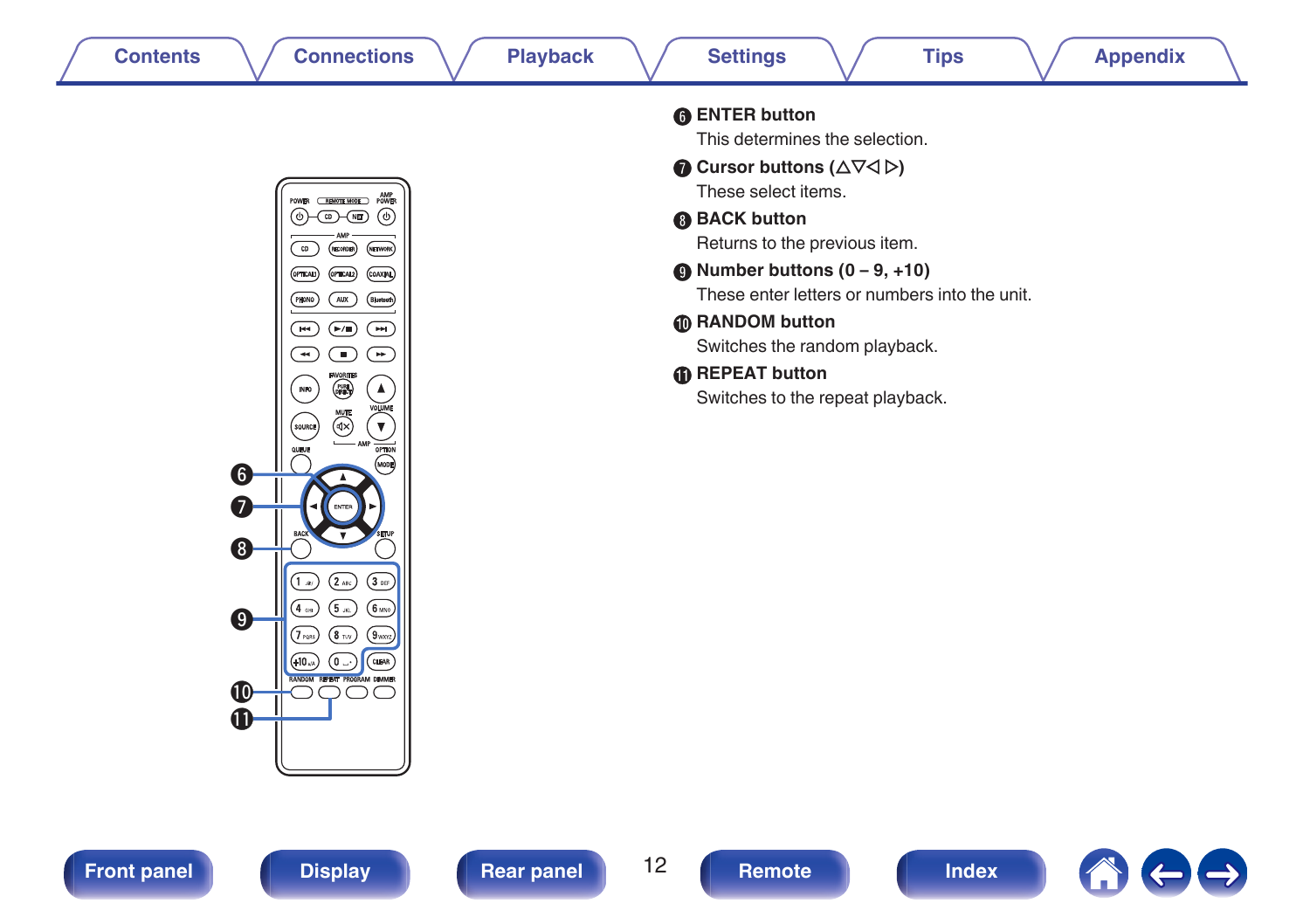| <b>Contents</b>                                                                                                                                                                                                                                                                                                                                                                                                                                                                                                                                                                                                                                                                                                                                                                                                                                                                                                                                                                                          | <b>Settings</b>                                                                                                                                                                                                                                                                                                                                                                                                     |
|----------------------------------------------------------------------------------------------------------------------------------------------------------------------------------------------------------------------------------------------------------------------------------------------------------------------------------------------------------------------------------------------------------------------------------------------------------------------------------------------------------------------------------------------------------------------------------------------------------------------------------------------------------------------------------------------------------------------------------------------------------------------------------------------------------------------------------------------------------------------------------------------------------------------------------------------------------------------------------------------------------|---------------------------------------------------------------------------------------------------------------------------------------------------------------------------------------------------------------------------------------------------------------------------------------------------------------------------------------------------------------------------------------------------------------------|
| <b>Connections</b>                                                                                                                                                                                                                                                                                                                                                                                                                                                                                                                                                                                                                                                                                                                                                                                                                                                                                                                                                                                       | <b>Appendix</b>                                                                                                                                                                                                                                                                                                                                                                                                     |
| <b>Playback</b>                                                                                                                                                                                                                                                                                                                                                                                                                                                                                                                                                                                                                                                                                                                                                                                                                                                                                                                                                                                          | <b>Tips</b>                                                                                                                                                                                                                                                                                                                                                                                                         |
| AMP<br>POWER REMOTE MODE POWER<br>$\circledcirc$<br>$\textcircled{a}-\textcircled{e}$<br>(NETWORK)<br>(RECORDER)<br>$\widehat{\phantom{a}}$<br>(OPTICAL2) (COAXIAL)<br>(OPTICALI)<br>$\overline{\mathbf{w}}$<br>(PHONO)<br>(Blustooth)<br>$(\blacktriangleright\!/\!\!\!\!\triangleq)$<br>$(\textcolor{blue}{\bullet\bullet})$<br>$\left( \blacksquare \right)$<br>$\bigoplus$<br>$\bigcirc$<br>$\left( \begin{matrix} \textcolor{red}{\bullet} \end{matrix} \right)$<br>◐<br><b>FAVORITES</b><br><b>PUBE</b><br>$\ensuremath{\mathsf{INFO}}$<br>$\blacktriangle$<br><b>VOLUME</b><br>$\overline{\text{exp}}$<br>Îγ.<br>(sourice)<br>OPTION<br>QUEUE<br>$\circledast$<br>®<br>$\left(2\right)$ ABC<br>$\overline{3}$ def $\overline{)}$<br>(1.0)<br>$\left(5\right)$ $\left(6\right)$ $\left(6\right)$<br>$(4)$ GHz<br>$\odot$<br>$\left( 8 \frac{1}{100} \right)$<br>$(7)$ <sub>rons</sub> )<br>(CLEAR)<br>$(+10)$<br>$(0 \cdot)$<br>14<br>RANDOM REPEAT PROGRAM DIMIMER<br>⊕<br>$^{\circ}$<br><b>6</b> | <b>@ PURE DIRECT button</b><br>Switches the Pure Direct mode. (@F p. 24)<br><b>B</b> MODE button<br>Selects the playback range of the data CD. (CF p. 30)<br><b>CLEAR button</b><br>This clears the program registration. ( $\sqrt{2}$ p. 27)<br><b>6</b> DIMMER button<br>This switches the brightness of the display. ( $\mathbb{CP}$ p. 24)<br><b>6</b> PROGRAM button<br>This sets program playback. (CF p. 27) |



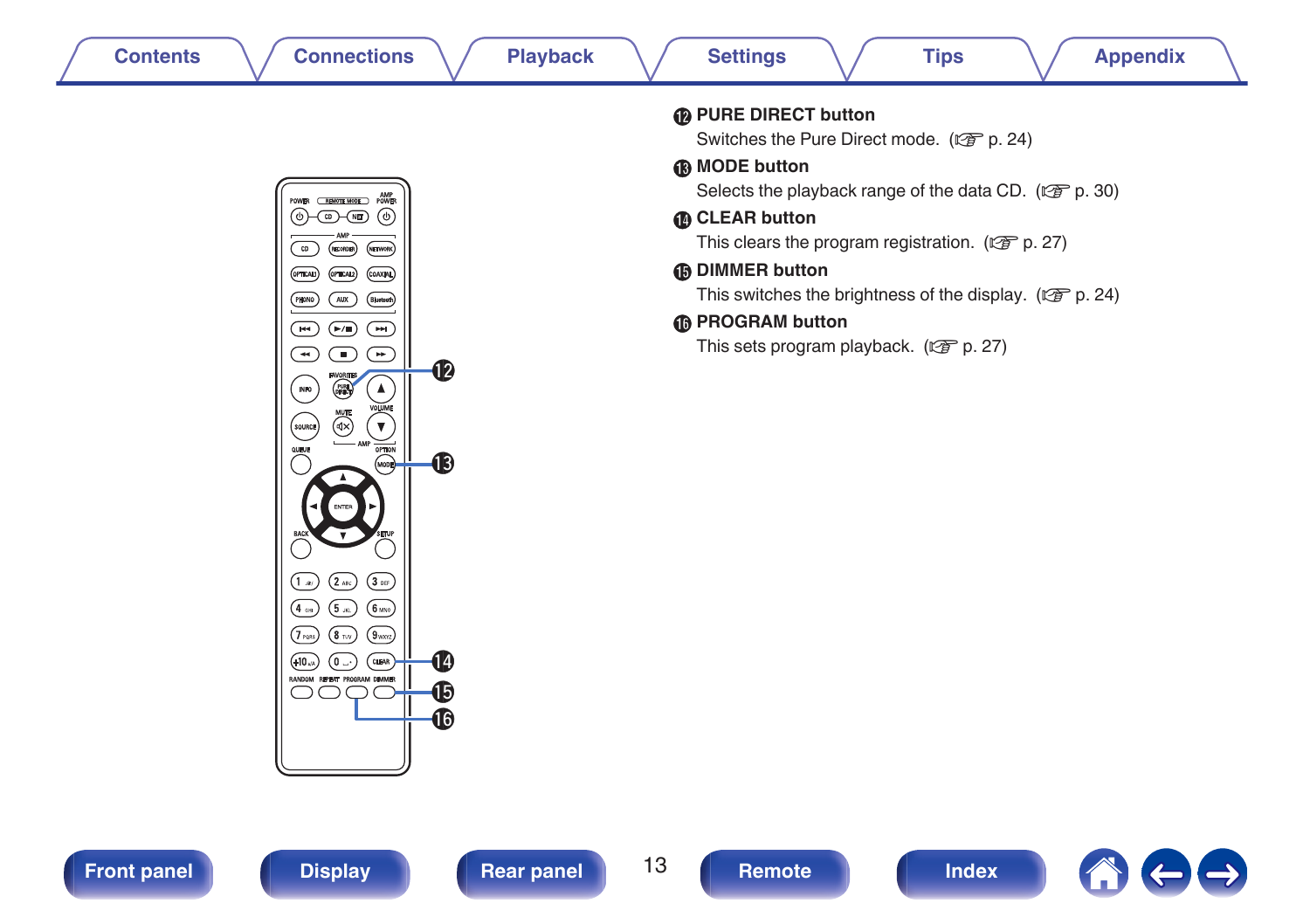<span id="page-13-0"></span>

| <b>Contents</b> |  |  |  |
|-----------------|--|--|--|
|                 |  |  |  |



# $\blacksquare$  Amplifier operations

A Denon amplifier can be operated.

- **A** Input source select buttons
- **B** MUTE button ( $\oint$ X)
- **Power operation button (AMP POWER**  $\phi$ **)**
- **D** VOLUME buttons ( $\blacktriangle$ **V**)

• The remote control may not operate some products.





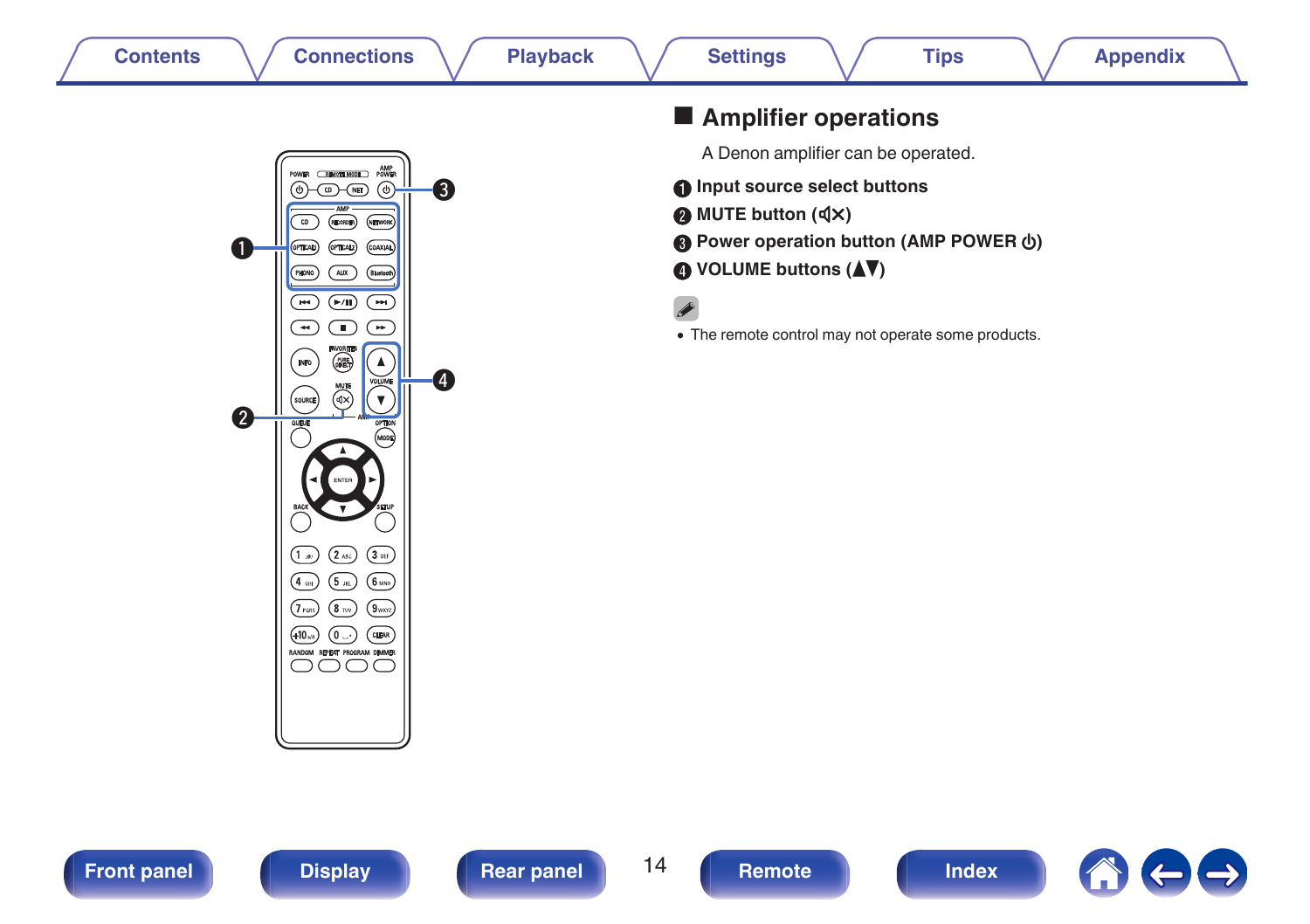<span id="page-14-0"></span>

### ■ Network audio player operations

You can operate a Denon network audio player.

To operate a Denon network audio player, press the REMOTE MODE NET button to switch the remote control to the network audio player operation mode.

- **A** Power operation button (POWER  $\phi$ )
- **Remote mode select button (REMOTE MODE NET)**
- **@** System buttons
- **D** Information button (INFO)
- **SOURCE button**
- **a** QUEUE button
- **BACK button**
- **Mumber/letter buttons (0 9, +10)**
- I **RANDOM button**
- **D** REPEAT button



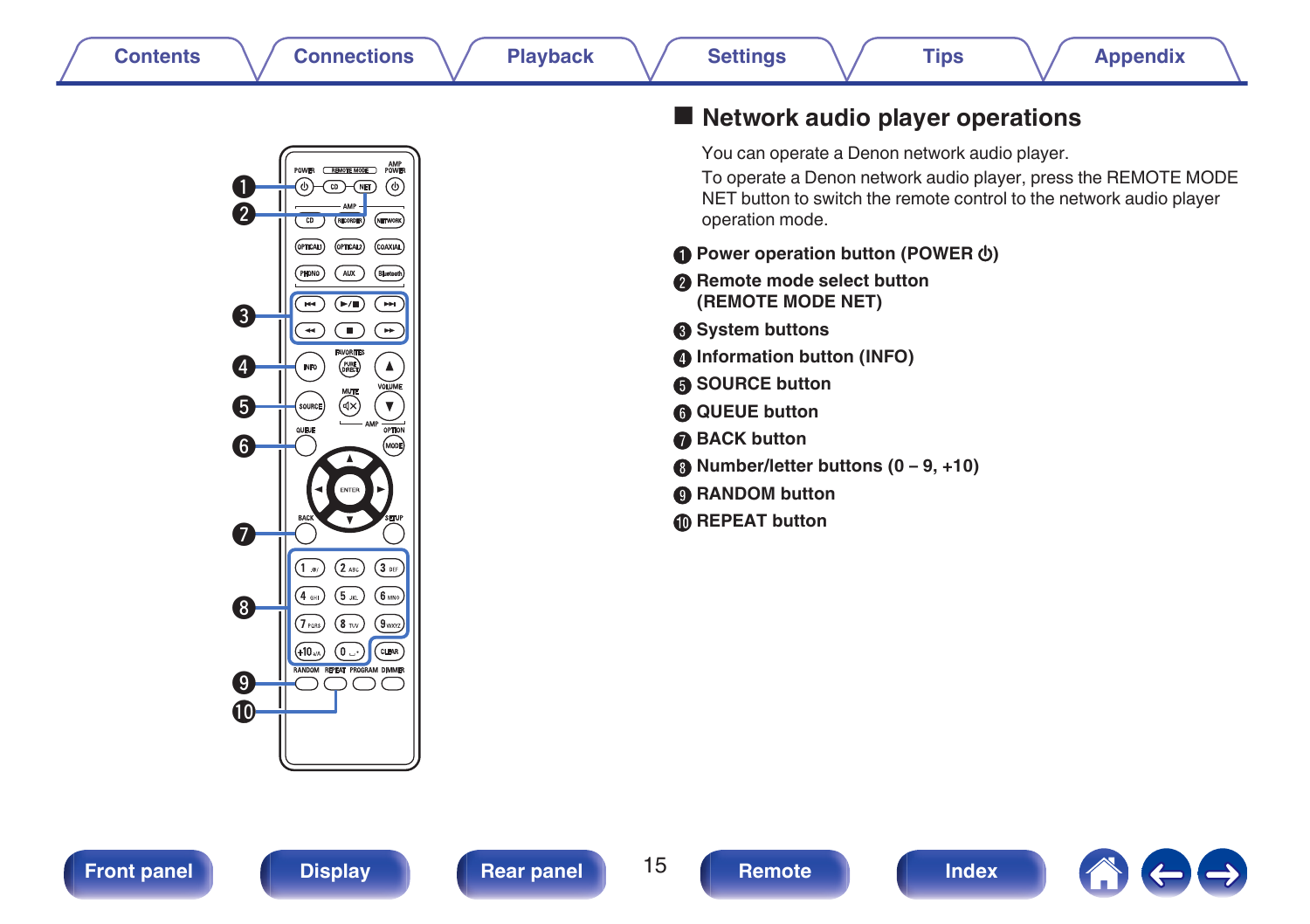

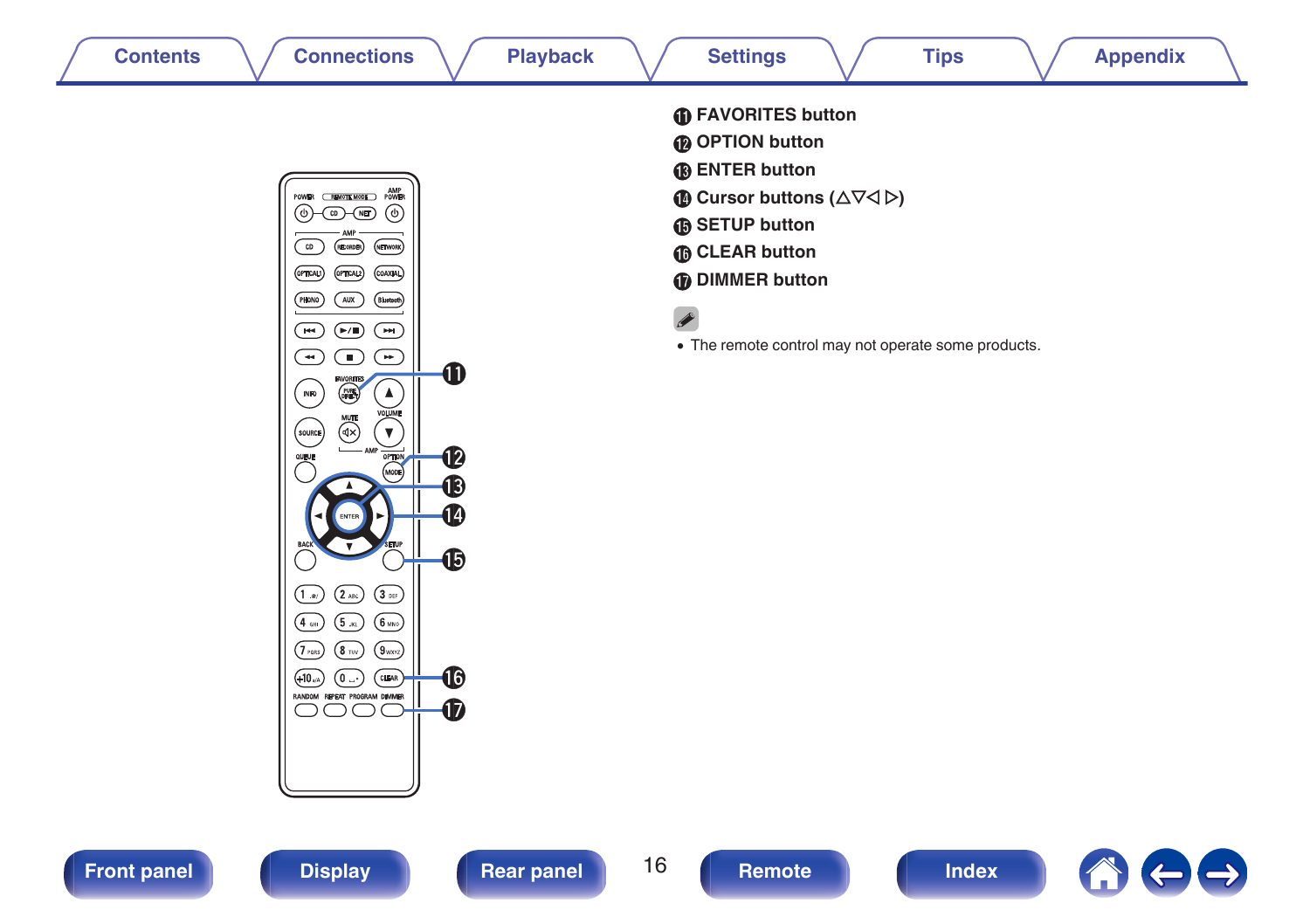# <span id="page-16-0"></span>**Contents**

| Connecting an amplifier                                    | 18 |
|------------------------------------------------------------|----|
| Connecting to a device with digital audio input connectors | 19 |
| Connecting the timer device                                | 20 |
| Connecting the power cord                                  | 21 |

#### **NOTE**

- Do not plug in the power cord until all connections have been completed.
- Do not bundle power cords together with connection cables. Doing so can result in humming or noise.

# ■ Cables used for connections

Provide necessary cables according to the devices you want to connect.









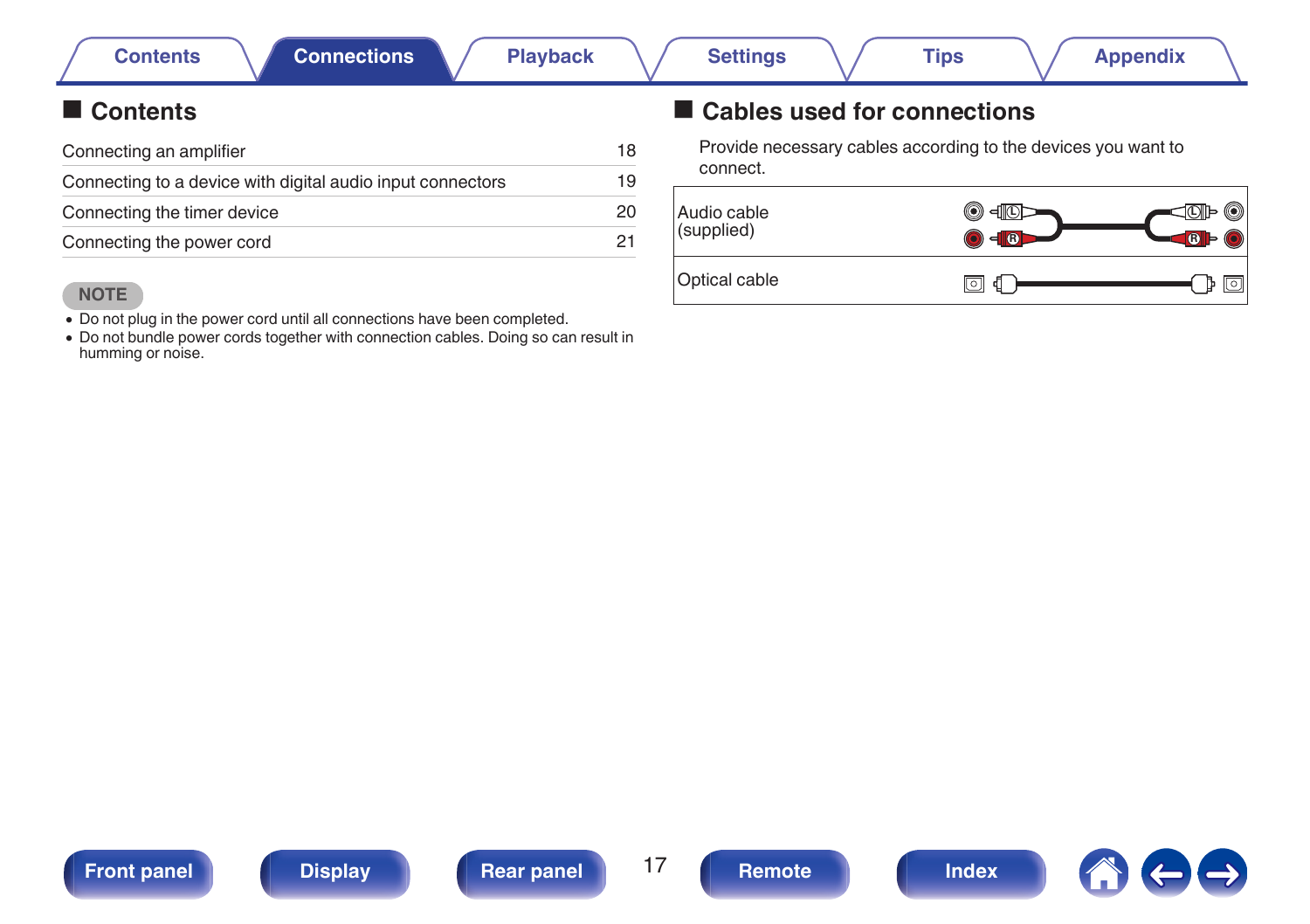<span id="page-17-0"></span>

| <b>Contents</b>                | <b>Connections</b> | <b>Playback</b> | <b>Settings</b> | <b>Tips</b> | <b>Appendix</b> |  |
|--------------------------------|--------------------|-----------------|-----------------|-------------|-----------------|--|
| <b>Connecting an amplifier</b> |                    |                 |                 |             |                 |  |





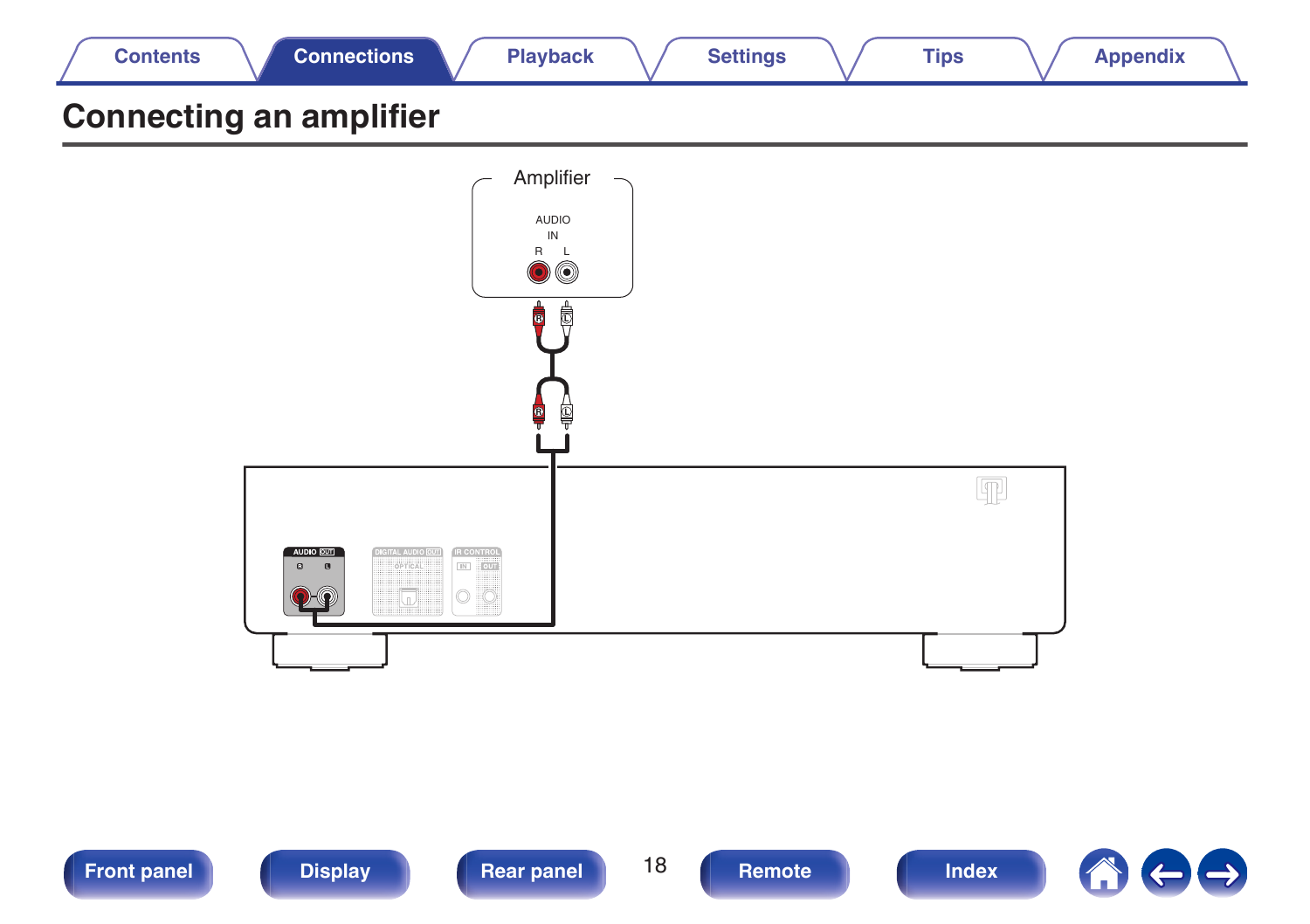<span id="page-18-0"></span>

| <b>Connections</b><br>Contents | <b>Playback</b> | Settings | <b>Tips</b> | <b>Appendix</b> |
|--------------------------------|-----------------|----------|-------------|-----------------|
|--------------------------------|-----------------|----------|-------------|-----------------|

# **Connecting to a device with digital audio input connectors**

You can enjoy digital audio playback by connecting an amplifier or D/A converter that has a digital audio connector to this unit.



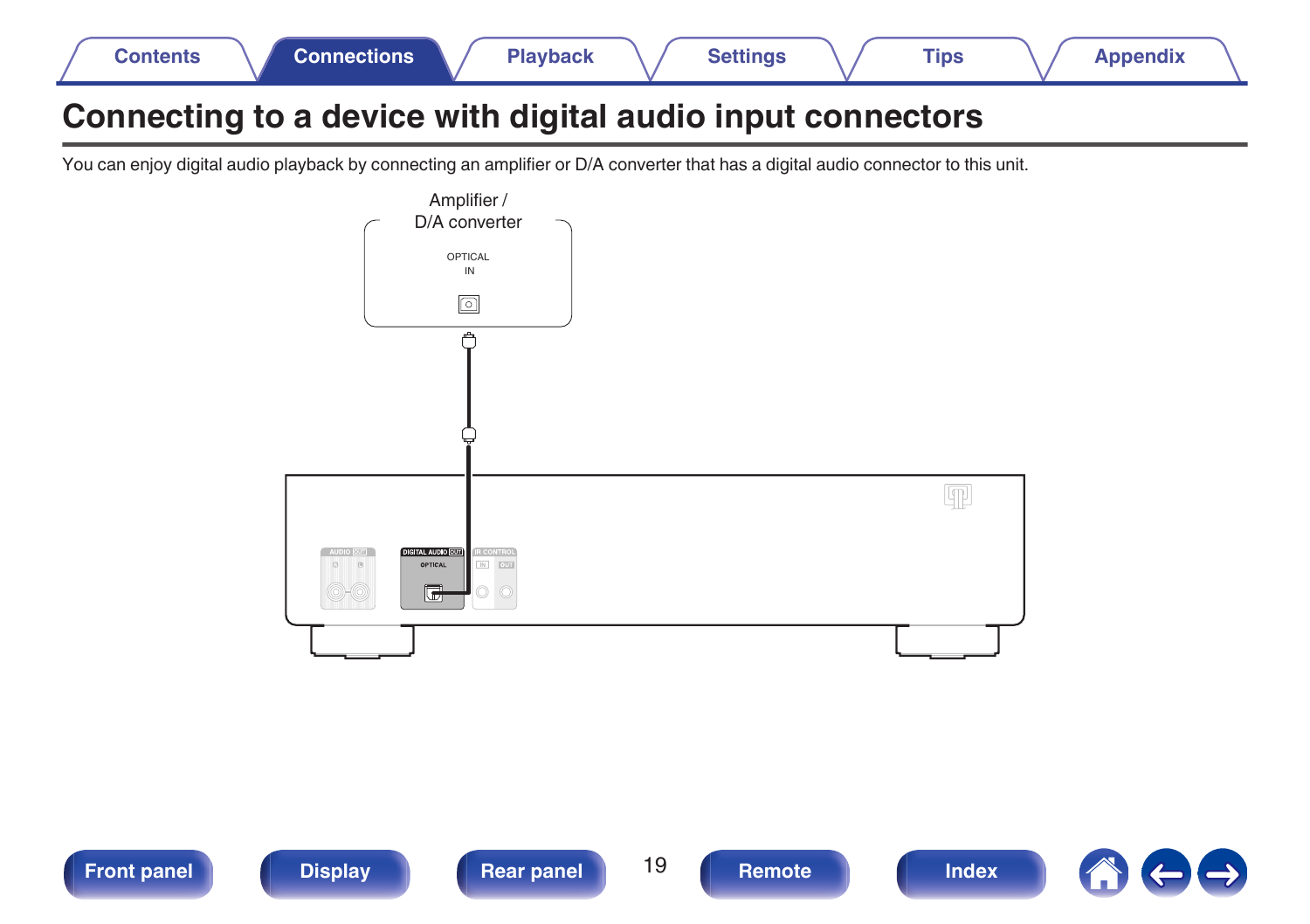<span id="page-19-0"></span>

# **Connecting the timer device**

This unit can perform timer play when an amplifier and timer device are connected to this unit. (["Using the timer play function" \(](#page-30-0) $\mathbb{Z}$ ) ( $\mathbb{Z}$ ) = 0.31))

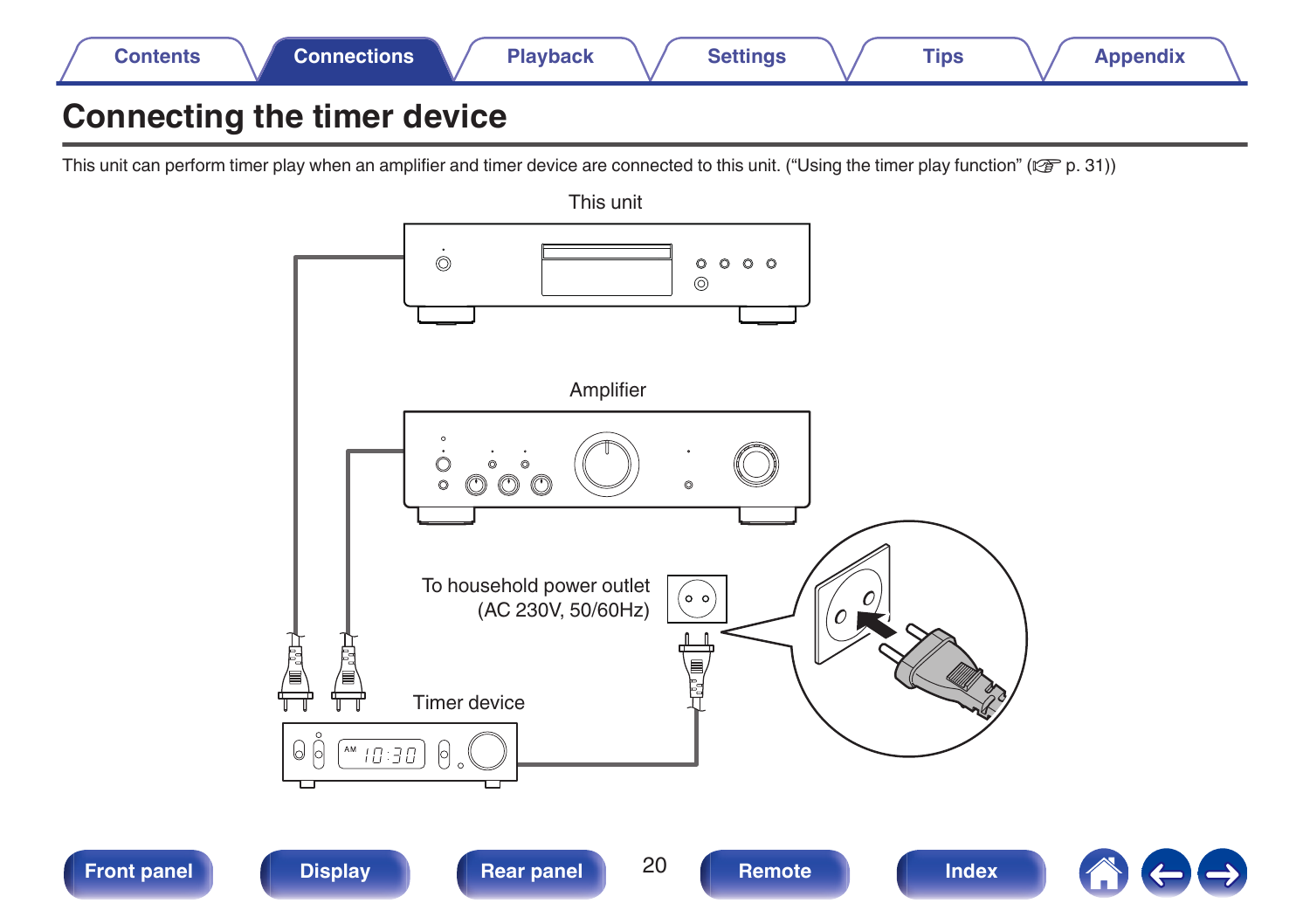<span id="page-20-0"></span>

# **Connecting the power cord**

After completing all the connections, insert the power plug into the power outlet.



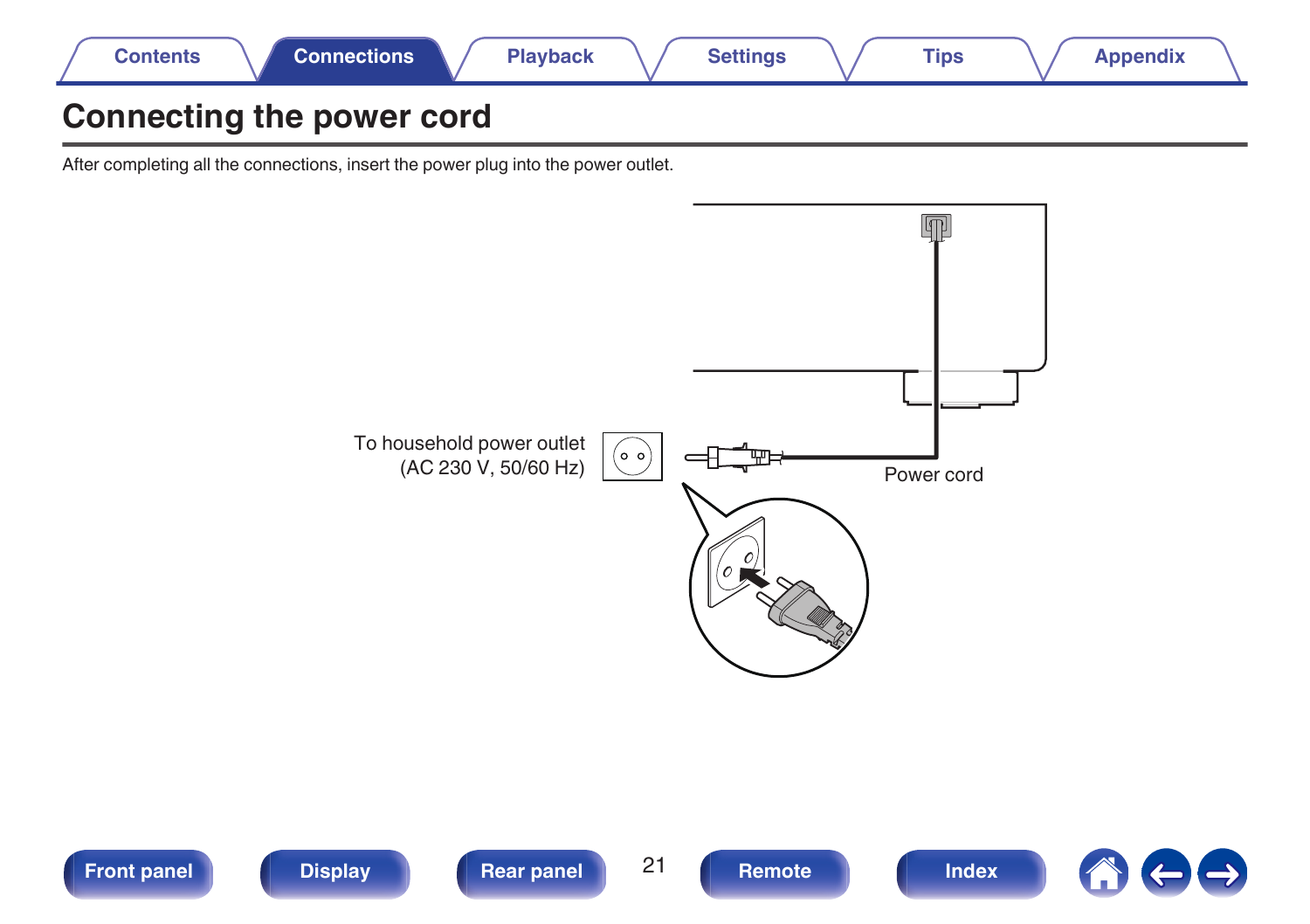<span id="page-21-0"></span>

| <b>Connections</b><br><b>Contents</b> | <b>Playback</b> |    | <b>Settings</b> | <b>Tips</b> | <b>Appendix</b> |  |
|---------------------------------------|-----------------|----|-----------------|-------------|-----------------|--|
| Contents                              |                 |    |                 |             |                 |  |
| <b>Basic operation</b>                |                 | 23 |                 |             |                 |  |
| Playing CDs                           |                 | 25 |                 |             |                 |  |
| Playing DATA CDs                      |                 | 28 |                 |             |                 |  |
| Using the timer play function         |                 | 31 |                 |             |                 |  |

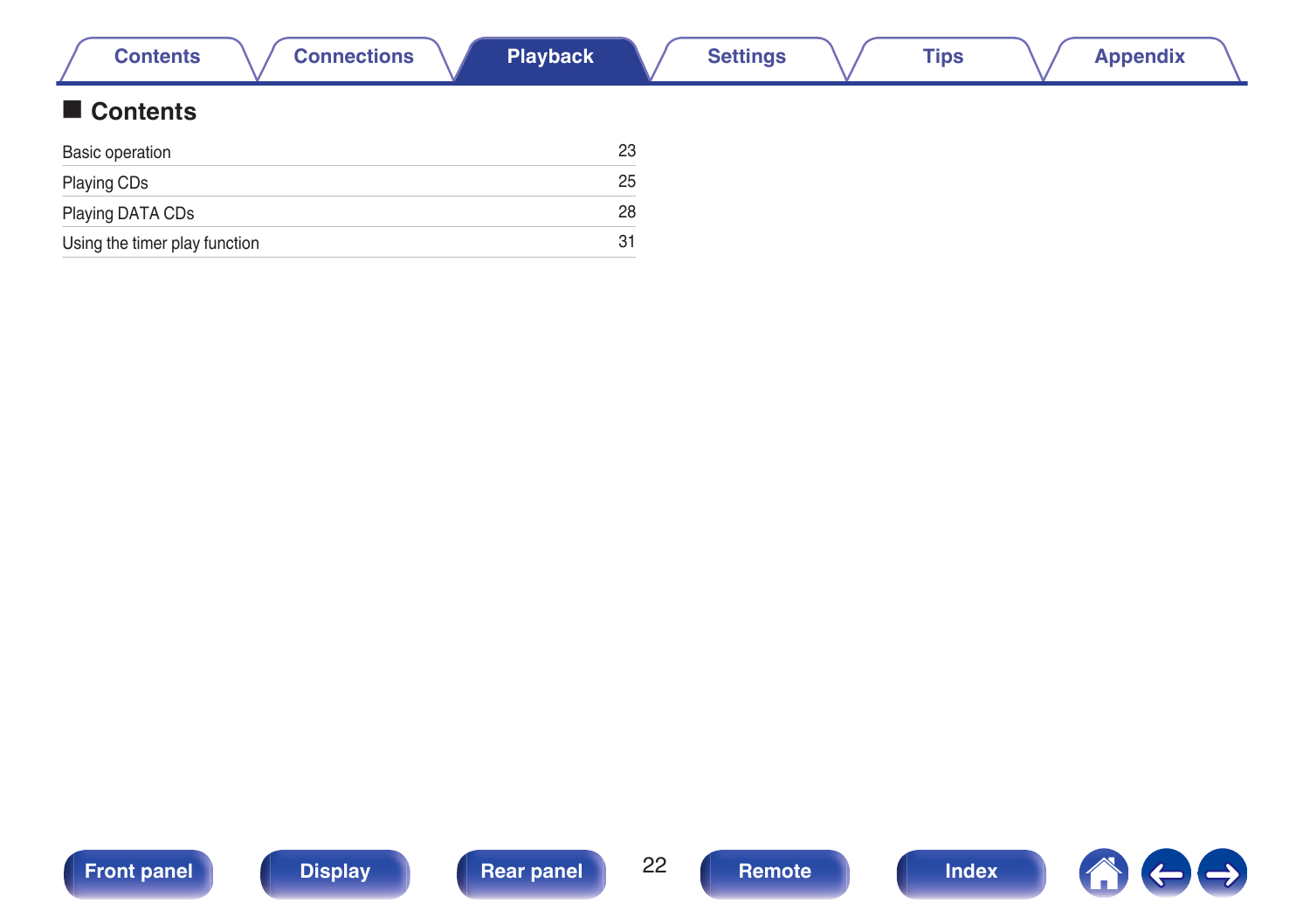<span id="page-22-0"></span>

# **Basic operation**



# **Turning the power on**

**Press**  $\phi$  **on the main unit to turn the power on.** The power indicator lights green.

• Press POWER  $\phi$  on the remote control unit to turn on power from standby mode.

# **Switching the power to standby**

### **1 Press POWER** X**.**

The unit switches to standby mode.

#### **NOTE**

• Power continues to be supplied to some of the circuitry even when the power is in the standby mode. When leaving home for long periods of time or when going on vacation, either press  $\Phi$  on the main unit to turn off the power, or unplug the power cord from the power outlet.



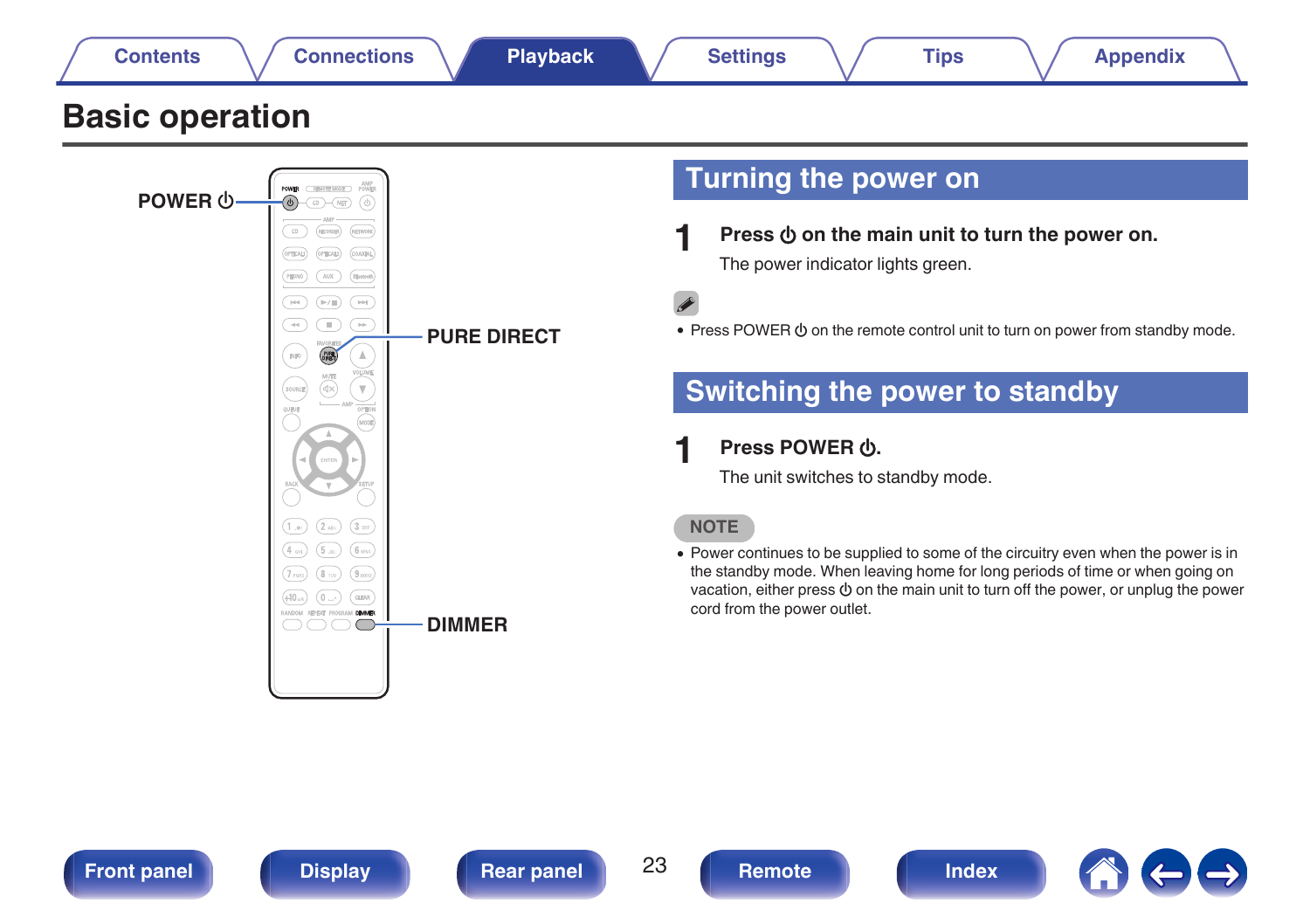# <span id="page-23-0"></span>**Switching the display's brightness**

The display brightness can be adjusted between four levels. Switching the display off reduces a source of noise that affects sound quality, enabling higher sound quality playback.

### **1 Press DIMMER.**

• The brightness of the display switches each time the button is pressed.

- The display brightness is set to most brightly by default.
- Press and hold DIMMER for more than 2 seconds to return the display brightness to the default setting.

# **Switching the Pure Direct mode**

In Pure Direct mode, the display turns off and digital audio output stops. This reduces the source of noise that can adversely affect sound quality, enabling high quality playback.

### **1 Press PURE DIRECT.**

The display turned off, and Pure Direct playback begins.

• Switches the Pure Direct mode each time the button is pressed.

| <b>PURE DIRECT ON</b>                | Turns off the display and outputs digital |
|--------------------------------------|-------------------------------------------|
| MODE1:                               | audio.                                    |
| <b>PURE DIRECT ON</b>                | Turns off the display and stops output of |
| MODE <sub>2</sub> :                  | digital audio.                            |
| <b>PURE DIRECT OFF</b><br>(Default): | Disables Pure Direct mode.                |

- The display brightness cannot be changed in Pure Direct mode.
- The display is only turned off during playback.



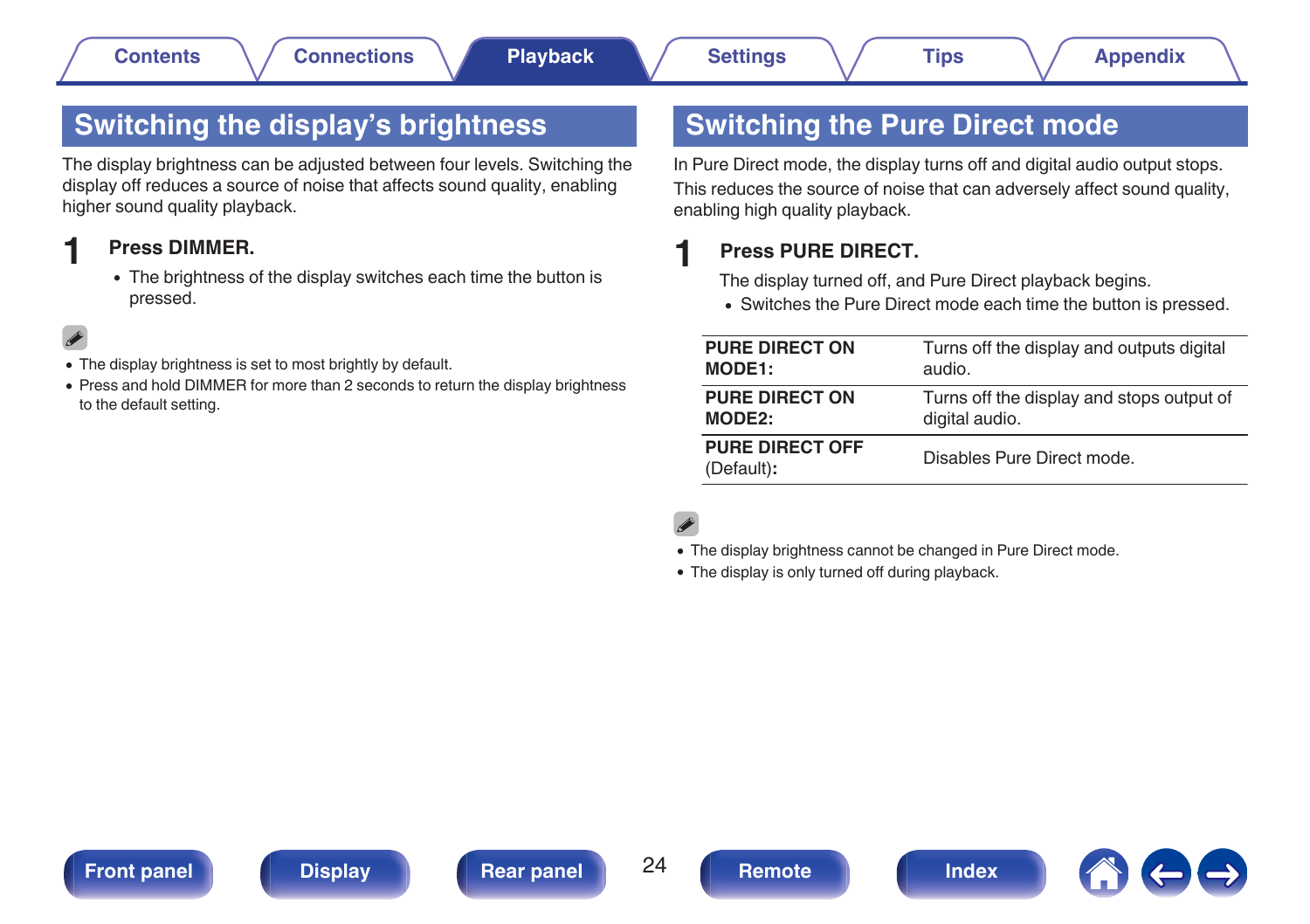<span id="page-24-0"></span>

# **Playing CDs**



# **Playing CDs**

**1nsert a disc.** ( $\sqrt{r}$  [p. 43\)](#page-42-0)

 $\bullet$  Press  $\triangle$  on the unit to open/close the disc tray.

### **2 Press** 1**/**3**.**

The  $\blacktriangleright$  indicator lights on the display. Playback starts.

### **NOTE**

- Do not place any foreign objects in the disc tray. Doing so could damage the unit.
- Do not push the disc tray in by hand when the power is turned off. Doing so could damage the unit.

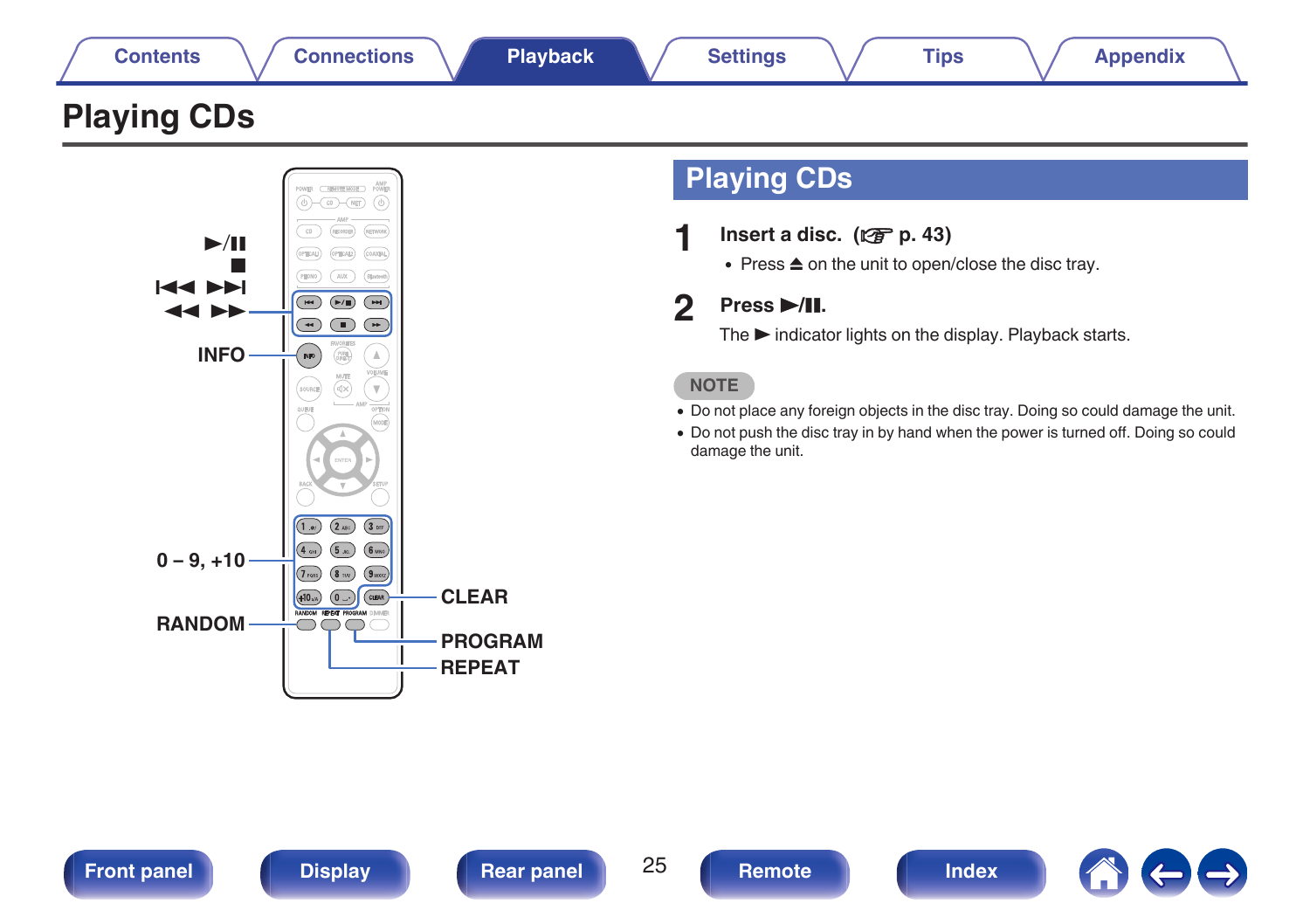| Remot |  |
|-------|--|

### Repeat playback • Switching between All-track repeat. Single-track repeat and Repeat off. Time display switching

- 0 Switching between elapsed time of the current track, remaining time of the current track and remaining time of all tracks.
- The time displayed on this unit may differ from this actual time, as it is calculated by truncating to the nearest 1 second.

# $\blacksquare$  Discs that can be played back

- See "About Playing Back Discs". ( $\sqrt{\epsilon}$  [p. 40\)](#page-39-0)
- Playing a specific track (Direct searching)

## **1 Use 0 – 9, +10 to select the tracks.**

**[Example]** Track 4 : Press number 4 to select track 4. Track 12 : Press numbers +10 and 2 consecutively.

**[Contents](#page-1-0)**  $\setminus$  [Connections](#page-16-0) **A** [Playback](#page-21-0) **A** [Settings](#page-31-0)  $\setminus$  [Tips](#page-32-0)  $\setminus$  [Appendix](#page-39-0)

**2** Stop Stop

**REPEAT**

**INFO**

**11** Playback / Pause

**0 - 9, +10** Select the track **RANDOM** Random playback

**Operation buttons Function** 

Fast-reverse / Fast-forward

**EXECUTE:** Skip to previous track / Skip to next track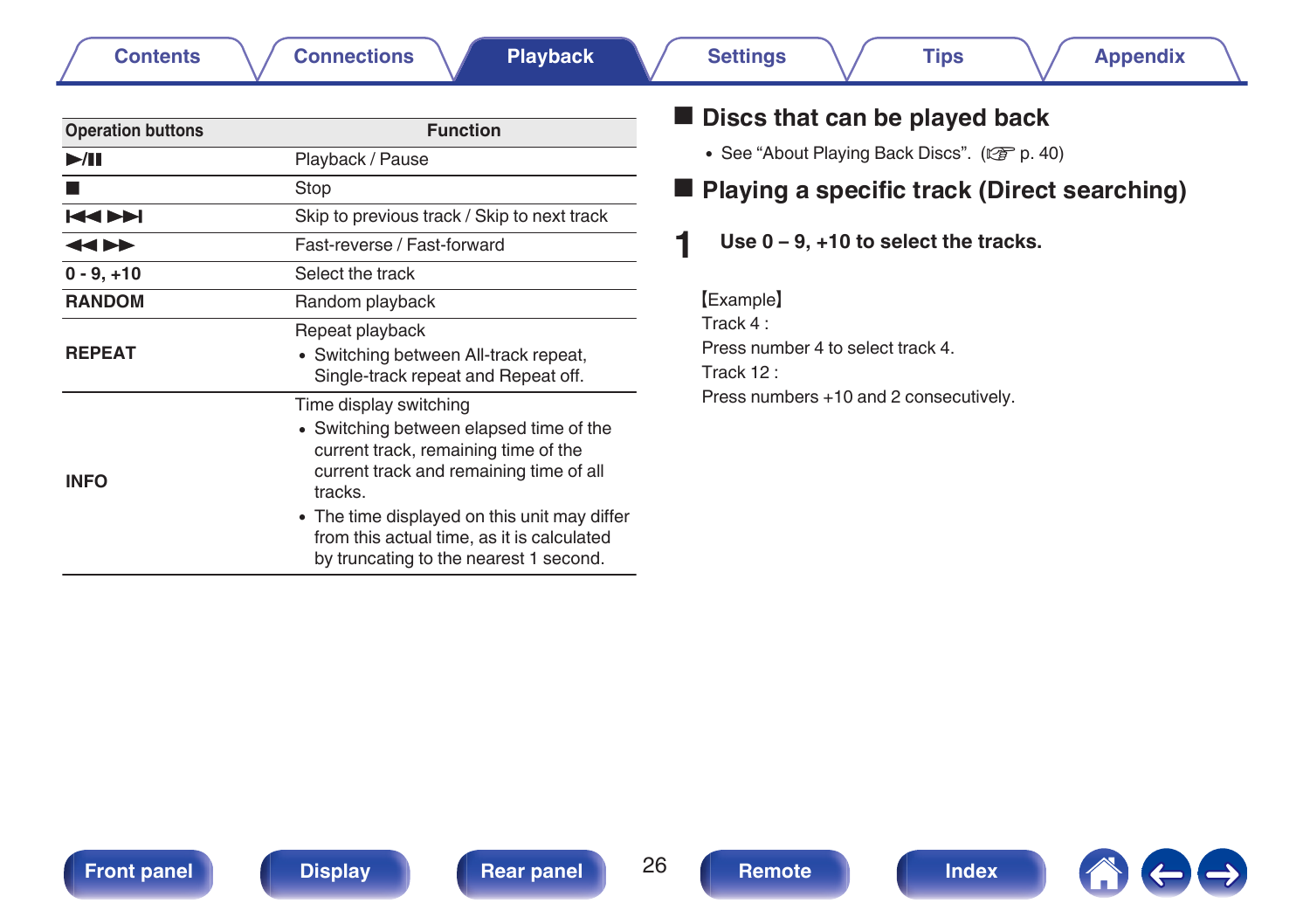# <span id="page-26-0"></span>**Playing tracks in a specific order (Program playback)**

Up to 25 tracks can be programmed.

### **1 In the stop mode, press PROGRAM.**

"PGM" appears on the display.

### **2 Use 0 – 9, +10 to select the tracks.**

#### **[Example]**

To program tracks 3 and 12 to be played in that order, press 3, +10 and 2 one after the other.

# **3 Press** 1**/**3**.**

Playback starts in the programmed order.

# $\overline{\rightarrow}$

- The program is cleared when the disc tray is opened or the power is turned off.
- When RANDOM is pressed during program playback, the programmed tracks are played in random order.
- When REPEAT is pressed during program playback, the tracks are played repeatedly in the programmed order.

## ■ Checking the order of the programmed tracks

In the stop mode, press  $\blacktriangleright\blacktriangleright$ I.

The tracks are shown in the programmed order in the display each time  $\blacktriangleright$  is pressed.

## o **To clear the last track programmed**

In the stop mode, press CLEAR.

The last track programmed is cleared each time the button is pressed.

 $\overline{\rightarrow}$ 

• You can also select a track to be cleared by pressing ▶□.

# o **Clearing the all programmed track**

In the stop mode, press PROGRAM.







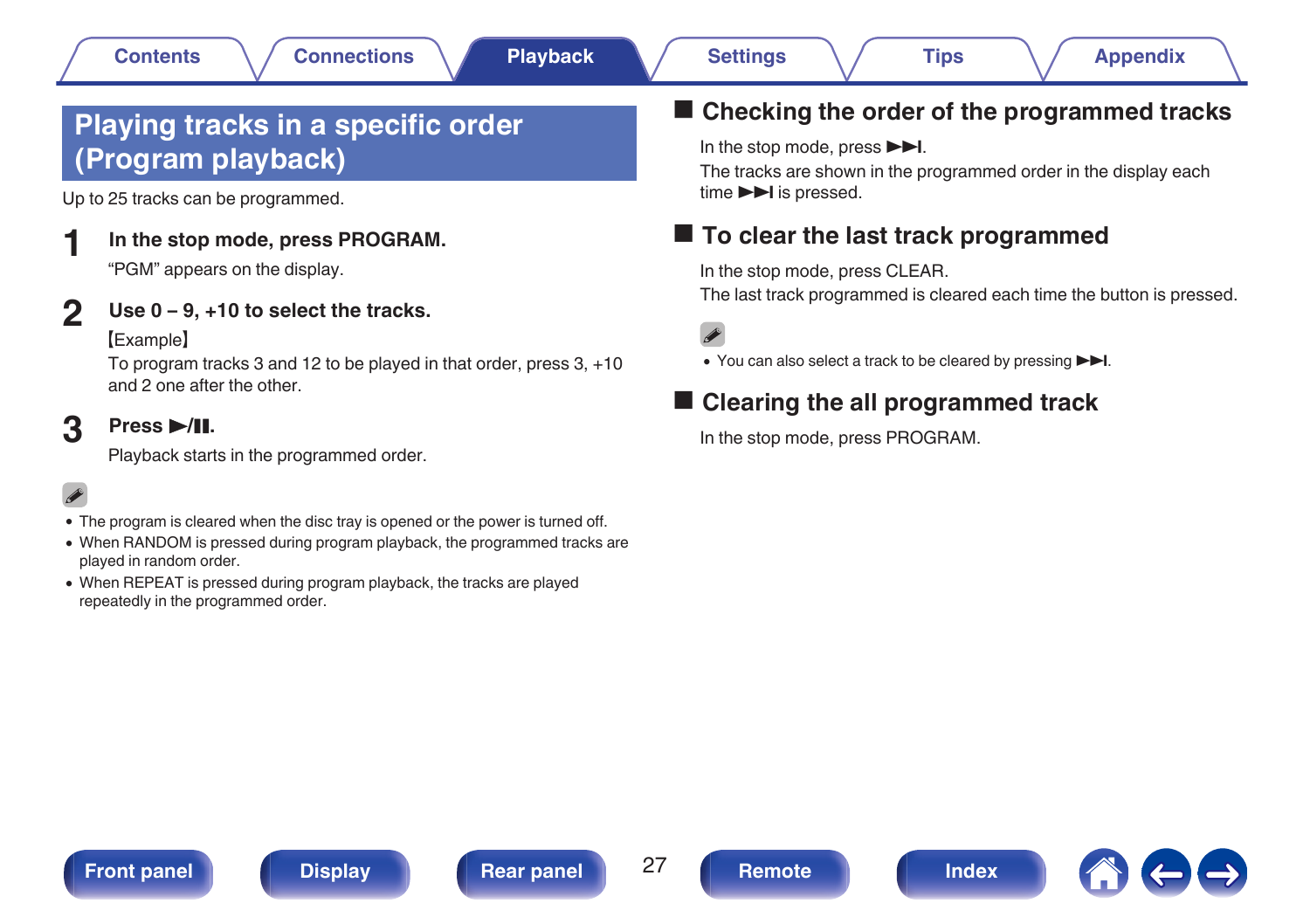<span id="page-27-0"></span>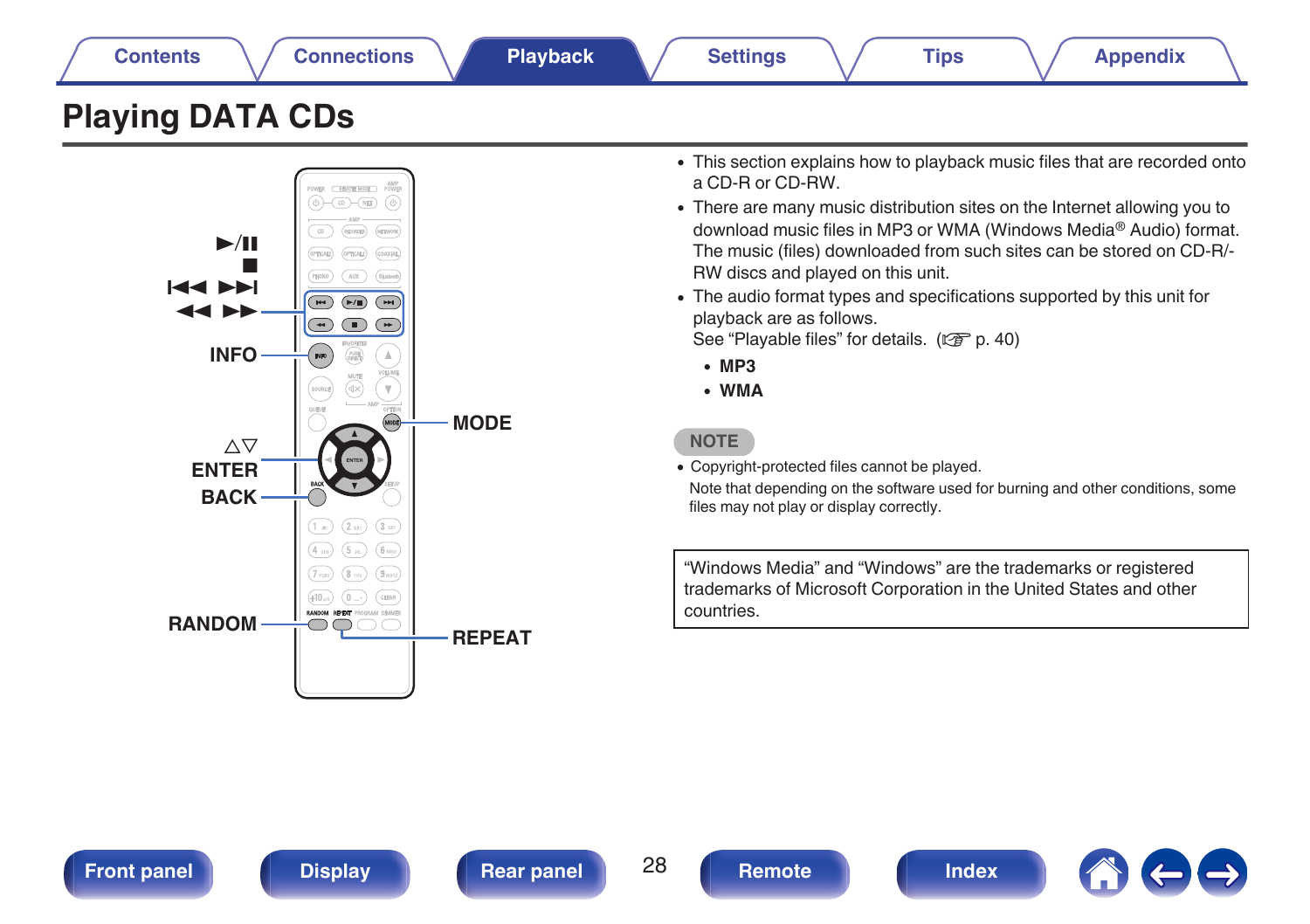# <span id="page-28-0"></span>**Playing files**

- **1 Load a CD-R/-RW disc containing music files into the disc tray.** ( $\sqrt{p}$  [p. 43\)](#page-42-0)
	- $\bullet$  Press  $\triangle$  on the unit to open/close the disc tray.
- **2** Use  $\Delta \nabla$  to select the music file to be played from the **CD-R/CD-RW music data, then press ENTER.** Playback starts.

| <b>Operation buttons</b> | <b>Function</b>                                                                                     |
|--------------------------|-----------------------------------------------------------------------------------------------------|
| >1                       | Playback / Pause                                                                                    |
|                          | Stop                                                                                                |
| <b>КАРМ</b>              | Skip to previous track / Skip to next track                                                         |
| ◀◀▶▶                     | Fast-reverse / Fast-forward                                                                         |
| <b>BACK</b>              | Moving up a level in the folder tree                                                                |
| △▽                       | Select the item                                                                                     |
| <b>ENTER</b>             | Enter the selected item / Playback                                                                  |
| <b>MODE</b>              | Select the playback range                                                                           |
| <b>RANDOM</b>            | Random playback                                                                                     |
| <b>REPEAT</b>            | Repeat playback<br>• Switching between All-track repeat,<br>Single-track repeat and Repeat off.     |
| INFO                     | Switches the display between Title name /<br>Artist name, Title name / Album name and<br>File name. |

# $\rightarrow$

• To start playing another file during playback of a CD-R/CD-RW, first press BACK to display the file tree. Next, use  $\Delta \nabla$  to select the file to be played and press ENTER.



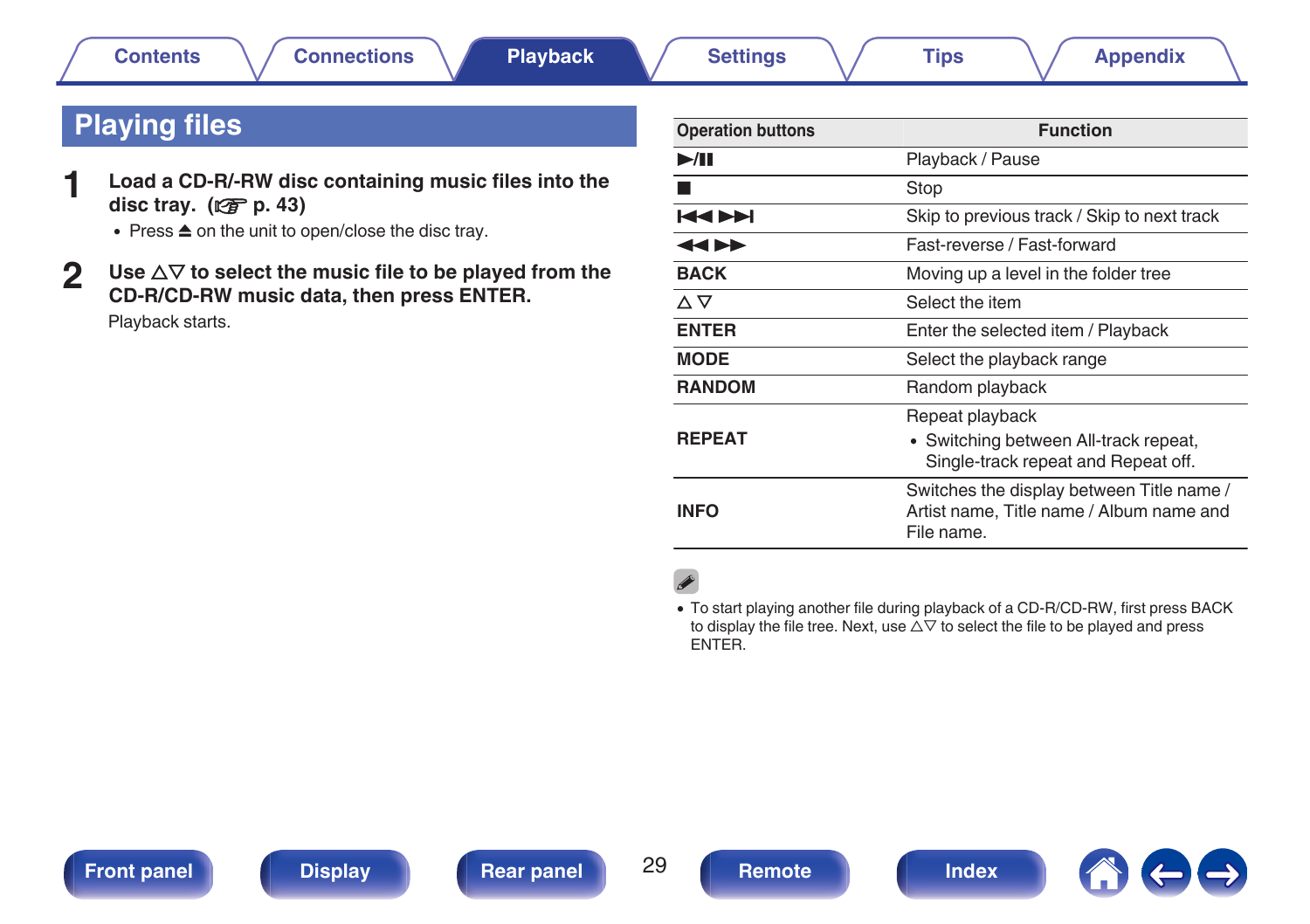# <span id="page-29-0"></span> $\blacksquare$  Switching the display

During playback, press INFO.

- Switches the display between Title name / Artist name, Title name / Album name and File name.
- If a file does not support text information or no track information is recorded, the file name is displayed.
- The player can display the following characters:

### **ABCDEFGHIJKLMNOPQRSTUVWXYZ abcdefghijklmnopqrstuvwxyz 0123456789**  $!$  "  $\#$  \$ % & : ; < > ? @ \ [ ] ` | { } ~ ^ '( ) \* + . - . / = space

- Any characters that cannot be displayed are replaced with "." (period).
- The folder and file numbers are set automatically when the disc is loaded.

# Switching the playback range

In the stop mode, press MODE.

• The playback range of a track can be set.

| Folder mode: | All the files in the selected folder are<br>played. The "FLD" indicator on the<br>display lights at this time. |
|--------------|----------------------------------------------------------------------------------------------------------------|
| All mode:    | All the files in the disc are played.                                                                          |





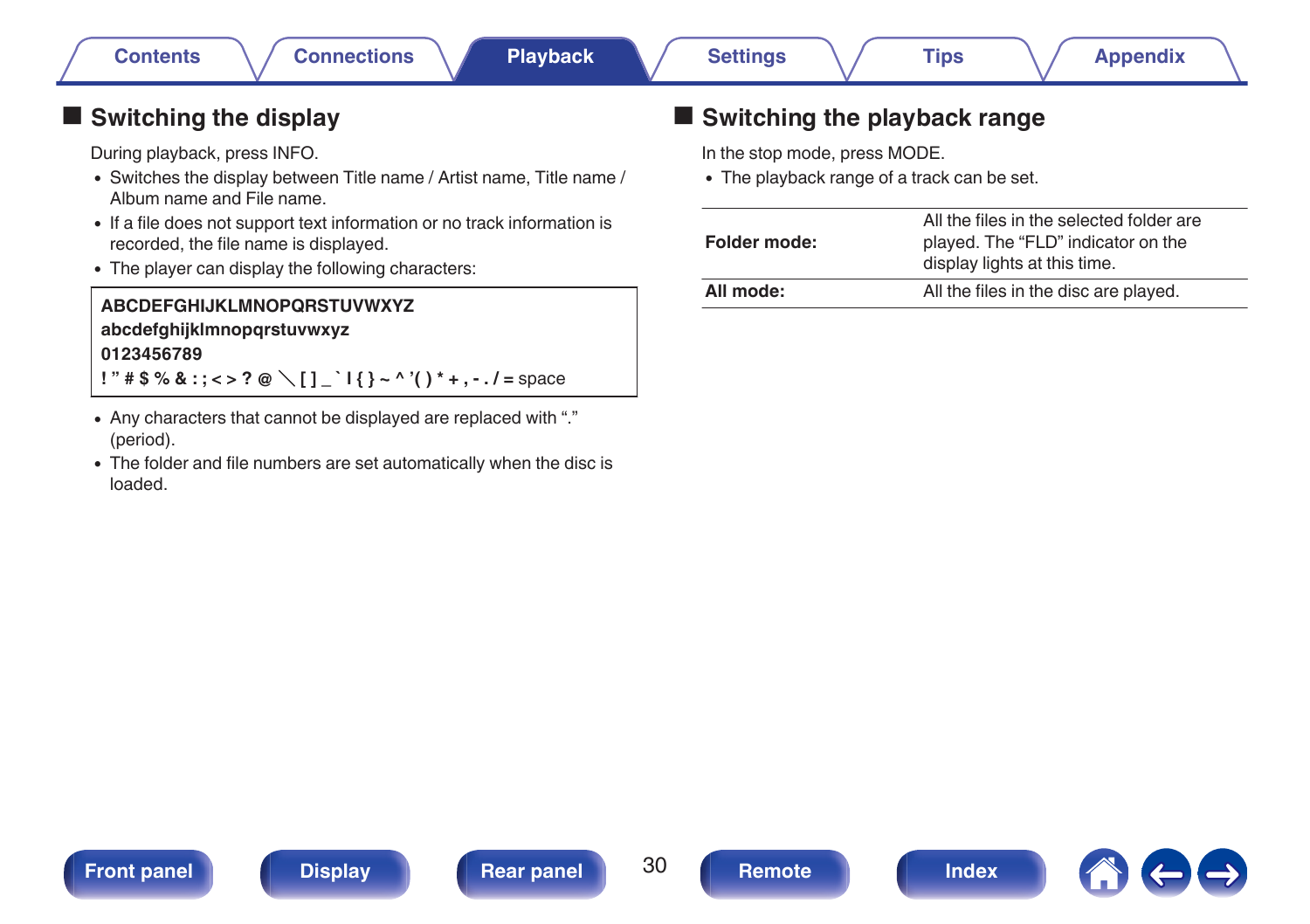# <span id="page-30-0"></span>**Using the timer play function**

- **1 Turn on the power of the connected components. (**v **[p. 20\)](#page-19-0)**
- **2 Switch the amplifier's function to input from the connected unit.**
- **3 Load a disc.**

### **4 Set the audio timer for the desired times.**

- Refer also to the owner's manual of the audio timer.
- **5 Turn the timer "On".**
	- The power of the components connected to the timer turns off.
	- 0 When the set time is reached, the power of the different components automatically turns on and playback starts from the first track.

Í

• The timer play does not support the random playback or program playback.



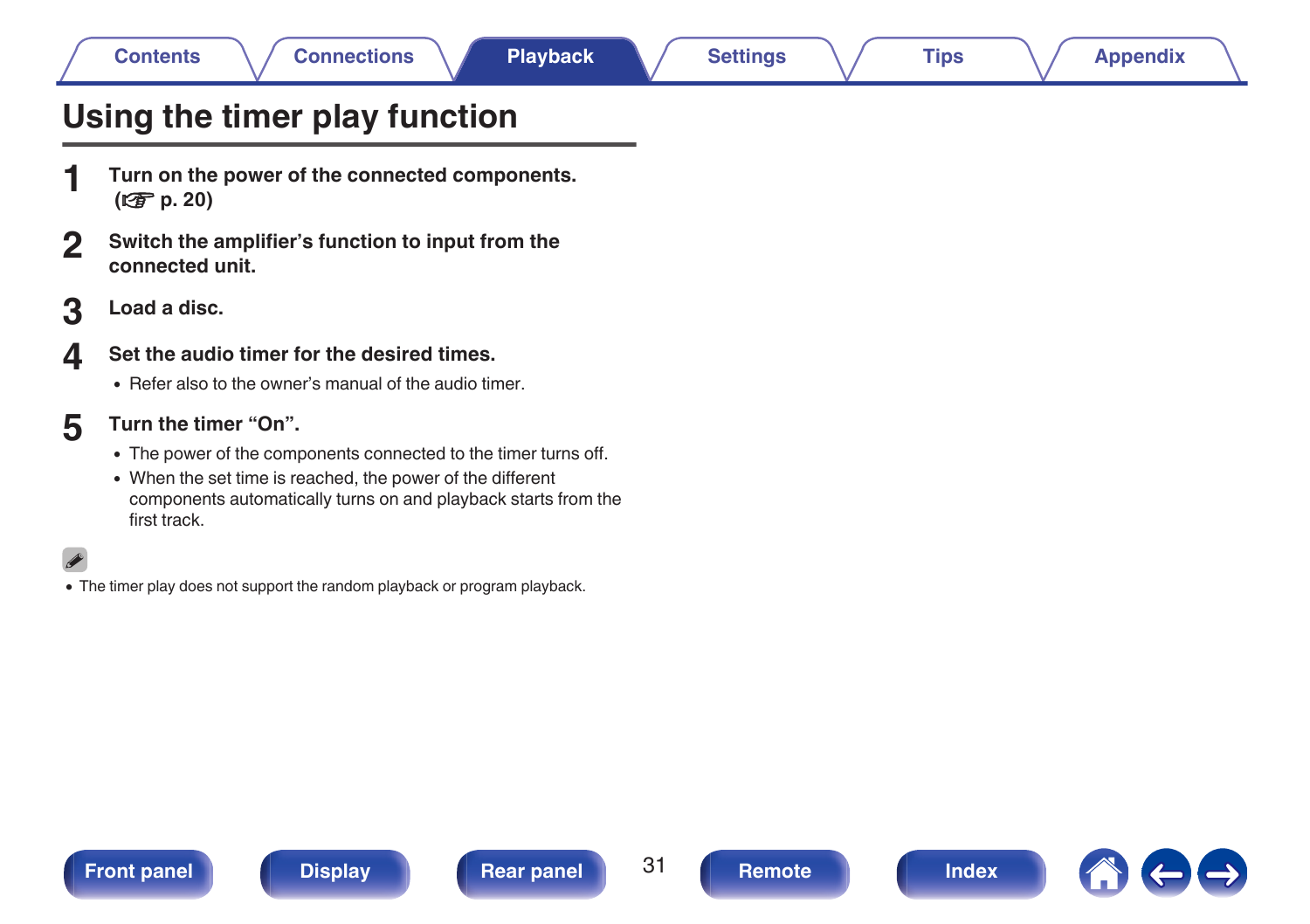# <span id="page-31-0"></span>**Setting the Auto Standby mode**

When Auto Standby mode is set to On, if the unit remains in the stopped state and no operations are performed for approximately 30 minutes, the unit automatically switches to standby mode.

Auto Standby mode is set to on by default.



### **1 Press and hold POWER**  $\Phi$  **for 5 seconds or more to switch it on and off.**

The display changes as follows each time it is switched on and off.

- 0 When auto standby mode is on: "AUTO STANDBY ON" is displayed.
- 0 When auto standby mode is off: "AUTO STANDBY OFF" is displayed.

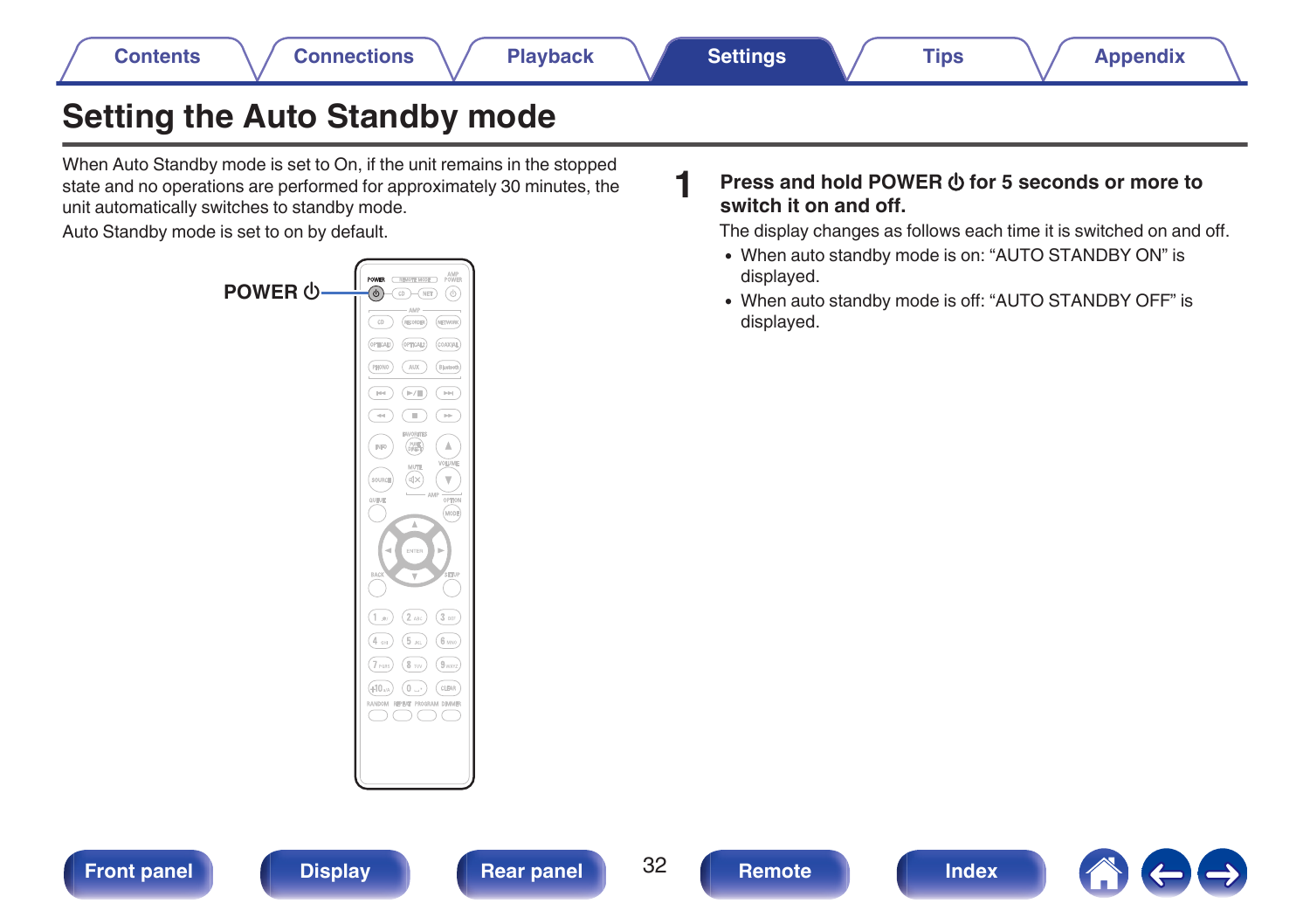### <span id="page-32-0"></span>**■ Contents**

# **Tips**

| I want to enjoy analog output audio at higher quality   | 34 |
|---------------------------------------------------------|----|
| I want to playback just the specified folder            | 34 |
| I want to randomly play back all tracks on a CD-R/CD-RW | 34 |

# **Troubleshooting**

| Power does not turn on / Power is turned off                   | 36 |
|----------------------------------------------------------------|----|
| Operations cannot be performed through the remote control unit | 37 |
| Display on this unit shows nothing                             | 37 |
| No sound comes out                                             | 38 |
| Sound is interrupted or noise occurs                           | 38 |
| Cannot playback Discs                                          | 39 |







 $\leftarrow \rightarrow$  $\bigcap$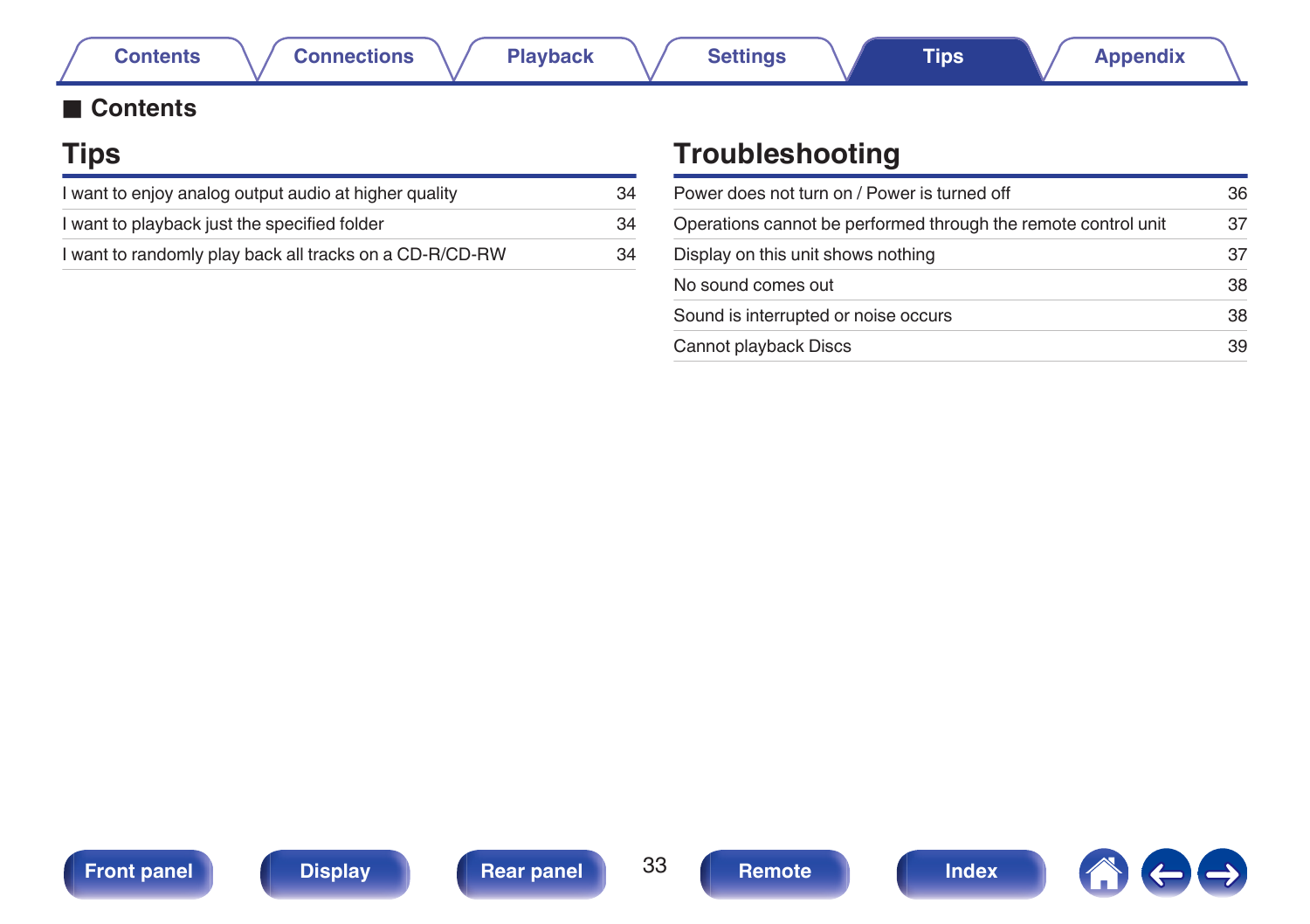<span id="page-33-0"></span>

| <b>Contents</b> | <b>Connections</b> | <b>Playback</b> | <b>Settings</b> | <b>Tips</b> | <b>Appendix</b> |
|-----------------|--------------------|-----------------|-----------------|-------------|-----------------|
| <b>Tips</b>     |                    |                 |                 |             |                 |

#### **I want to enjoy analog output audio at higher quality**

• Switch pure direct mode to "PURE DIRECT ON MODE2". ( $\mathbb{Z}$  [p. 24\)](#page-23-0)

#### **I want to playback just the specified folder**

Press the MODE button to set the playback mode to folder playback mode. ( $\mathbb{Q}_p^*$  [p. 30\)](#page-29-0)

#### **I want to randomly play back all tracks on a CD-R/CD-RW**

• Before playback, press the MODE button to set the playback mode to "All Mode", then press the RANDOM for random playback. ( $\sqrt{p}$  [p. 30\)](#page-29-0)





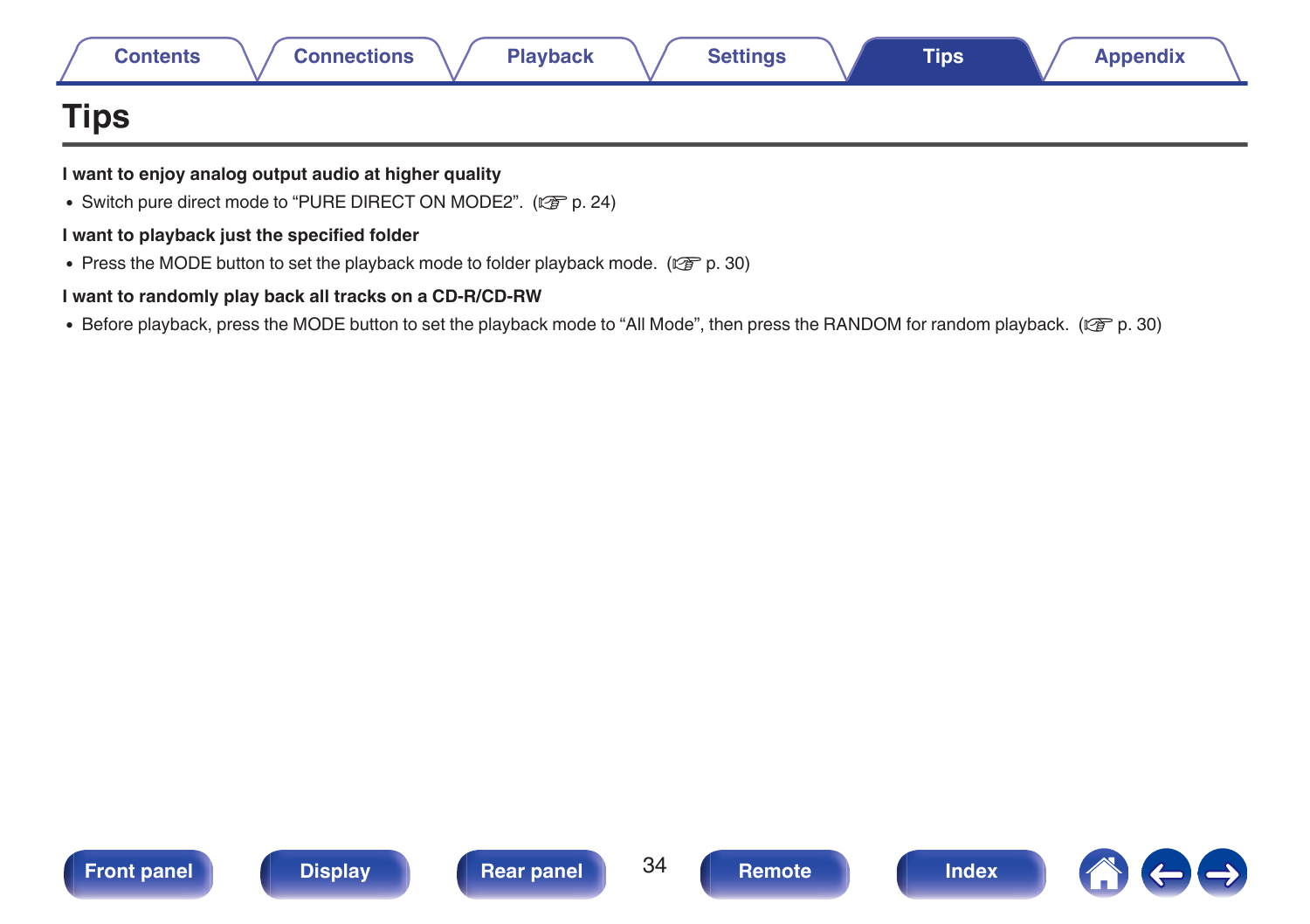<span id="page-34-0"></span>

|  | Contents | necuons | 71.<br>Playback | ੇ੧ttinɑs ਂ | <b>Tips</b> | ppendix |
|--|----------|---------|-----------------|------------|-------------|---------|
|--|----------|---------|-----------------|------------|-------------|---------|

# **Troubleshooting**

If a problem should arise, first check the following:

- **1.** Are the connections correct?
- **2.** Is the set being operated as described in the owner's manual?
- **3.** Are the other devices operating properly?

If this unit does not operate properly, check the corresponding symptoms in this section.

If the symptoms do not match any of those described here, consult your dealer as it could be due to a fault in this unit. In this case, disconnect the power immediately and contact the store where you purchased this unit.





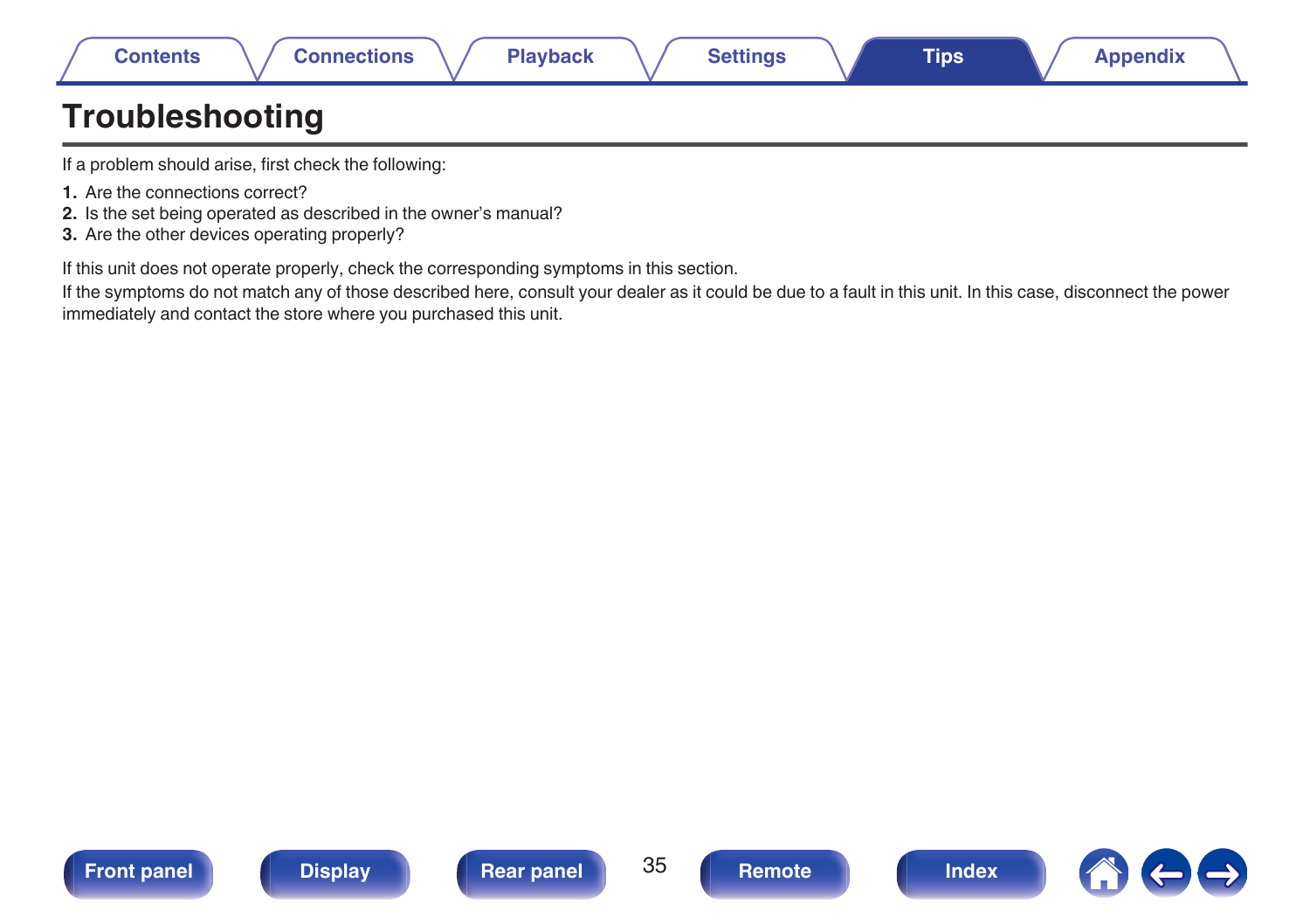# <span id="page-35-0"></span>**Power does not turn on / Power is turned off**

#### **Power is not turned on.**

- Check whether the power plug is correctly inserted into the power outlet. ( $\mathbb{Q}_p^*$  [p. 21\)](#page-20-0)
- This unit is in standby mode. Press the POWER  $\phi$  button on the remote control. ( $\mathbb{Q}_F$  [p. 23\)](#page-22-0)

#### **Power automatically turns off.**

• The auto standby mode setting is on. The auto standby mode automatically switches the unit to standby if there are no operations for more than 30 minutes. To disable the Auto Standby mode, press and hold the POWER  $\Phi$  button on the remote control for more than 5 seconds when the Auto Standby mode is enabled. ( $\mathbb{C}$  [p. 32\)](#page-31-0)

#### **When the power is turned on, the power indicator flashes in red.**

• The protection circuit has been activated due to an error in the internal power supply. Press the  $\Phi$  button on the main unit to turn off the power, and then turn on the power again.





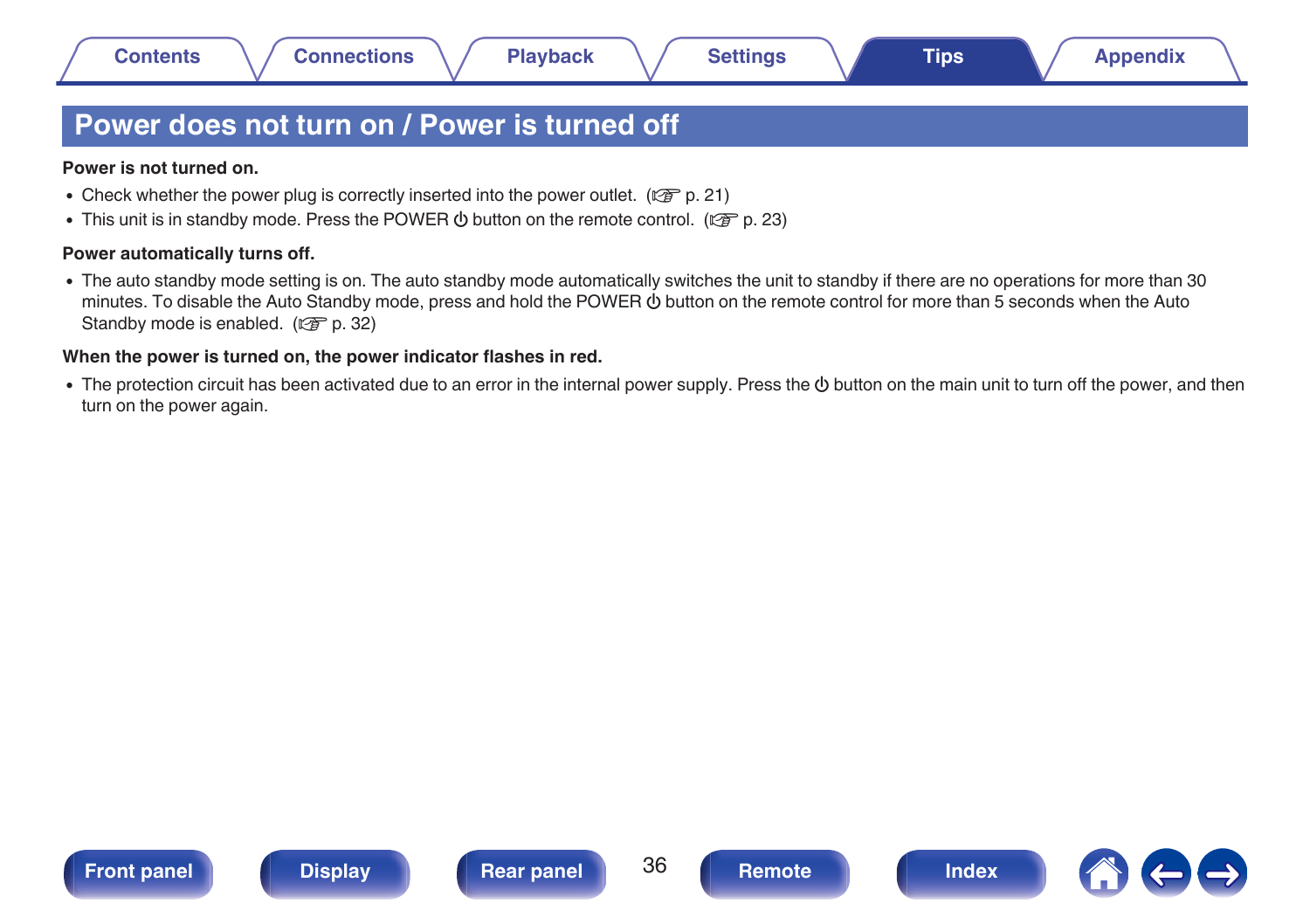# <span id="page-36-0"></span>**Operations cannot be performed through the remote control unit**

#### **Operations cannot be performed through the remote control unit.**

- Batteries are worn out. Replace with new batteries. ( $\mathbb{P}$  [p. 5\)](#page-4-0)
- Operate the remote control unit within a distance of about 7 m from this unit and at an angle of within 30°. ( $\mathbb{Q}_F$  [p. 5\)](#page-4-0)
- Remove any obstacle between this unit and the remote control unit.
- Insert the batteries in the proper direction, checking the  $\oplus$  and  $\ominus$  marks. ( $\mathbb{Z}$  [p. 5\)](#page-4-0)
- The unit's remote control sensor is exposed to strong light (direct sunlight, inverter type fluorescent bulb light, etc.). Move the set to a place in which the remote control sensor will not be exposed to strong light.
- 0 When using a 3D video device, the remote control unit of this unit may not function due to effects of infrared communications between units (such as TV and glasses for 3D viewing). In this case, adjust the direction of units with the 3D communications function and their distance to ensure they do not affect operations from the remote control unit of this unit.

# **Display on this unit shows nothing**

**Display is off.**

- Press the DIMMER button, and change the setting to anything other than off. ( $\mathbb{Q}_p^*$  [p. 24\)](#page-23-0)
- When Pure Direct mode is set to "PURE DIRECT ON MODE1" or "PURE DIRECT ON MODE2", the display turns off. Press the PURE DIRECT button on the remote control to set "PURE DIRECT OFF". ( $\sqrt{2}$  [p. 24\)](#page-23-0)





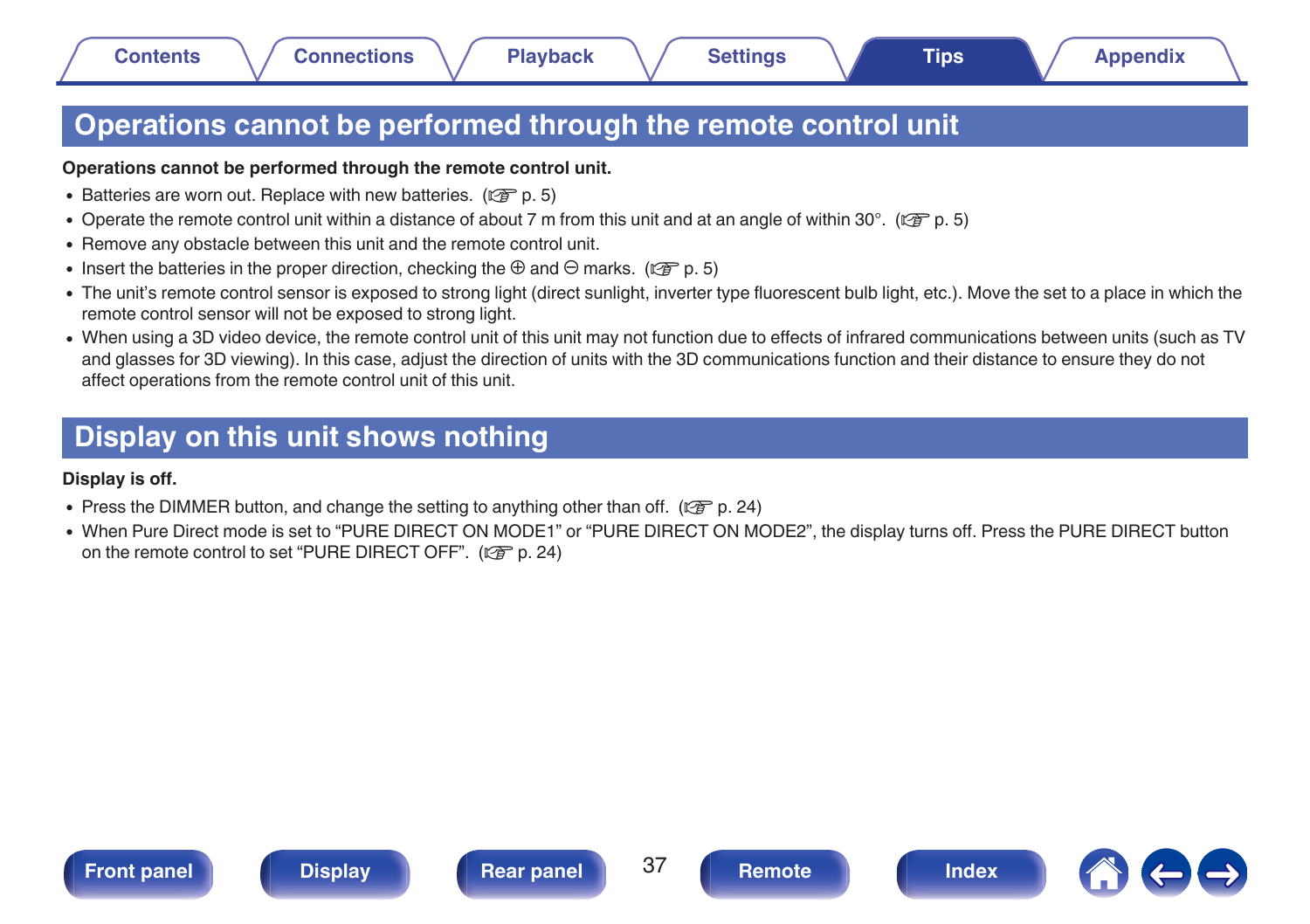# <span id="page-37-0"></span>**No sound comes out**

#### **No sound is produced. Or sound is distorted.**

- Check the connections for all devices.  $(\sqrt[p]{p}^p p. 17)$  $(\sqrt[p]{p}^p p. 17)$
- Insert connection cables all the way in.
- Check that input connectors and output connectors are not reversely connected.
- Check cables for damage.
- Check the amplifier's functions and controls and adjust as necessary.
- When Pure Direct mode is set to "PURE DIRECT ON MODE2", digital audio output stops. Set Pure Direct mode to "PURE DIRECT OFF" or "PURE DIRECT ON MODE1" to output digital audio. ( $\mathbb{C}$  [p. 24\)](#page-23-0)

# **Sound is interrupted or noise occurs**

#### **During playback from the CD-R/CD-RW, sound is occasionally interrupted.**

• This may be caused by poor recording conditions, or the disc itself may be of poor quality. Use a correctly recorded disc.







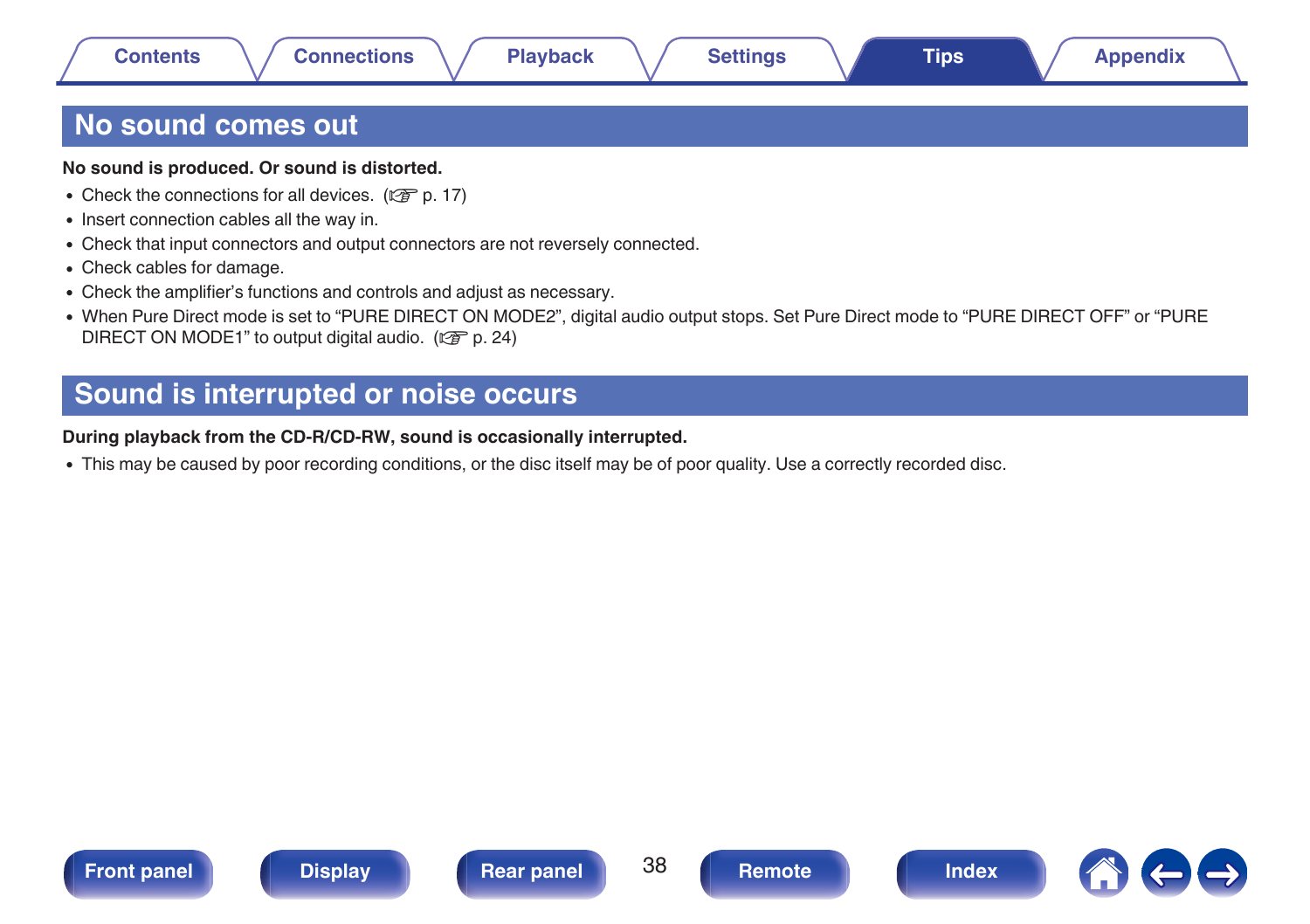# <span id="page-38-0"></span>**Cannot playback Discs**

**Cannot playback when the play button is pressed, or cannot correctly play back a specific part of the disc.**

The disc is dirty or scratched. Either clean the disc, or insert a different disc. ( $\mathbb{Q}_F$  [p. 44\)](#page-43-0)

#### **Cannot playback CD-R/CD-RW.**

- Discs cannot be played back unless they have been finalized. Use a finalized disc. ( $\mathbb{Q}$  [p. 40\)](#page-39-0)
- This may be caused by poor recording conditions, or the disc itself may be of poor quality. Use a correctly recorded disc.
- Files are created in a format that is not supported by this unit. Check the formats supported by this unit. ( $\mathbb{Z}$ P [p. 40\)](#page-39-0)

#### **"NO DISC" is displayed.**

0 "NO DISC" is displayed if the disc is loaded upside-down or if no disc is loaded.

#### **"SYSTEM ERROR" is displayed.**

• "SYSTEM ERROR" is displayed when an error not caused by disc, format, etc., occurs.

#### **"CAN'T READ DISC" is displayed.**

• "CAN'T READ DISC" is displayed when the inserted disc cannot be read because it is not compatible with this unit or is dirty or scratched.

#### **"WRONG FORMAT" is displayed.**

• "WRONG FORMAT" is displayed for files created in a format that is not supported by this unit. Check the formats supported by this unit. ( $\mathbb{Z}$ ) and  $\mathbb{Z}$ )







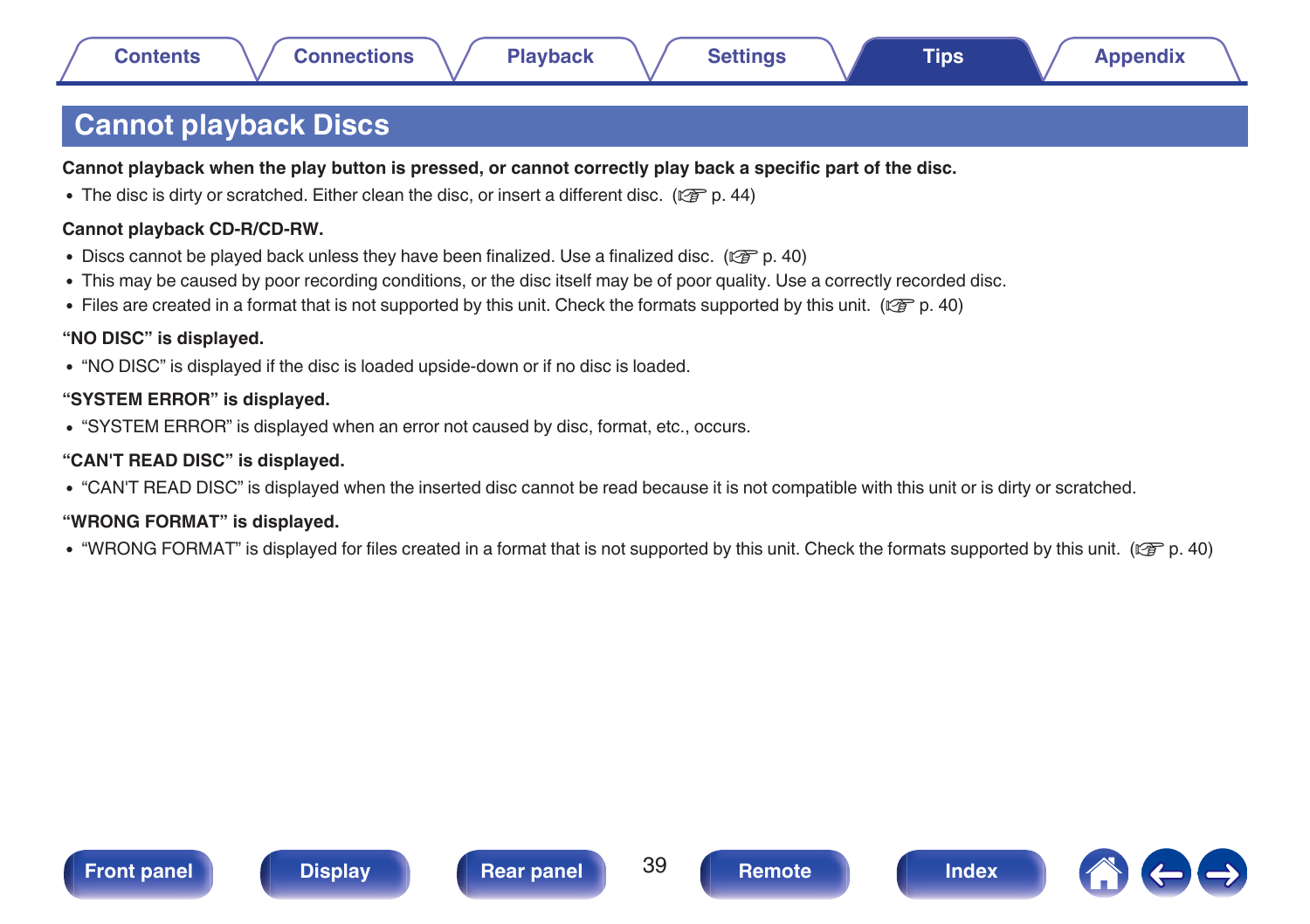<span id="page-39-0"></span>

# **Playing back Discs**

| Playable media |                                                |  |
|----------------|------------------------------------------------|--|
| <b>CD</b>      | <b>COMPACT</b><br>DIGITAL AUDIO                |  |
| CD-R           | <b>MCOMPACT</b><br>DIGITAL AUDIO<br>Recordable |  |
| <b>CD-RW</b>   | <b>COMPACT</b><br>DIGITAL AUDIO<br>ReWritable  |  |

# **Files**

### ■ Specifications of supported files

|                 | <b>Sampling</b><br>frequency | <b>Bit rate</b> | <b>Extension</b> |
|-----------------|------------------------------|-----------------|------------------|
| MP <sub>3</sub> | 32/44.1/48 kHz               | 48 – 320 kbps   | mp3              |
| <b>WMA</b>      | 32/44.1/48 kHz               | 48 - 320 kbps   | wma.             |

#### **NOTE**

0 Some discs and some recording formats cannot be played.

0 Non-finalized discs cannot be played.

# ■ Maximum number of playable files and folders

Maximum number of folders : 256 Total number of folders and files : 512







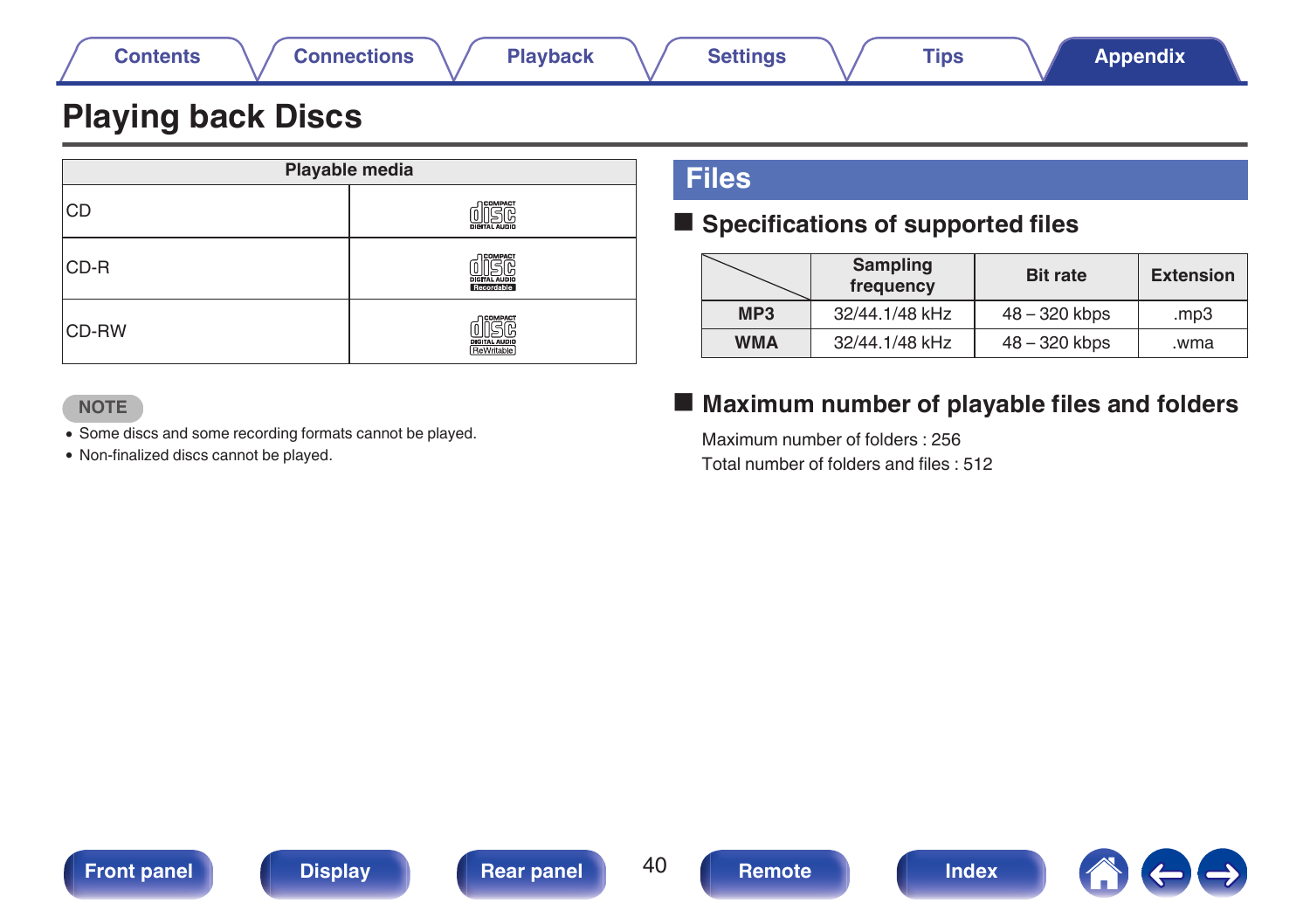#### **NOTE**

- Be sure to give files the extension. Files with any other extensions or files with no extensions cannot be played.
- Recordings you have made should only be used for your personal enjoyment, and as per copyright laws may not be used in other ways without permission of the copyright holder.

- 0 Only music files that are not copyright-protected can be played on this unit.
- 0 Content downloaded from pay sites on the Internet are copyright protected. Also, files encoded in WMA format when ripped from a CD, etc. on a computer may be copyright protected, depending on the computer's settings.
- The maximum number of files and folders that can be played differs depending on conditions such as the length of the file name or folder name or the number of levels in the folder hierarchy.



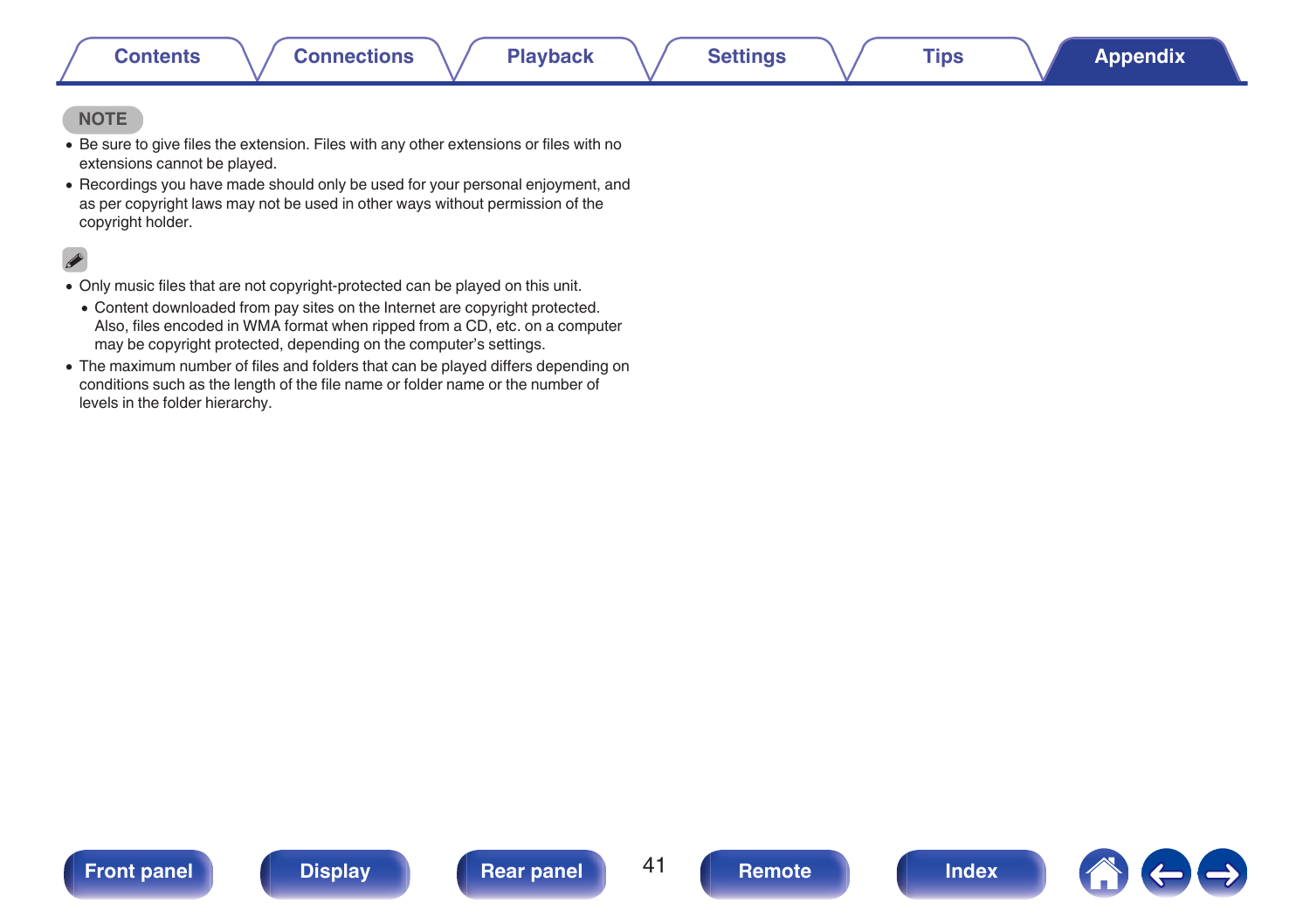# <span id="page-41-0"></span>**Playback order of files**

When there are multiple folders containing music files, the playback order of folders is automatically set when this unit reads the media. Files in each folder are played in alphabetical order of file name.

#### **CD-R/CD-RW**

For playback of files on CD-R or CD-RW, files are played in order of layer, starting with all folders on the first layer, then the second layer, then the third layer, and so on.

## $\overline{\rightarrow}$

- The playback order displayed on a PC may differ from the actual playback order.
- The playback order with a CD-R/CD-RW may differ, depending on the writing software.

# **About folders and files**

Music files recorded on CD-R/CD-RW are divided into large segments (folders) and small segments (files).

Files are stored in folders, and folders can be placed for storage in a hierarchy. The unit can recognize up to 8 levels of folders.



• When writing music files on a CD-R/-RW disc, set the writing software's format to "ISO9660". The files may not play properly if they are recorded in other formats. For details, refer to the instructions of your writing software.



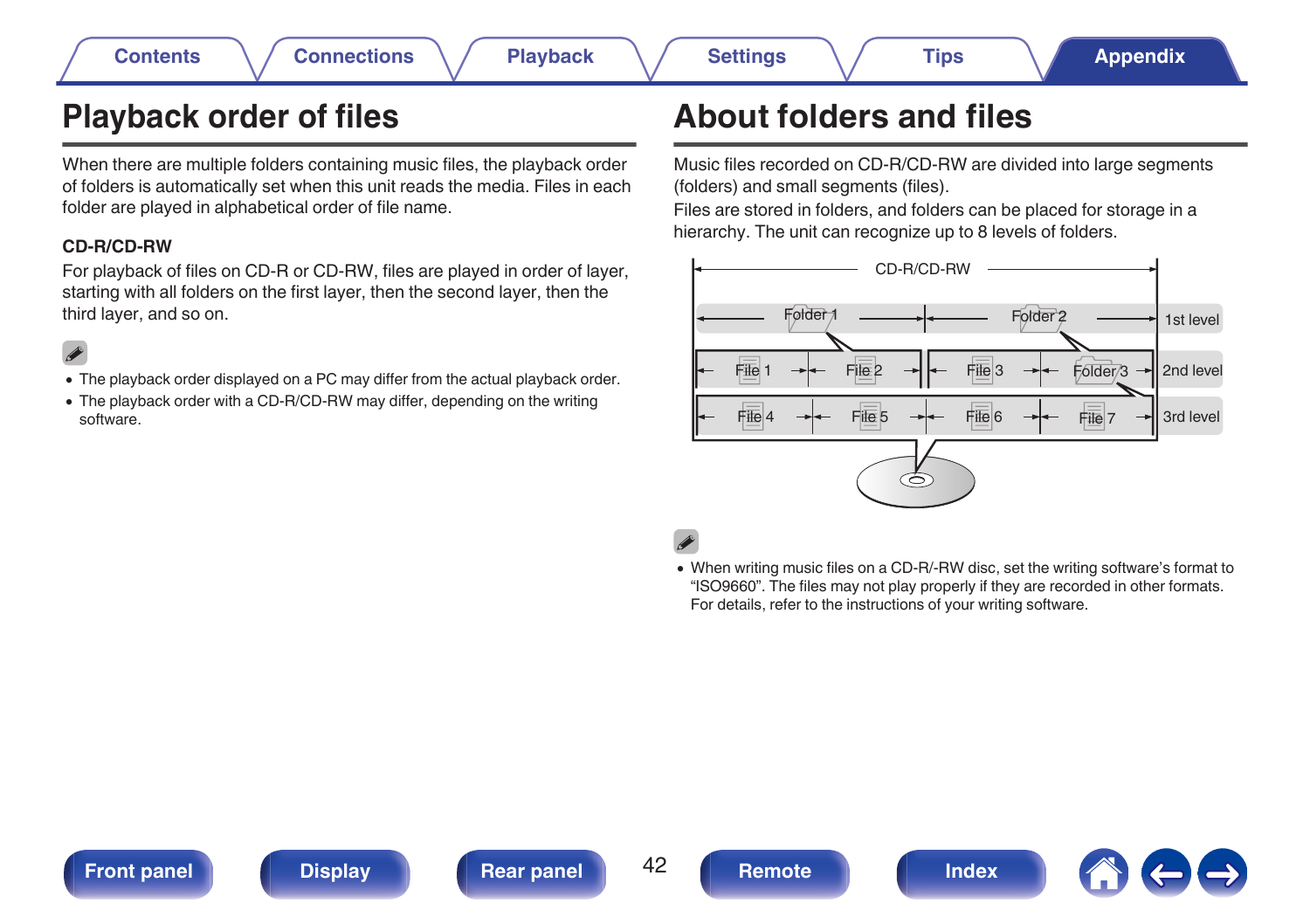# <span id="page-42-0"></span>**Cautions on using media**

# **Loading discs**

- Set the disc in the tray label side up.
- Make sure the disc tray is fully open when inserting the disc.
- Place the discs flatly, 12 cm discs in the outer tray guide (Figure 1), 8 cm discs in the inner tray guide (Figure 2).



• Place 8 cm discs in the inner tray quide without using an adapter.

### **NOTE**

- 0 Only load one disc at a time. Loading two or more discs can damage the unit or scratch the discs.
- 0 Do not use cracked or warped discs or discs that have been repaired with adhesive, etc.
- 0 Do not use discs on which the sticky part of cellophane tape or labels is exposed or on which there are traces of where labels have been removed. Such discs can get caught inside the player and damage it.
- Do not use discs in special shapes, as they may damage the unit.



- Do not push the disc tray in by hand when the power is off. Doing so could damage the unit.
- 0 If the unit is left in a room full of smoke from cigarettes, etc., for long periods of time, the surface of the optical pickup may get dirty, preventing it from receiving signals properly.

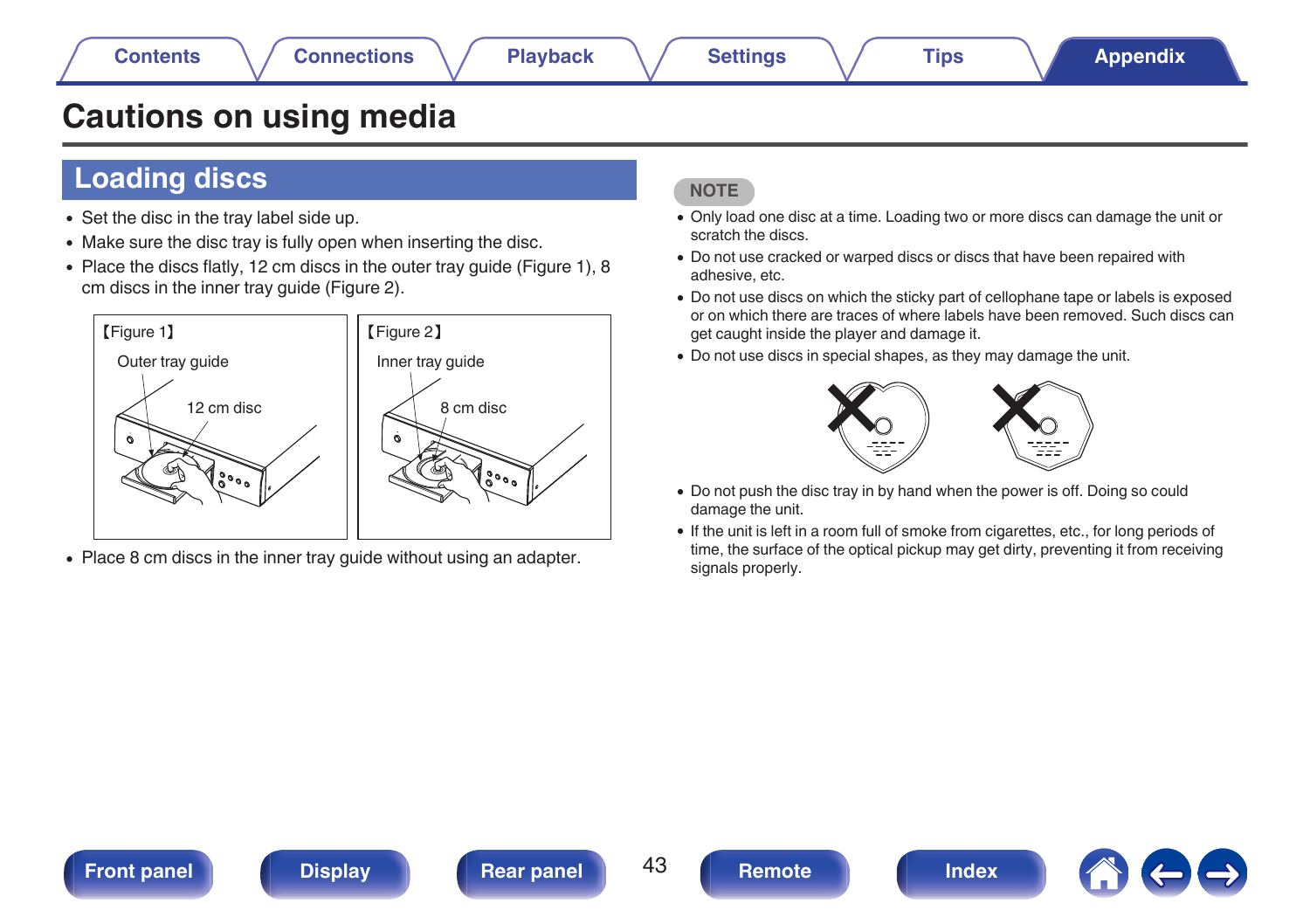# <span id="page-43-0"></span>**How to handle media**

- Do not get fingerprints, oil or dirt on discs.
- Take special care not to scratch discs when removing them from their cases.
- Do not bend or heat discs.
- Do not enlarge the hole in the center.
- Do not write on the labeled (printed) surface with ball-point pens, pencils, etc., or stick new labels on discs.
- Condensation may form on discs if they are moved suddenly from a cold place (outdoors for example) to a warm place, but do not try to dry discs with a hairdryer, etc.
- Do not store discs in the following places:
- **1.** Places exposed to direct sunlight for long periods of time
- **2.** Dusty or humid places
- **3.** Places exposed to heat from heaters, etc.

# **Cleaning discs**

- If there are fingerprints or dirt on a disc, wipe them off before using the disc.
- Use a commercially available disc cleaning set or a soft cloth to clean discs.





Gently wipe the disc from the inside towards the outside.

Do not wipe with a circular motion.

#### **NOTE**

• Do not use record spray, antistatic agents, benzene, thinner or other solvents.





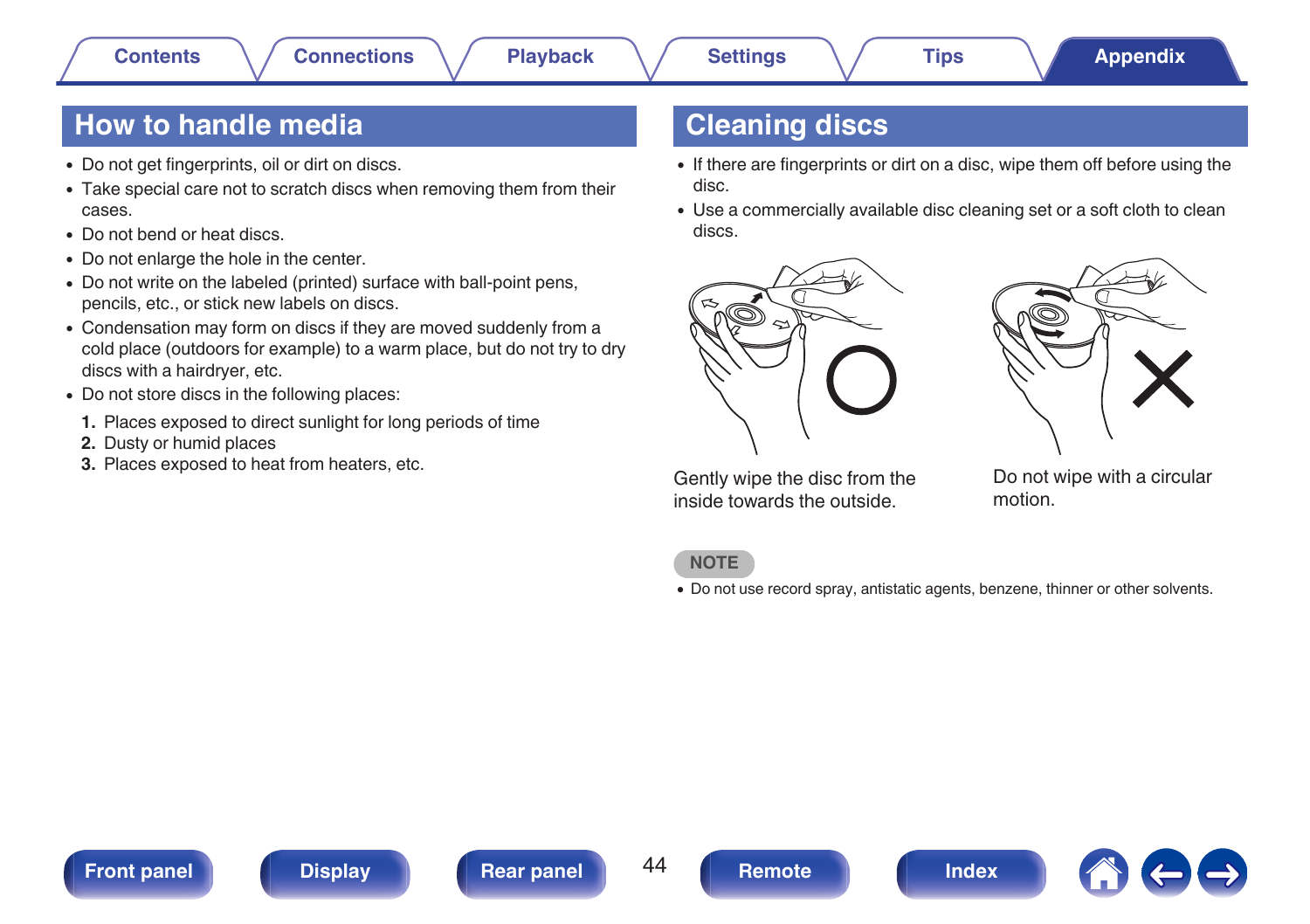# <span id="page-44-0"></span>**Explanation of terms**

#### **AL32 Processing**

Equipped with AL32 Processing, Denon's own analog waveform reproduction technology.

The reproducibility of weak signals is enhanced by expanding 16 bit digital data to 32 bit.

#### **MP3 (MPEG Audio Layer-3)**

This is an internationally standardized audio data compression scheme, using the "MPEG-1" video compression standard. It compresses the data volume to about one eleventh its original size while maintaining sound quality equivalent to a music CD.

#### **WMA (Windows Media Audio)**

This is audio compression technology developed by Microsoft Corporation.

WMA data can be encoded using Windows Media® Player.

To encode WMA files, only use applications authorized by Microsoft Corporation. If you use an unauthorized application, the file may not work properly.

#### **Sampling frequency**

Sampling involves taking a reading of a sound wave (analog signal) at regular intervals and expressing the height of the wave at each reading in digitized format (producing a digital signal).

The number of readings taken in one second is called the "sampling frequency". The larger the value, the closer the reproduced sound is to the original.

#### **Dynamic range**

The difference between the maximum undistorted sound level and the minimum discernible level above the noise emitted by the device.

#### **Bit rate**

This is the amount of audio data recorded on a disc that is read in one second.

#### **Finalizing**

This process enables DVD/CD recorded with a recorder to be played by other players.

#### **Linear PCM**

This is an uncompressed PCM (Pulse Code Modulation) signal. Unlike lossy compression audio sources such as MP3, no audio quality or dynamic range deteriorates.

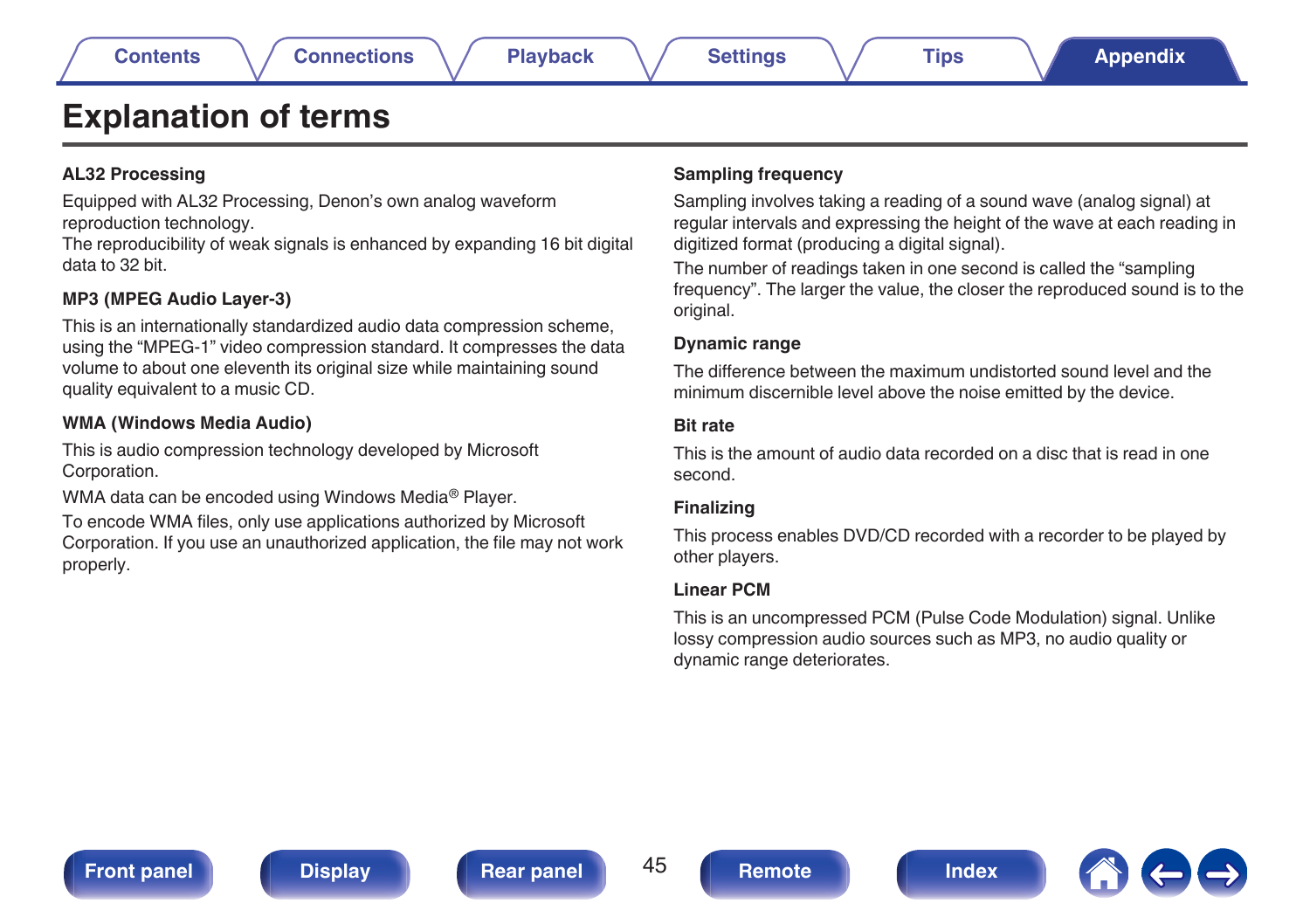<span id="page-45-0"></span>

# **Trademark information**



Adobe, the Adobe logo and Reader are either registered trademarks or trademarks of Adobe Systems Incorporated in the United States and/or other countries.







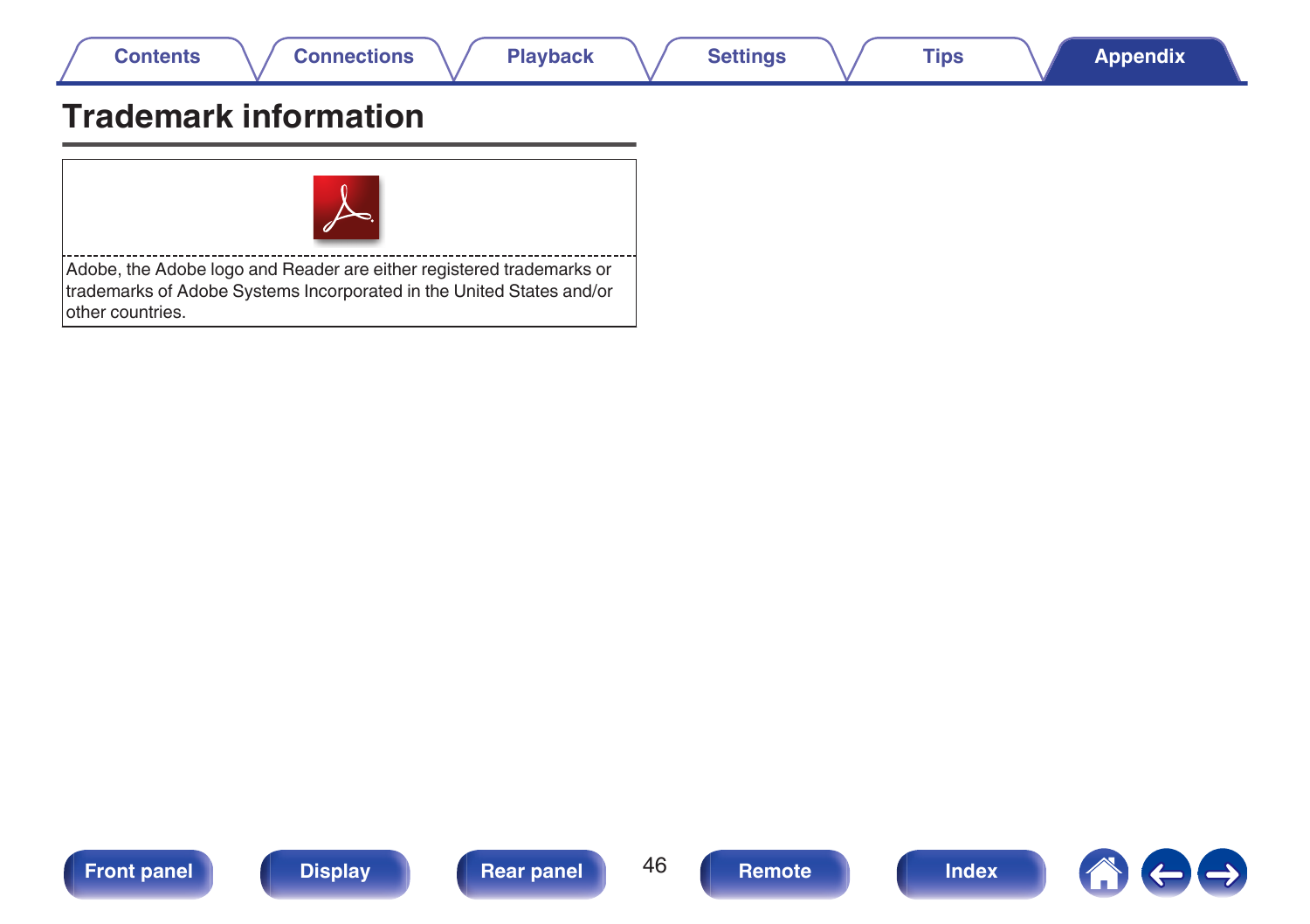<span id="page-46-0"></span>

| Contents              | <b>Connections</b> | <b>Playback</b> | <b>Settings</b> | <b>Tips</b> | <b>Appendix</b> |  |
|-----------------------|--------------------|-----------------|-----------------|-------------|-----------------|--|
| <b>Specifications</b> |                    |                 |                 |             |                 |  |

## **■ Audio section**

| • Analog output              |                                              |
|------------------------------|----------------------------------------------|
| Channels:                    | 2-channel                                    |
| Playable frequency range:    | 2 Hz – 20 kHz (sampling frequency: 44.1 kHz) |
| Playable frequency response: | 2 Hz – 20 kHz (sampling frequency: 44.1 kHz) |
| $S/N$ :                      | 112 $dB$                                     |
| <b>Dynamic range:</b>        | 101dB                                        |
| <b>Harmonic distortion:</b>  | $0.003\%$                                    |
| Output level:                | 2.0 V RMS                                    |





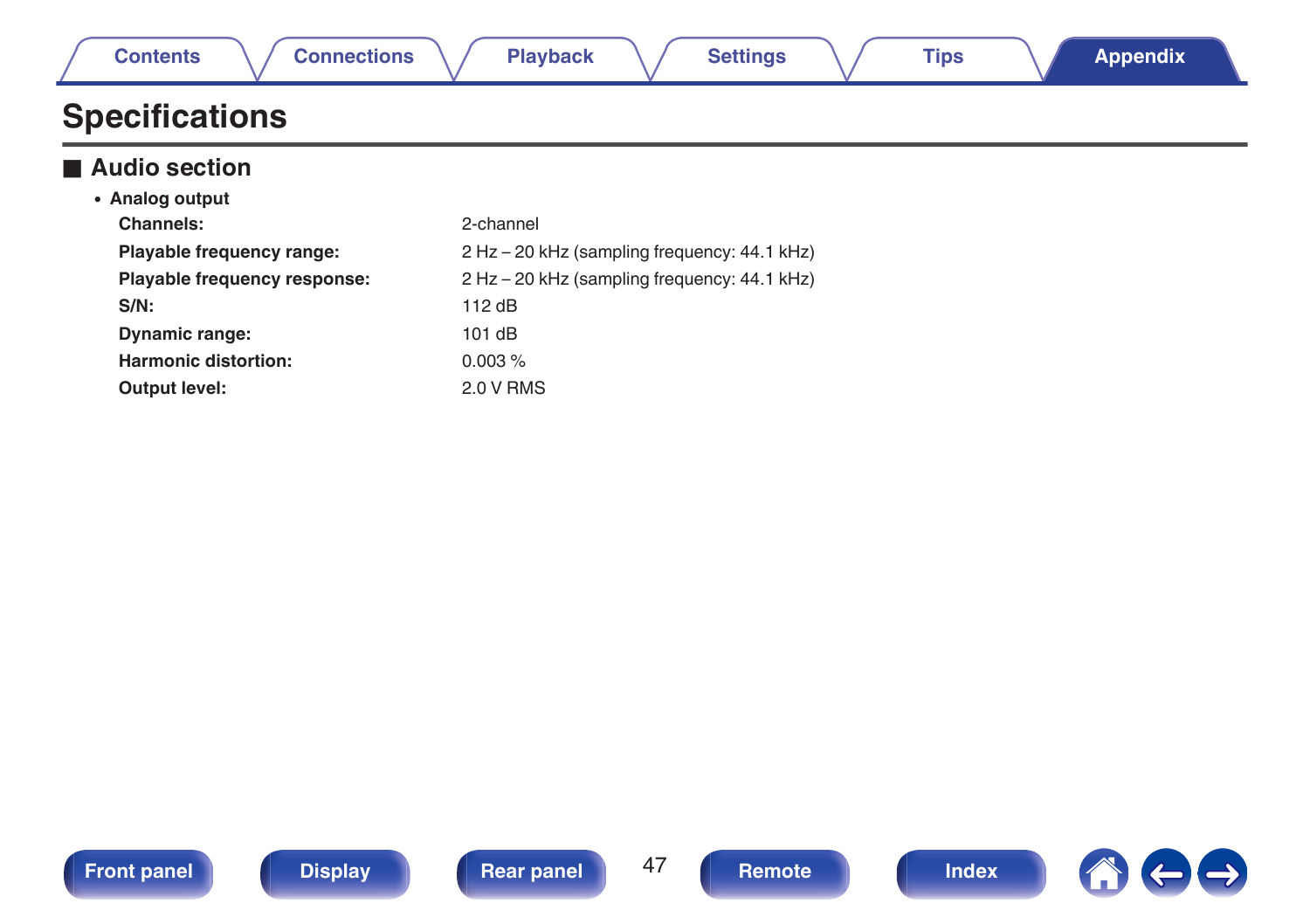| <b>Connections</b><br><b>Contents</b>                                                               | <b>Playback</b><br><b>Settings</b><br><b>Appendix</b><br><b>Tips</b> |  |  |  |
|-----------------------------------------------------------------------------------------------------|----------------------------------------------------------------------|--|--|--|
| • Optical readout system                                                                            |                                                                      |  |  |  |
| Laser:                                                                                              | AlGaAs                                                               |  |  |  |
| Wave length:                                                                                        | 780 nm                                                               |  |  |  |
| Signal type:                                                                                        | 16-bit linear PCM                                                    |  |  |  |
| <b>Sampling frequency:</b>                                                                          | 44.1 kHz                                                             |  |  |  |
| • Digital output                                                                                    |                                                                      |  |  |  |
| Optical:                                                                                            | $-15 - -21$ dBm                                                      |  |  |  |
| <b>■ General</b>                                                                                    |                                                                      |  |  |  |
| <b>Operating temperature:</b>                                                                       | +5 °C - +35 °C                                                       |  |  |  |
| Power supply:                                                                                       | AC 230 V, 50/60 Hz                                                   |  |  |  |
| <b>Power consumption:</b>                                                                           | 12 W                                                                 |  |  |  |
| Power consumption in standby mode:                                                                  | 0.3W                                                                 |  |  |  |
| For the purpose of improvement, the specifications and design are subject to change without notice. |                                                                      |  |  |  |





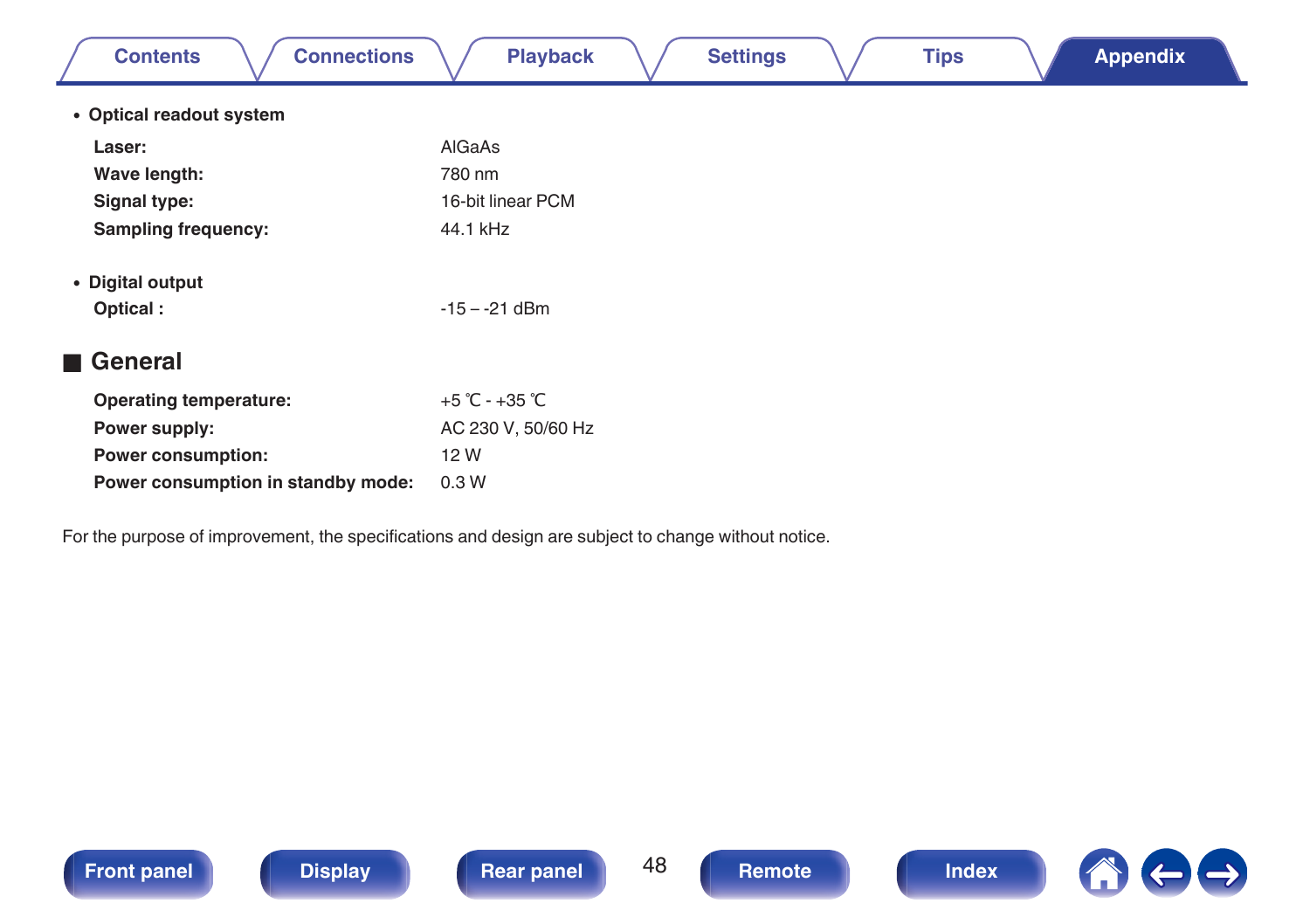

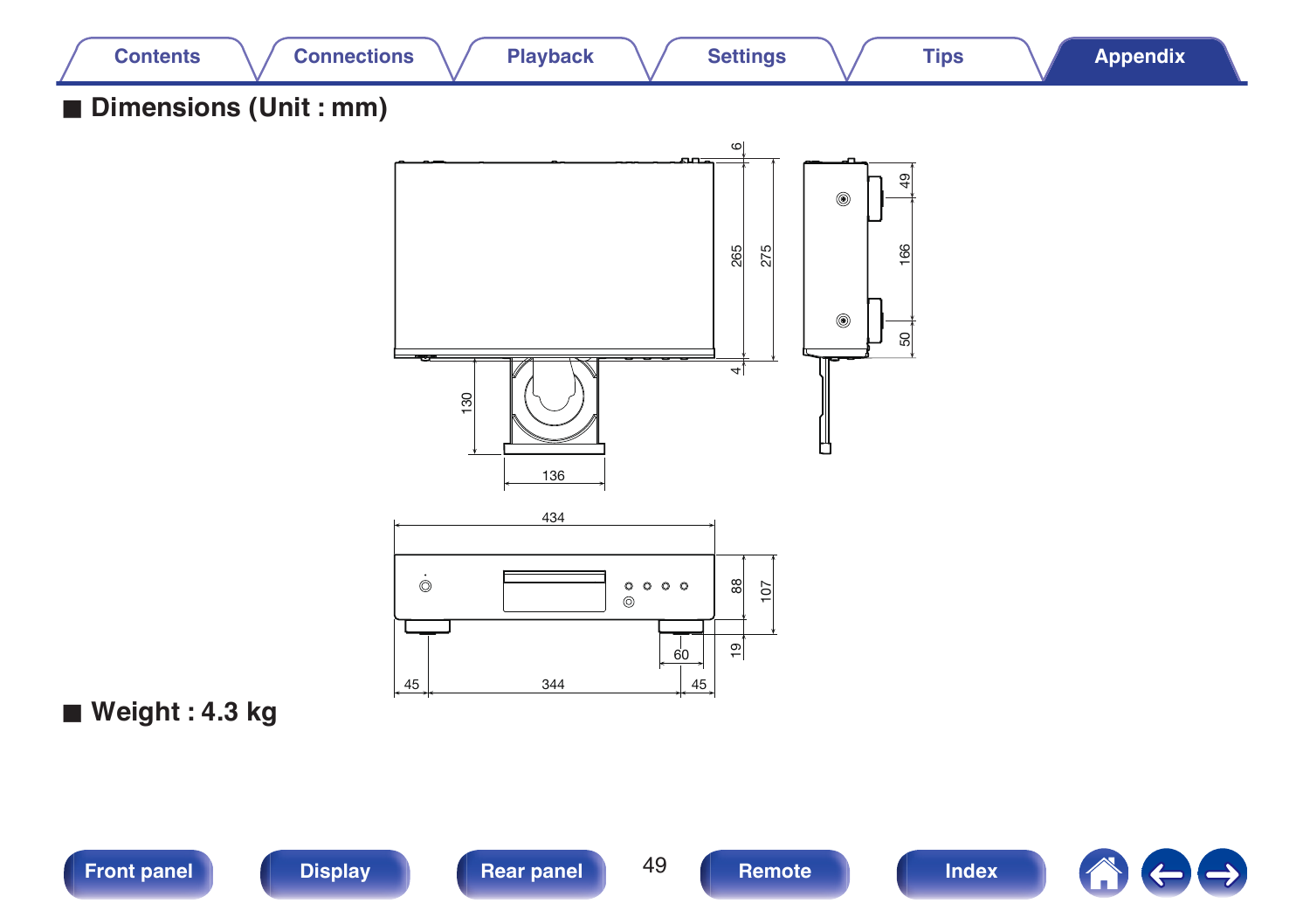# A

| ٠ |
|---|

| CD |  |
|----|--|

| $E \oplus D$<br><b>Contract Contract</b> |  |
|------------------------------------------|--|
|                                          |  |
|                                          |  |
|                                          |  |
|                                          |  |

# **Connections**

 $CP F$ 

**Playback** 

**Settings** 

# <span id="page-49-0"></span>**Index**

**Contents** 

| the A | CPP |
|-------|-----|
|       |     |
|       |     |

| $F \rightarrow R$ |  |
|-------------------|--|
|                   |  |
|                   |  |

| $F \rightarrow T$ |  |
|-------------------|--|
|                   |  |
|                   |  |
|                   |  |